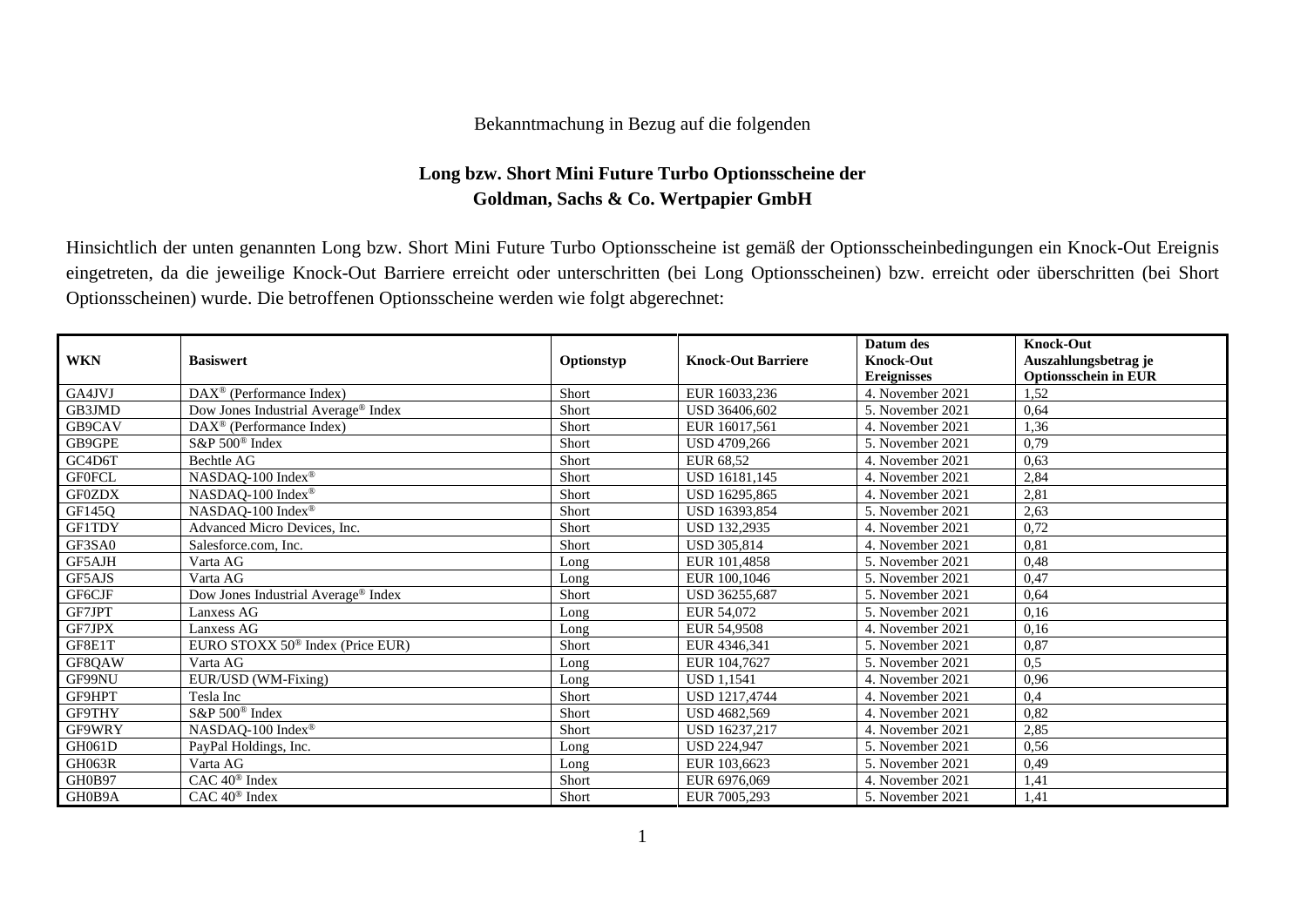|               |                                                          |            |                           | Datum des          | <b>Knock-Out</b>            |
|---------------|----------------------------------------------------------|------------|---------------------------|--------------------|-----------------------------|
| <b>WKN</b>    | <b>Basiswert</b>                                         | Optionstyp | <b>Knock-Out Barriere</b> | <b>Knock-Out</b>   | Auszahlungsbetrag je        |
|               |                                                          |            |                           | <b>Ereignisses</b> | <b>Optionsschein in EUR</b> |
| GH0CV3        | Peloton Interactive Inc.                                 | Long       | <b>USD 58,7388</b>        | 5. November 2021   | 0,46                        |
| <b>GHOCWJ</b> | CAC 40 <sup>®</sup> Index                                | Short      | EUR 7035,214              | 5. November 2021   | 1,41                        |
| GH0D1D        | TecDAX <sup>®</sup> (Performance Index)                  | Short      | EUR 3968,293              | 5. November 2021   | 0,8                         |
| <b>GHOKBL</b> | Booking Holdings Inc.                                    | Short      | USD 2584,9116             | 5. November 2021   | 0,45                        |
| GH0N1B        | S&P 500 <sup>®</sup> Index                               | Short      | USD 4695,977              | 5. November 2021   | 0,83                        |
| GH10CC        | <b>Broadcom</b> Inc                                      | Short      | USD 551,5535              | 5. November 2021   | 1,46                        |
| GH10HY        | Engie                                                    | Short      | EUR 12,6899               | 5. November 2021   | 0,25                        |
| GH12XS        | NASDAQ-100 Index®                                        | Short      | USD 16443,619             | 5. November 2021   | 2.9                         |
| GH12XU        | EURO STOXX 50 <sup>®</sup> Index (Price EUR)             | Short      | EUR 4360,065              | 5. November 2021   | 0,88                        |
| GH15RH        | Fraport AG                                               | Short      | EUR 67,627                | 5. November 2021   | 0,14                        |
| <b>GH181E</b> | TecDAX <sup>®</sup> (Performance Index)                  | Short      | EUR 3974,032              | 5. November 2021   | $\overline{0,8}$            |
| <b>GH1DFJ</b> | Engie                                                    | Short      | EUR 12,7955               | 5. November 2021   | 0,26                        |
| GH1F4G        | Alphabet Inc. - Class C                                  | Short      | USD 2971,835              | 4. November 2021   | 0,79                        |
| GH1Z9M        | <b>QUALCOMM</b> Incorporated                             | Short      | USD 167,6926              | 5. November 2021   | 0,6                         |
| GH1ZD3        | Booking Holdings Inc.                                    | Short      | USD 2629,2949             | 5. November 2021   | 0,46                        |
| GH26BW        | Dow Jones Industrial Average <sup>®</sup> Index          | Short      | USD 36366,795             | 5. November 2021   | 0,64                        |
| GH2AGC        | <b>QUALCOMM</b> Incorporated                             | Short      | USD 161,9846              | 5. November 2021   | 0,58                        |
| GH2FM8        | Take-Two Interactive Software, Inc.                      | Short      | <b>USD 192,8218</b>       | 4. November 2021   | 0.69                        |
| GH2FM9        | Take-Two Interactive Software, Inc.                      | Short      | <b>USD 189,31</b>         | 4. November 2021   | 0,68                        |
| GH2FMA        | Take-Two Interactive Software, Inc.                      | Short      | <b>USD 191,9462</b>       | 4. November 2021   | 0,68                        |
| GH2FMG        | Take-Two Interactive Software, Inc.                      | Short      | <b>USD 194,8898</b>       | 5. November 2021   | $\overline{0.7}$            |
| GH2FMP        | Take-Two Interactive Software, Inc.                      | Short      | <b>USD 190,1857</b>       | 4. November 2021   | 0.68                        |
| GH2FMR        | Take-Two Interactive Software, Inc.                      | Short      | USD 191,0706              | 4. November 2021   | 0,68                        |
| GH2FMS        | Take-Two Interactive Software, Inc.                      | Short      | <b>USD 188,4344</b>       | 4. November 2021   | 0,67                        |
| GH2FN0        | Take-Two Interactive Software, Inc.                      | Short      | USD 187,5495              | 4. November 2021   | 0,67                        |
| GH2FND        | Take-Two Interactive Software, Inc.                      | Short      | USD 186,6739              | 4. November 2021   | 0,67                        |
| GH2FNM        | Take-Two Interactive Software, Inc.                      | Short      | USD 193,7999              | 5. November 2021   | 0,69                        |
| GH2XSB        | $DAX^{\circledR}$ (Performance Index)                    | Short      | EUR 15988,847             | 4. November 2021   | 1,58                        |
| GH3CS2        | Vestas Wind System A/S                                   | Long       | DKK 210,6053              | 5. November 2021   | 0,48                        |
| <b>GH3NCV</b> | Roche Holding AG                                         | Short      | CHF 373,7811              | 4. November 2021   | 1,09                        |
| GH3S09        | $DAX^{\circledR}$ (Performance Index)                    | Short      | EUR 16005,104             | 4. November 2021   | 1,23                        |
| GH3WSW        | DAX <sup>®</sup> (Performance Index)/X-DAX <sup>®</sup>  | Short      | EUR 16042,774             | 4. November 2021   | 1,59                        |
| GH3WTE        | Dow Jones Industrial Average <sup>®</sup> Index          | Short      | USD 36206,019             | 5. November 2021   | 0,49                        |
| GH3WTF        | Dow Jones Industrial Average® Index                      | Short      | USD 36421,249             | 5. November 2021   | 0,64                        |
| GH4451        | GBP/USD (WM-Fixing)                                      | Long       | <b>USD 1,3475</b>         | 4. November 2021   | 1,13                        |
| <b>GH455T</b> | DAX <sup>®</sup> (Performance Index)/ X-DAX <sup>®</sup> | Short      | EUR 16083,788             | 5. November 2021   | 1,58                        |
| GH48BX        | Dow Jones Industrial Average® Index                      | Short      | USD 36341,203             | 5. November 2021   | 0,64                        |
| GH4C3R        | DAX <sup>®</sup> (Performance Index)                     | Short      | EUR 15978,352             | 4. November 2021   | 0,96                        |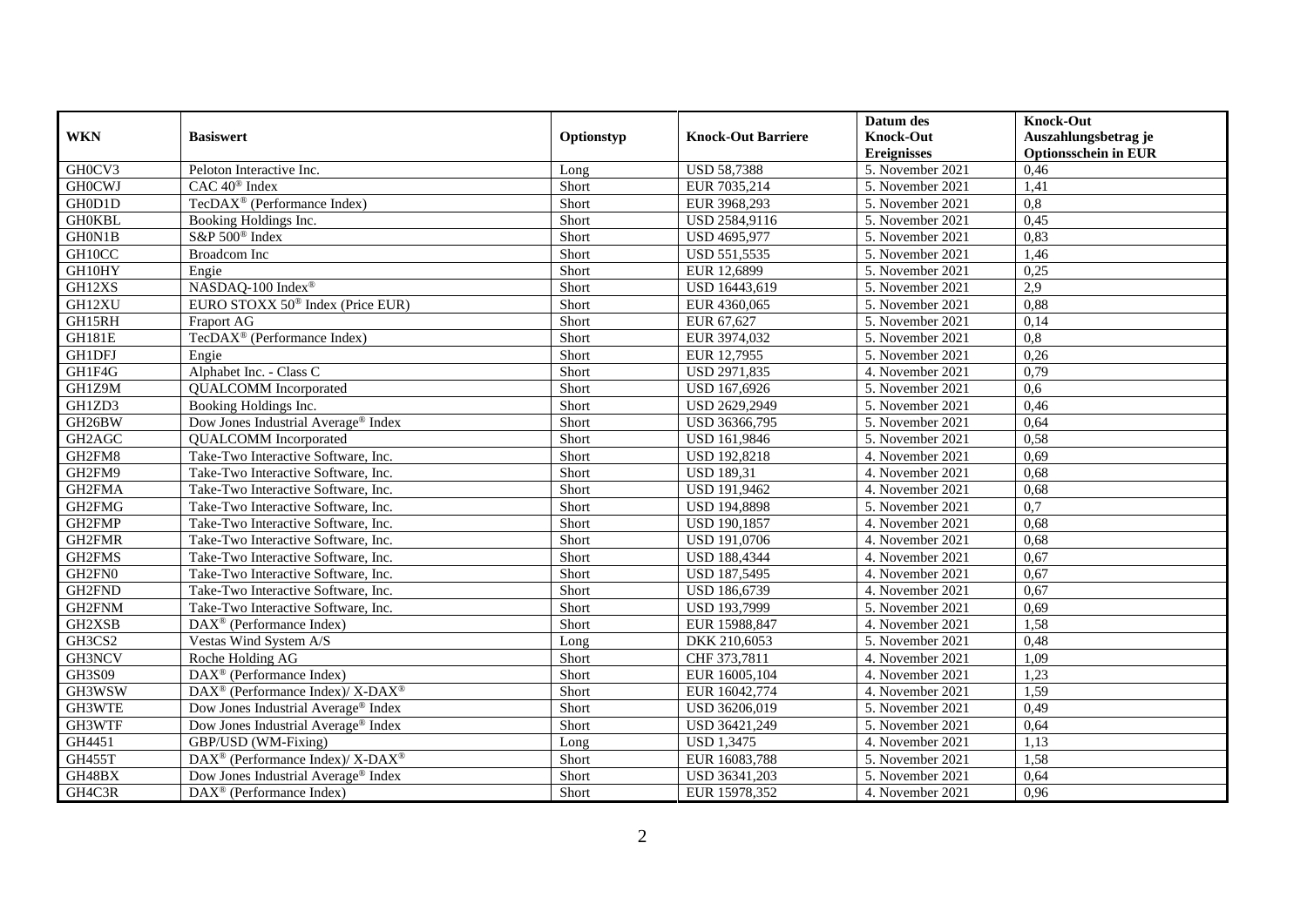|               |                                                          |            |                           | Datum des          | <b>Knock-Out</b>            |
|---------------|----------------------------------------------------------|------------|---------------------------|--------------------|-----------------------------|
| <b>WKN</b>    | <b>Basiswert</b>                                         | Optionstyp | <b>Knock-Out Barriere</b> | <b>Knock-Out</b>   | Auszahlungsbetrag je        |
|               |                                                          |            |                           | <b>Ereignisses</b> | <b>Optionsschein in EUR</b> |
| GH4C3T        | $\overline{\text{DAX}^{\otimes}}$ (Performance Index)    | Short      | EUR 16015,575             | 4. November 2021   | 1,34                        |
| GH4C4S        | Dow Jones Industrial Average® Index                      | Short      | USD 36307,971             | 5. November 2021   | 0,64                        |
| GH4SUF        | Dow Jones Industrial Average® Index                      | Short      | USD 36176,153             | 5. November 2021   | 0,64                        |
| GH4V6W        | DAX <sup>®</sup> (Performance Index)/ X-DAX <sup>®</sup> | Short      | EUR 16057,881             | 4. November 2021   | 1,59                        |
| GH4YBK        | S&P 500 <sup>®</sup> Index                               | Short      | USD 4709,049              | 5. November 2021   | 0,83                        |
| GH4YBQ        | S&P 500 <sup>®</sup> Index                               | Short      | <b>USD 4715,52</b>        | 5. November 2021   | 0,83                        |
| GH4YCT        | S&P 500 <sup>®</sup> Index                               | Short      | USD 4667,646              | 4. November 2021   | 0,82                        |
| GH4YCV        | S&P 500 <sup>®</sup> Index                               | Short      | USD 4690,314              | 5. November 2021   | 0,63                        |
| GH4YCW        | S&P 500 <sup>®</sup> Index                               | Short      | USD 4702,695              | 5. November 2021   | 0,74                        |
| GH59QE        | DAX <sup>®</sup> (Performance Index)                     | Short      | EUR 16068,357             | 5. November 2021   | 1,57                        |
| GH5C9K        | Dow Jones Industrial Average® Index                      | Short      | USD 36231,557             | 5. November 2021   | 0,64                        |
| GH5L2G        | McDonald's Corporation                                   | Short      | USD 253,3817              | 4. November 2021   | 0,44                        |
| GH5L2J        | McDonald's Corporation                                   | Short      | USD 255,2213              | 5. November 2021   | 0,44                        |
| GH5L3V        | $DAX^{\circledast}$ (Performance Index)                  | Short      | EUR 16082,733             | 5. November 2021   | 1,58                        |
| GH5L8H        | Telefonica S.A.                                          | Long       | EUR 3,6252                | 4. November 2021   | 0,07                        |
| GH5QPQ        | DAX <sup>®</sup> (Performance Index)                     | Short      | EUR 16025,207             | 4. November 2021   | 1,44                        |
| GH5QWK        | Varta AG                                                 | Long       | EUR 106,8436              | 5. November 2021   | 0,14                        |
| GH5QXE        | Vestas Wind System A/S                                   | Long       | DKK 212,8794              | 5. November 2021   | 0,09                        |
| GH5T27        | Peloton Interactive Inc.                                 | Long       | <b>USD 71,0203</b>        | 5. November 2021   | 0,56                        |
| GH5T2F        | Peloton Interactive Inc.                                 | Long       | <b>USD 78,9102</b>        | 5. November 2021   | 0,62                        |
| GH5T3H        | Peloton Interactive Inc.                                 | Long       | <b>USD 75,7565</b>        | 5. November 2021   | 0,59                        |
| GH5T7J        | Vinci S.A.                                               | Short      | EUR 95,4711               | 5. November 2021   | 0,19                        |
| <b>GH5TAN</b> | Vinci S.A.                                               | Short      | EUR 95,9225               | 5. November 2021   | 0,19                        |
| GH5W12        | Varta AG                                                 | Long       | EUR 106,0432              | 5. November 2021   | 0,21                        |
| <b>GH5W13</b> | Varta AG                                                 | Long       | EUR 102,5302              | 5. November 2021   | 0,49                        |
| GH5W1K        | Varta AG                                                 | Long       | EUR 105,4452              | 5. November 2021   | 0,5                         |
| GH619P        | DAX <sup>®</sup> (Performance Index)                     | Short      | EUR 16041,604             | 4. November 2021   | 1,59                        |
| GH61GR        | Dow Jones Industrial Average® Index                      | Short      | USD 36386,145             | 5. November 2021   | 0,64                        |
| GH63RV        | Société Générale S.A.                                    | Short      | EUR 30,532                | 4. November 2021   | 0,09                        |
| GH63WN        | Commerzbank AG                                           | Short      | EUR 6,8385                | 4. November 2021   | 0,28                        |
| GH63WP        | Commerzbank AG                                           | Short      | EUR 6,8008                | 4. November 2021   | 0,28                        |
| GH63WQ        | Commerzbank AG                                           | Short      | EUR 6,7631                | 4. November 2021   | 0,28                        |
| GH63WV        | Commerzbank AG                                           | Short      | EUR 6,8762                | 4. November 2021   | 0,28                        |
| <b>GH640R</b> | Fraport AG                                               | Short      | EUR 65,264                | 4. November 2021   | 0,13                        |
| <b>GH640V</b> | Fraport AG                                               | Short      | EUR 64,843                | 4. November 2021   | 0,13                        |
| <b>GH641E</b> | Fraport AG                                               | Short      | EUR 66,403                | 5. November 2021   | 0,13                        |
| GH641M        | Fraport AG                                               | Short      | EUR 69,724                | 5. November 2021   | 0,14                        |
| GH66JF        | Dow Jones Industrial Average® Index                      | Short      | USD 36441,887             | 5. November 2021   | 0,64                        |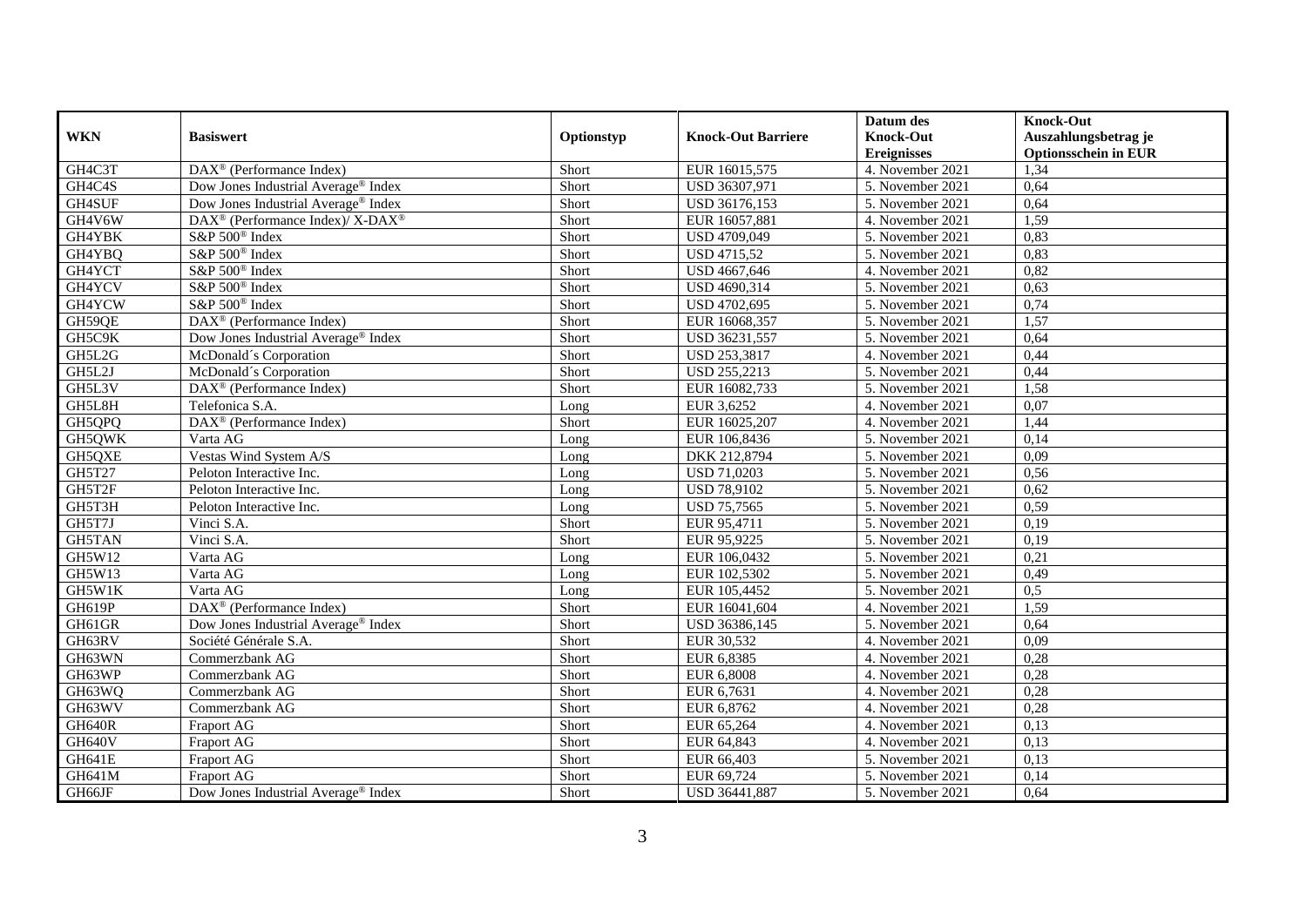|               |                                                                  |            |                           | Datum des          | <b>Knock-Out</b>            |
|---------------|------------------------------------------------------------------|------------|---------------------------|--------------------|-----------------------------|
| <b>WKN</b>    | <b>Basiswert</b>                                                 | Optionstyp | <b>Knock-Out Barriere</b> | <b>Knock-Out</b>   | Auszahlungsbetrag je        |
|               |                                                                  |            |                           | <b>Ereignisses</b> | <b>Optionsschein in EUR</b> |
| GH6RLN        | $\overline{\text{DAX}^{\textcircled{a}}}$ (Performance Index)    | Short      | EUR 16055,286             | 4. November 2021   | 1,59                        |
| GH6RQ1        | $\text{DAX}^{\circledR}$ (Performance Index)/ X-DAX <sup>®</sup> | Short      | EUR 16070,272             | 5. November 2021   | 1,57                        |
| GH6XFE        | Applied Materials, Inc.                                          | Short      | <b>USD 152,1874</b>       | 5. November 2021   | 0,54                        |
| GH6XFG        | Applied Materials, Inc.                                          | Short      | USD 149,0747              | 4. November 2021   | 0,53                        |
| GH6XMQ        | FTSE 100 Index                                                   | Short      | GBP 7330                  | 5. November 2021   | 1,81                        |
| GH6ZWW        | Expedia Group, Inc.                                              | Short      | USD 180,7929              | 5. November 2021   | 0,48                        |
| GH76HT        | L'Oréal S.A.                                                     | Short      | EUR 406,9516              | 4. November 2021   | 0,82                        |
| GH76NG        | Fraport AG                                                       | Short      | EUR 66,973                | 5. November 2021   | 0,13                        |
| GH76NJ        | Fraport AG                                                       | Short      | EUR 65,936                | 4. November 2021   | 0,13                        |
| GH76NK        | Fraport AG                                                       | Short      | EUR 68,586                | 5. November 2021   | 0,14                        |
| GH76NW        | Fraport AG                                                       | Short      | EUR 65,638                | 4. November 2021   | 0,13                        |
| GH76S6        | FTSE 100 Index                                                   | Short      | <b>GBP 7300</b>           | 5. November 2021   | 1,82                        |
| GH76SB        | FTSE 100 Index                                                   | Short      | GBP 7320                  | 5. November 2021   | 1,75                        |
| GH76SE        | FTSE 100 Index                                                   | Short      | GBP 7320                  | 5. November 2021   | 1,83                        |
| GH76TL        | FTSE 100 Index                                                   | Short      | GBP 7310                  | 5. November 2021   | 1,79                        |
| GH7C9F        | EURO STOXX 50 <sup>®</sup> Index (Price EUR)                     | Short      | EUR 4327,688              | 4. November 2021   | 0,87                        |
| GH7C9H        | EURO STOXX 50 <sup>®</sup> Index (Price EUR)                     | Short      | EUR 4339,702              | 4. November 2021   | 0,88                        |
| GH7C9J        | EURO STOXX 50 <sup>®</sup> Index (Price EUR)                     | Short      | EUR 4355.288              | 5. November 2021   | 0,88                        |
| GH7CAG        | EURO STOXX 50 <sup>®</sup> Index (Price EUR)                     | Short      | EUR 4315,954              | 4. November 2021   | 0,87                        |
| GH7CAH        | EURO STOXX 50 <sup>®</sup> Index (Price EUR)                     | Short      | EUR 4312,062              | 4. November 2021   | 0,87                        |
| GH7CAK        | EURO STOXX 50 <sup>®</sup> Index (Price EUR)                     | Short      | EUR 4319,923              | 4. November 2021   | 0,87                        |
| GH7CAL        | EURO STOXX 50 <sup>®</sup> Index (Price EUR)                     | Short      | EUR 4323,979              | 4. November 2021   | 0,87                        |
| GH7G2V        | Commerzbank AG                                                   | Short      | EUR 6,7097                | 4. November 2021   | 0,28                        |
| GH7G2W        | Commerzbank AG                                                   | Short      | EUR 6,6719                | 4. November 2021   | 0,28                        |
| GH7G3Y        | Commerzbank AG                                                   | Short      | EUR 6,5869                | 4. November 2021   | 0,27                        |
| GH7G40        | Commerzbank AG                                                   | Short      | EUR 6,5491                | 4. November 2021   | 0,27                        |
| GH7G41        | Commerzbank AG                                                   | Short      | EUR 6,6152                | 4. November 2021   | 0,27                        |
| <b>GH7G44</b> | Commerzbank AG                                                   | Short      | EUR 6,6436                | 4. November 2021   | 0,28                        |
| GH7G7V        | L'Oréal S.A.                                                     | Short      | EUR 411,2332              | 5. November 2021   | 0,83                        |
| GH7G7W        | L'Oréal S.A.                                                     | Short      | EUR 409,1204              | 5. November 2021   | 0,82                        |
| GH7G92        | NASDAQ-100 Index®                                                | Short      | USD 16212,858             | 4. November 2021   | 2,72                        |
| GH7G94        | NASDAQ-100 Index <sup>®</sup>                                    | Short      | USD 16266,119             | 4. November 2021   | 2,86                        |
| <b>GH7MEK</b> | <b>SAP SE</b>                                                    | Short      | EUR 129,447               | 4. November 2021   | 0,26                        |
| <b>GH7NHL</b> | NASDAQ-100 Index®                                                | Short      | USD 16160,993             | 4. November 2021   | 2,84                        |
| GH7W5X        | Bayerische Motoren Werke AG (BMW)                                | Short      | EUR 92,1958               | 5. November 2021   | 0,18                        |
| GH7W6U        | Bayerische Motoren Werke AG (BMW)                                | Short      | EUR 91,3074               | 4. November 2021   | 0,18                        |
| GH7W6Z        | Bayerische Motoren Werke AG (BMW)                                | Short      | EUR 91,7516               | 5. November 2021   | 0,18                        |
| GH8228        | S&P 500 <sup>®</sup> Index                                       | Short      | USD 4675,181              | 4. November 2021   | 0,82                        |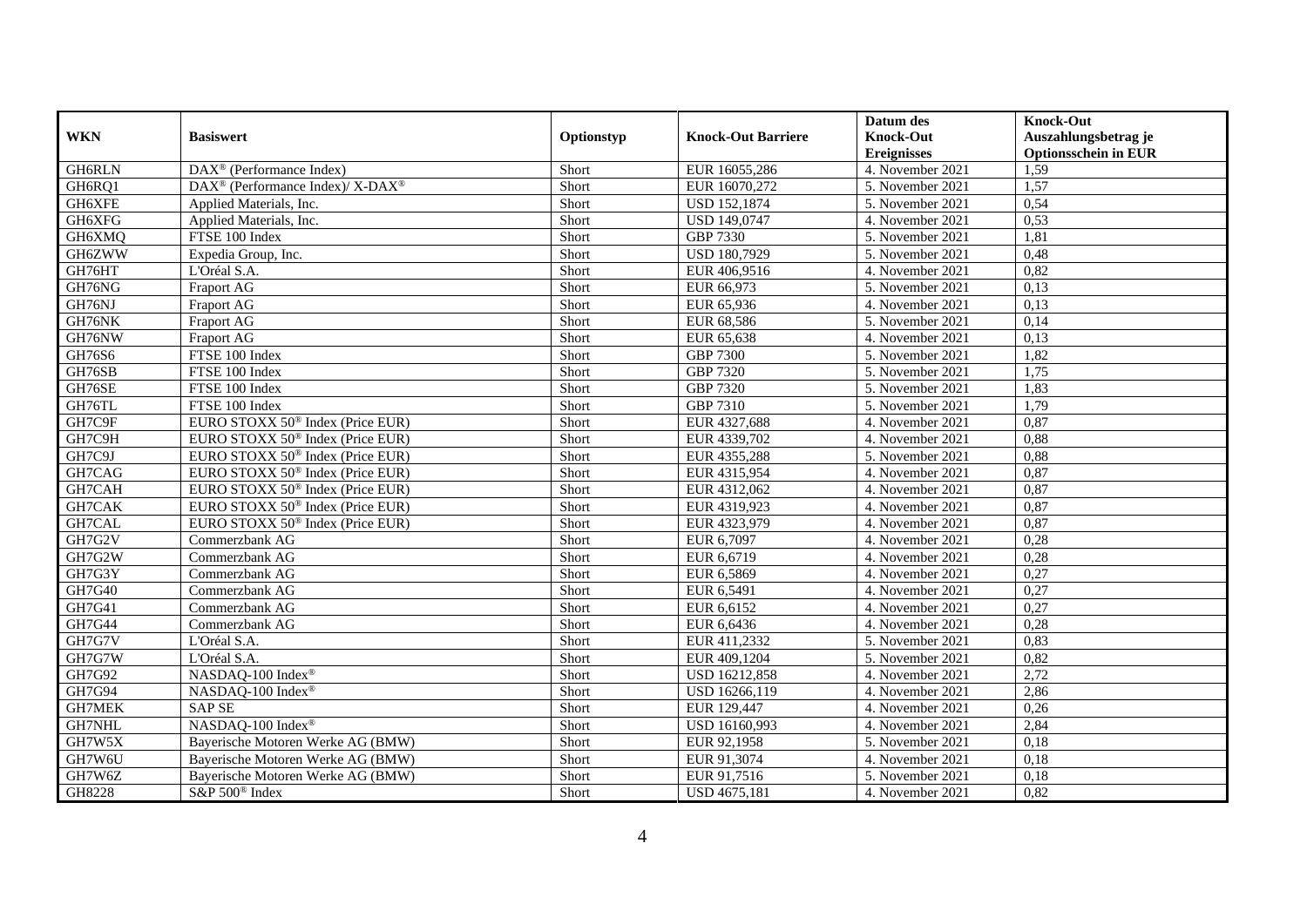|               |                                   |            |                           | Datum des          | <b>Knock-Out</b>            |
|---------------|-----------------------------------|------------|---------------------------|--------------------|-----------------------------|
| <b>WKN</b>    | <b>Basiswert</b>                  | Optionstyp | <b>Knock-Out Barriere</b> | <b>Knock-Out</b>   | Auszahlungsbetrag je        |
|               |                                   |            |                           | <b>Ereignisses</b> | <b>Optionsschein in EUR</b> |
| GH83SH        | Vinci S.A.                        | Short      | EUR 94,8278               | 5. November 2021   | 0,19                        |
| GH83SV        | NASDAQ-100 Index®                 | Short      | USD 16374,345             | 4. November 2021   | 2,88                        |
| GH83WE        | Vestas Wind System A/S            | Long       | DKK 216,999               | 5. November 2021   | 0,03                        |
| GH83WF        | Vestas Wind System A/S            | Long       | DKK 215,1259              | 5. November 2021   | 0,06                        |
| <b>GH866Y</b> | CAC 40 <sup>®</sup> Index         | Short      | EUR 6996,185              | 5. November 2021   | 1,41                        |
| GH8670        | CAC 40 <sup>®</sup> Index         | Short      | EUR 6958,228              | 4. November 2021   | 1,41                        |
| GH8672        | CAC 40 <sup>®</sup> Index         | Short      | EUR 6964,85               | 4. November 2021   | 1,41                        |
| GH8673        | CAC 40 <sup>®</sup> Index         | Short      | EUR 7053,927              | 5. November 2021   | 1,42                        |
| GH8674        | CAC 40 <sup>®</sup> Index         | Short      | EUR 7047,625              | 5. November 2021   | 1,42                        |
| GH8675        | CAC 40 <sup>®</sup> Index         | Short      | EUR 7027,868              | 5. November 2021   | 1,41                        |
| GH8676        | $CAC 40$ <sup>®</sup> Index       | Short      | EUR 6990,192              | 4. November 2021   | 1,41                        |
| <b>GH867D</b> | CAC 40 <sup>®</sup> Index         | Short      | EUR 7060,355              | 5. November 2021   | 1,42                        |
| GH8688        | CAC 40 <sup>®</sup> Index         | Short      | EUR 7022,011              | 5. November 2021   | 1,41                        |
| GH8689        | CAC 40 <sup>®</sup> Index         | Short      | EUR 7015,545              | 5. November 2021   | 1,41                        |
| <b>GH868G</b> | Moderna Inc                       | Long       | USD 211,9223              | 5. November 2021   | 1,66                        |
| GH86E2        | NIKE, Inc.                        | Short      | <b>USD 175,0645</b>       | 4. November 2021   | 0,31                        |
| GH88GN        | NASDAQ-100 Index®                 | Short      | USD 16425,006             | 5. November 2021   | $\overline{2.9}$            |
| GH88HD        | Bayerische Motoren Werke AG (BMW) | Short      | EUR 90,3069               | 4. November 2021   | 0,18                        |
| GH88HG        | Bayerische Motoren Werke AG (BMW) | Short      | EUR 90,7321               | 4. November 2021   | 0,18                        |
| GH8B1W        | Rheinmetall AG                    | Short      | EUR 87,942                | 5. November 2021   | 0,27                        |
| GH8B1Y        | Rheinmetall AG                    | Short      | EUR 88,3439               | 5. November 2021   | 0,27                        |
| GH8B1Z        | <b>Rheinmetall AG</b>             | Short      | EUR 88,7649               | 5. November 2021   | 0,27                        |
| GH8B3U        | Applied Materials, Inc.           | Short      | <b>USD 145,1893</b>       | 4. November 2021   | 0,52                        |
| GH8B3Y        | Applied Materials, Inc.           | Short      | <b>USD 144,1549</b>       | 4. November 2021   | 0,51                        |
| GH8DLY        | Nvidia Corporation                | Short      | USD 289,5249              | 4. November 2021   | 5,23                        |
| GH8DN4        | <b>Microsoft Corporation</b>      | Short      | USD 335,0861              | 4. November 2021   | 0,58                        |
| GH8DRT        | NIKE, Inc.                        | Short      | USD 173,4336              | 4. November 2021   | 0,3                         |
| GH8DSB        | Lanxess AG                        | Long       | EUR 55,4231               | 4. November 2021   | 0,16                        |
| GH8DU0        | Expedia Group, Inc.               | Short      | <b>USD 178,0905</b>       | 5. November 2021   | 0,47                        |
| GH8DUZ        | Expedia Group, Inc.               | Short      | <b>USD 175,806</b>        | 5. November 2021   | 0,46                        |
| GH8FSK        | Puma SE                           | Short      | EUR 110,25594394          | 4. November 2021   | 0,22                        |
| GH8FUF        | Puma SE                           | Short      | EUR 112,19314759          | 5. November 2021   | 0,23                        |
| <b>GH8J5S</b> | Puma <sub>SE</sub>                | Short      | EUR 111,38086583          | 4. November 2021   | 0,23                        |
| GH8KZC        | NASDAQ-100 Index®                 | Short      | USD 16184,927             | 4. November 2021   | 2,74                        |
| GH8KZP        | Adobe Inc.                        | Short      | USD 671,4428              | 4. November 2021   | 1,78                        |
| GH8L32        | Puma SE                           | Short      | EUR 113,16478915          | 5. November 2021   | 0,23                        |
| GH8L3G        | Puma SE                           | Short      | EUR 109,70619576          | 4. November 2021   | 0,22                        |
| GH8L65        | NIKE, Inc.                        | Short      | <b>USD 176,769</b>        | 5. November 2021   | 0,31                        |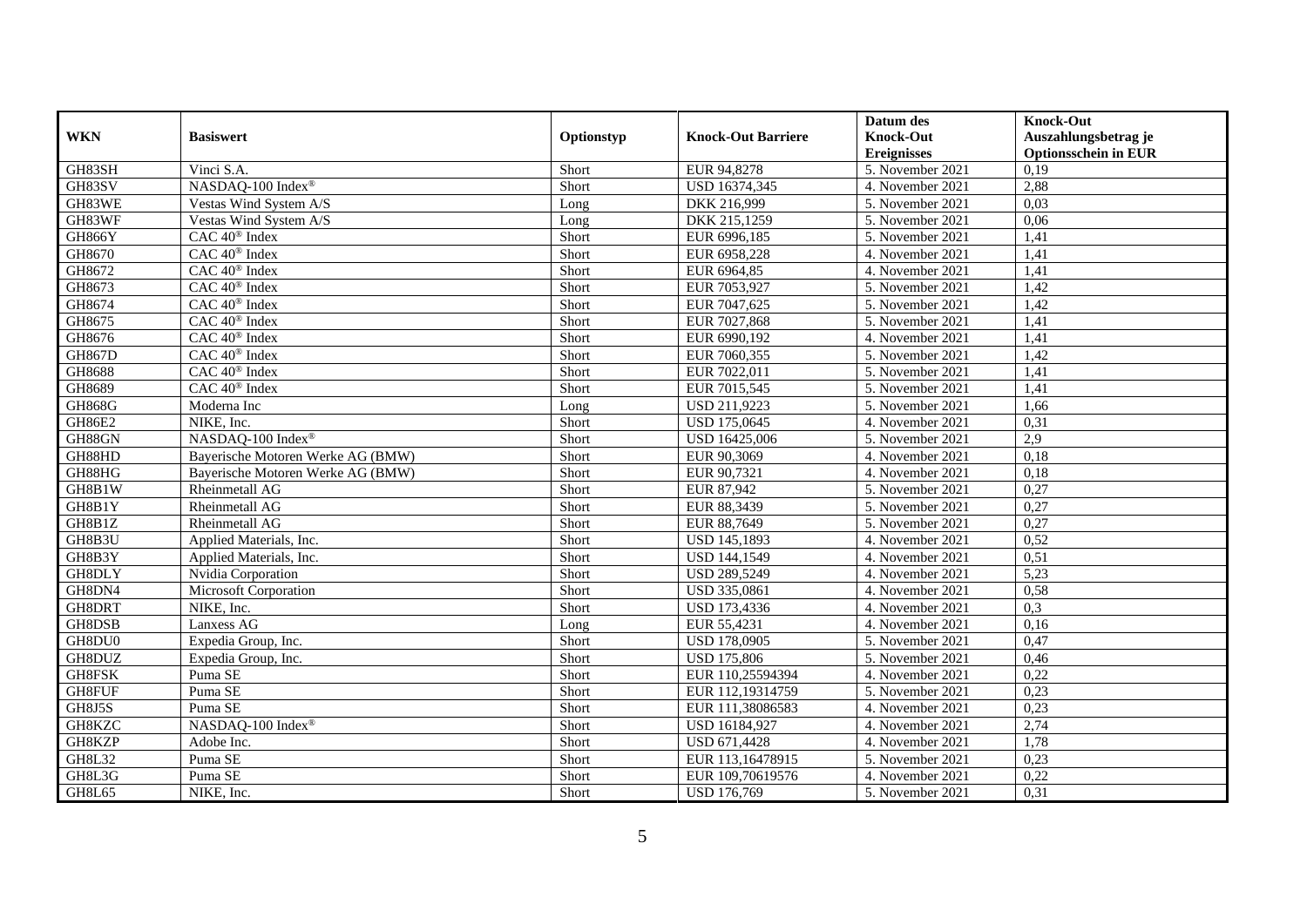| <b>WKN</b>    | <b>Basiswert</b>                    | Optionstyp | <b>Knock-Out Barriere</b> | Datum des<br><b>Knock-Out</b> | <b>Knock-Out</b><br>Auszahlungsbetrag je |
|---------------|-------------------------------------|------------|---------------------------|-------------------------------|------------------------------------------|
|               |                                     |            |                           | <b>Ereignisses</b>            | <b>Optionsschein in EUR</b>              |
| GH8NZK        | Moderna Inc                         | Long       | <b>USD 216,675</b>        | 5. November 2021              | 1.7                                      |
| GH8P0C        | Moderna Inc                         | Long       | USD 231,1259              | 5. November 2021              | 1,59                                     |
| GH8P0D        | Moderna Inc                         | Long       | <b>USD 227,5104</b>       | 5. November 2021              | 1,78                                     |
| GH8P0E        | Moderna Inc                         | Long       | USD 229,4192              | 5. November 2021              | 1,8                                      |
| GH8P0G        | Moderna Inc                         | Long       | <b>USD 225,3433</b>       | 5. November 2021              | 1,76                                     |
| <b>GH8P18</b> | Moderna Inc                         | Long       | USD 222,8618              | 5. November 2021              | 1,74                                     |
| GH8U2R        | Dow Jones Industrial Average® Index | Short      | USD 36465,36              | 5. November 2021              | 0,64                                     |
| GH8ZHH        | Moderna Inc                         | Long       | USD 246,6213              | 5. November 2021              | 1,93                                     |
| GH8ZHK        | Moderna Inc                         | Long       | USD 253,8769              | 5. November 2021              | 1,99                                     |
| GH8ZHW        | Moderna Inc                         | Long       | USD 239,7695              | 5. November 2021              | 0,94                                     |
| GH8ZJS        | Moderna Inc                         | Long       | USD 251,7574              | 5. November 2021              | 1,97                                     |
| GH8ZK2        | Moderna Inc                         | Long       | <b>USD 255,7608</b>       | 5. November 2021              | $\overline{2}$                           |
| GH9009        | <b>BioNTech SE - ADR</b>            | Long       | USD 210,7059              | 5. November 2021              | 0.65                                     |
| GH900E        | <b>BioNTech SE - ADR</b>            | Long       | USD 221,2226              | 5. November 2021              | 0,78                                     |
| GH900H        | BioNTech SE - ADR                   | Long       | <b>USD 208,2382</b>       | 5. November 2021              | 0,77                                     |
| GH900N        | <b>BioNTech SE - ADR</b>            | Long       | USD 213,0465              | 5. November 2021              | 0,52                                     |
| GH900P        | <b>BioNTech SE - ADR</b>            | Long       | USD 217,7277              | 5. November 2021              | 0,19                                     |
| GH9072        | Lanxess AG                          | Long       | EUR 54,4398               | 5. November 2021              | 0,16                                     |
| GH9BZ4        | Alphabet Inc. - Class C             | Short      | USD 2993,4461             | 4. November 2021              | 0,79                                     |
| GH9C7J        | The Procter & Gamble Company        | Short      | USD 146,2539              | 5. November 2021              | 0,25                                     |
| GH9EH0        | Puma SE                             | Short      | EUR 110,8265246           | 4. November 2021              | 0,22                                     |
| GH9KBM        | <b>QUALCOMM</b> Incorporated        | Short      | <b>USD 154,3046</b>       | 4. November 2021              | 0,55                                     |
| GH9KBT        | <b>QUALCOMM</b> Incorporated        | Short      | USD 151,8686              | 4. November 2021              | 0,54                                     |
| GH9KBU        | <b>QUALCOMM</b> Incorporated        | Short      | <b>USD 157,559</b>        | 4. November 2021              | 0,56                                     |
| GH9KBW        | <b>QUALCOMM</b> Incorporated        | Short      | <b>USD 155,9318</b>       | 4. November 2021              | 0,56                                     |
| GH9KCJ        | <b>QUALCOMM</b> Incorporated        | Short      | <b>USD 151,0502</b>       | 4. November 2021              | 0,54                                     |
| GH9KDH        | <b>QUALCOMM</b> Incorporated        | Short      | <b>USD 159,3003</b>       | 4. November 2021              | 0,57                                     |
| GH9NGG        | Amazon.com, Inc.                    | Short      | USD 3552,2173             | 5. November 2021              | 0,94                                     |
| GH9NHK        | Amazon.com, Inc.                    | Short      | USD 3536,0533             | 5. November 2021              | 0,94                                     |
| GH9NNF        | <b>LINDE PLC</b>                    | Short      | EUR 287,0983              | 5. November 2021              | 0,58                                     |
| GH9U1X        | <b>QUALCOMM</b> Incorporated        | Short      | <b>USD 148,324</b>        | 4. November 2021              | 0,53                                     |
| GH9U1Z        | <b>QUALCOMM</b> Incorporated        | Short      | <b>USD 147,6196</b>       | 4. November 2021              | 0,53                                     |
| GH9U23        | <b>QUALCOMM</b> Incorporated        | Short      | <b>USD 149,0188</b>       | 4. November 2021              | 0,53                                     |
| GH9U2A        | <b>QUALCOMM</b> Incorporated        | Short      | <b>USD 153,2355</b>       | 4. November 2021              | 0,55                                     |
| <b>GH9U40</b> | NIKE, Inc.                          | Short      | <b>USD 178,7241</b>       | 5. November 2021              | 0,31                                     |
| GH9U4S        | NIKE, Inc.                          | Short      | USD 177,8982              | 5. November 2021              | 0,31                                     |
| GH9U56        | <b>QUALCOMM</b> Incorporated        | Short      | USD 149,7232              | 4. November 2021              | 0,53                                     |
| GH9VUA        | Siemens Healthineers AG             | Short      | EUR 61,4478               | 4. November 2021              | 0,19                                     |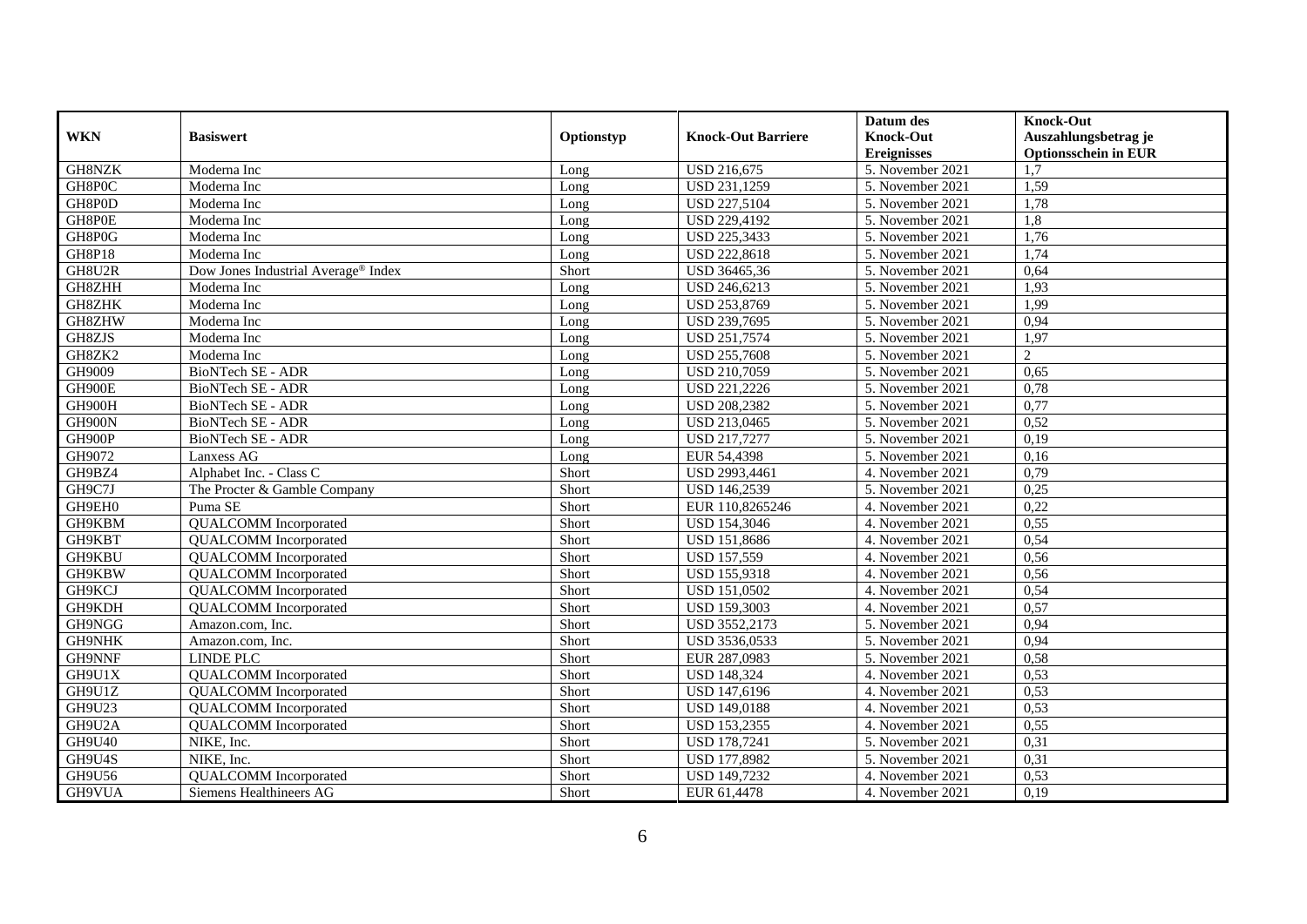|               |                                              |            |                           | Datum des          | <b>Knock-Out</b>            |
|---------------|----------------------------------------------|------------|---------------------------|--------------------|-----------------------------|
| <b>WKN</b>    | <b>Basiswert</b>                             | Optionstyp | <b>Knock-Out Barriere</b> | <b>Knock-Out</b>   | Auszahlungsbetrag je        |
|               |                                              |            |                           | <b>Ereignisses</b> | <b>Optionsschein in EUR</b> |
| GH9VUF        | Siemens Healthineers AG                      | Short      | EUR 62,1481               | 4. November 2021   | 0,19                        |
| GH9W93        | Advanced Micro Devices, Inc.                 | Short      | <b>USD 138,7135</b>       | 4. November 2021   | 0,76                        |
| GH9YTM        | Bayer AG                                     | Short      | EUR 50,4091               | 4. November 2021   | 0,15                        |
| GH9ZMW        | ProSiebenSat.1 Media SE                      | Long       | EUR 13,8119               | 4. November 2021   | 0,4                         |
| GH9ZNJ        | ProSiebenSat.1 Media SE                      | Long       | EUR 13,9263               | 4. November 2021   | 0,4                         |
| GX023Y        | Intuitive Surgical, Inc.                     | Short      | USD 365,6364              | 5. November 2021   | 0,29                        |
| GX0277        | Applied Materials, Inc.                      | Short      | <b>USD 147,7774</b>       | 4. November 2021   | 0,53                        |
| GX027C        | <b>LINDE PLC</b>                             | Short      | USD 332,1959              | 5. November 2021   | 0,58                        |
| <b>GX027E</b> | Applied Materials, Inc.                      | Short      | USD 150,4153              | 4. November 2021   | 0,54                        |
| <b>GX027H</b> | Applied Materials, Inc.                      | Short      | USD 146,9013              | 4. November 2021   | 0,52                        |
| GX0284        | Applied Materials, Inc.                      | Short      | <b>USD 146,0252</b>       | 4. November 2021   | 0,52                        |
| GX052Q        | Siemens Healthineers AG                      | Short      | EUR 61,8324               | 4. November 2021   | 0,19                        |
| <b>GX056J</b> | <b>Bechtle AG</b>                            | Short      | EUR 68,282                | 4. November 2021   | 0,63                        |
| GX05TW        | EssilorLuxottica SA                          | Short      | EUR 189,9093              | 5. November 2021   | 0,38                        |
| GX05YL        | Telefonica S.A.                              | Long       | EUR 3,6966                | 4. November 2021   | 0,07                        |
| GX071D        | Kion Group AG                                | Short      | EUR 98,1117               | 4. November 2021   | 0,41                        |
| GX07L9        | NIO Inc                                      | Short      | <b>USD 43,4872</b>        | 4. November 2021   | 5,09                        |
| GX09KP        | Société Générale S.A.                        | Short      | EUR 29,7963               | 4. November 2021   | 0,09                        |
| GX09QL        | LVMH Moët Hennessy Louis Vuitton SE          | Short      | EUR 708,7492              | 5. November 2021   | 1,42                        |
| GX09V5        | AXA S.A.                                     | Short      | EUR 26,1305               | 5. November 2021   | 0,05                        |
| GX09V7        | AXA S.A.                                     | Short      | EUR 25,8779               | 4. November 2021   | 0.05                        |
| GX09VJ        | MTU Aero Engines AG                          | Short      | EUR 204,1775              | 5. November 2021   | 0,41                        |
| GX0D5M        | Merck KGaA                                   | Short      | EUR 214,7851              | 4. November 2021   | 0,43                        |
| GX0D5P        | Merck KGaA                                   | Short      | EUR 216,3397              | 4. November 2021   | 0,44                        |
| GX0D6R        | Varta AG                                     | Long       | EUR 110,4801              | 5. November 2021   | 0,001                       |
| <b>GX0EUS</b> | Evotec AG                                    | Long       | EUR 37,7309               | 4. November 2021   | 0,18                        |
| GX0FL7        | <b>Automatic Data Processing</b>             | Short      | USD 226,4393              | 4. November 2021   | 0,39                        |
| GX0FM8        | <b>Automatic Data Processing</b>             | Short      | USD 228,5312              | 5. November 2021   | 0,4                         |
| <b>GX0HUX</b> | Novo Nordisk A/S                             | Short      | DKK 744,3336              | 4. November 2021   | 2,02                        |
| GX0HV3        | Intuitive Surgical, Inc.                     | Short      | USD 368,0385              | 5. November 2021   | 0,29                        |
| GX0J0Q        | Merck KGaA                                   | Short      | EUR 217,7297              | 5. November 2021   | 0,44                        |
| GX0LA6        | EURO STOXX 50 <sup>®</sup> Index (Price EUR) | Short      | EUR 4371,973              | 5. November 2021   | 0,88                        |
| GX0LB5        | EURO STOXX 50 <sup>®</sup> Index (Price EUR) | Short      | EUR 4335,627              | 4. November 2021   | 0,88                        |
| GX0LB7        | EURO STOXX 50 <sup>®</sup> Index (Price EUR) | Short      | EUR 4367,954              | 5. November 2021   | 0,88                        |
| <b>GX0PJD</b> | Sartorius AG                                 | Short      | EUR 597,8422              | 5. November 2021   | 1,83                        |
| <b>GX0PJK</b> | Microsoft Corporation                        | Short      | USD 338,7099              | 5. November 2021   | 0,59                        |
| GX0PN5        | <b>E.ON SE</b>                               | Short      | EUR 11,2978               | 4. November 2021   | 0,23                        |
| GX0PU1        | Adobe Inc.                                   | Short      | USD 674,8914              | 4. November 2021   | 1,79                        |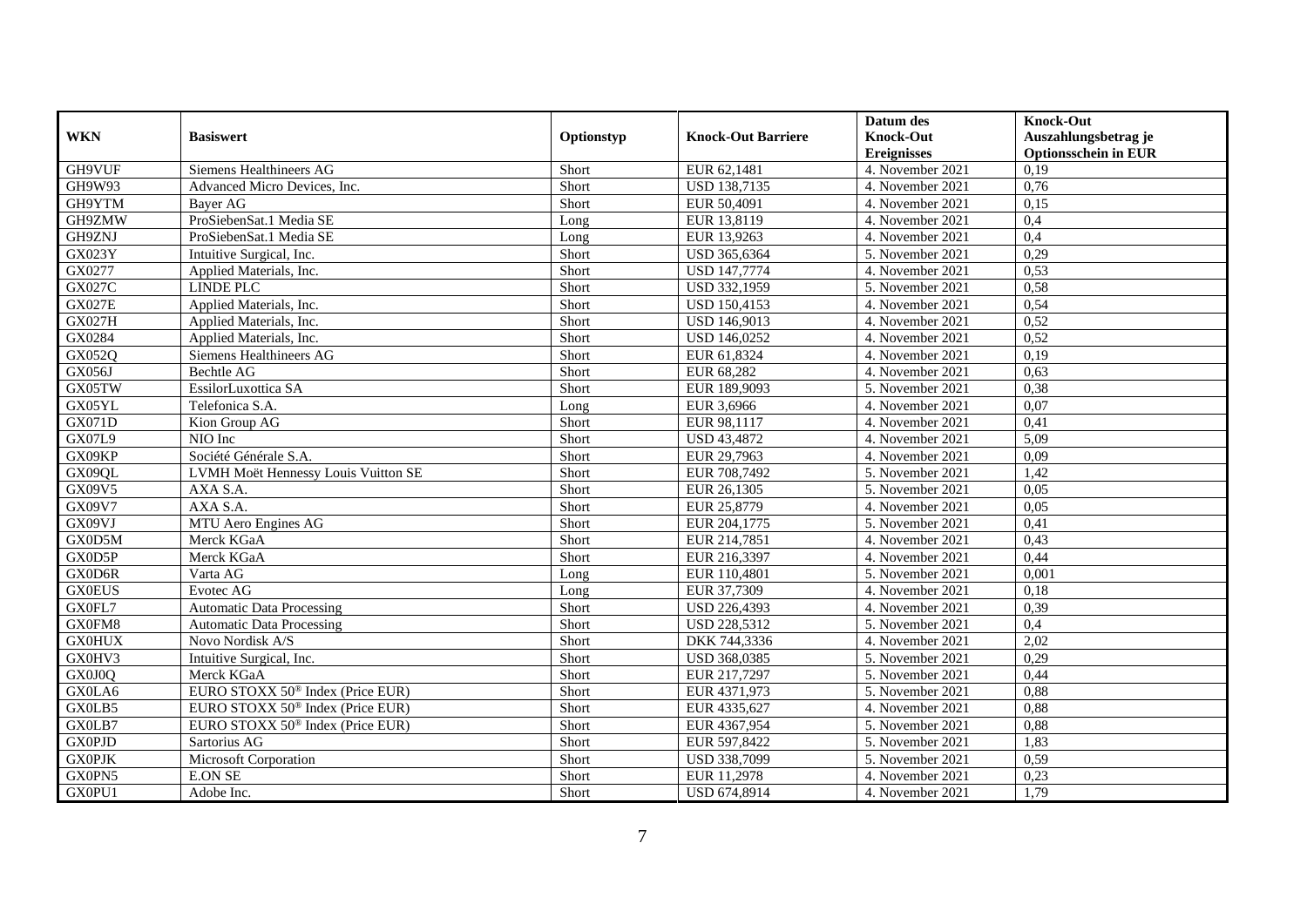|               |                                             |            |                           | Datum des          | <b>Knock-Out</b>            |
|---------------|---------------------------------------------|------------|---------------------------|--------------------|-----------------------------|
| <b>WKN</b>    | <b>Basiswert</b>                            | Optionstyp | <b>Knock-Out Barriere</b> | <b>Knock-Out</b>   | Auszahlungsbetrag je        |
|               |                                             |            |                           | <b>Ereignisses</b> | <b>Optionsschein in EUR</b> |
| <b>GX0PUH</b> | <b>LINDE PLC</b>                            | Short      | USD 330,1814              | 4. November 2021   | 0,58                        |
| <b>GX0SEN</b> | TecDAX <sup>®</sup> (Performance Index)     | Short      | EUR 3978,75               | 5. November 2021   | 0,8                         |
| <b>GX0SKQ</b> | ADYEN N.V.                                  | Short      | EUR 2829,6159             | 5. November 2021   | 2,45                        |
| GX0SL6        | Alphabet Inc. - Class C                     | Short      | USD 3009,6132             | 5. November 2021   | 0,8                         |
| <b>GX0SQM</b> | Bechtle AG                                  | Short      | EUR 67,375                | 4. November 2021   | 0,21                        |
| <b>GX0UTC</b> | Danaher Corporation                         | Long       | USD 289,1198              | 5. November 2021   | 0,48                        |
| <b>GX0UVA</b> | ADYEN N.V.                                  | Short      | EUR 2811,1314             | 5. November 2021   | 2,44                        |
| <b>GX0UXH</b> | Pfizer Inc.                                 | Short      | USD 47,8714               | 5. November 2021   | 0.08                        |
| <b>GX0UXZ</b> | Pfizer Inc.                                 | Short      | <b>USD 48,3581</b>        | 5. November 2021   | 0,09                        |
| <b>GX0UYD</b> | Pfizer Inc.                                 | Short      | <b>USD 48,1147</b>        | 5. November 2021   | 0.08                        |
| <b>GX0UYQ</b> | Pfizer Inc.                                 | Short      | <b>USD 48,6015</b>        | 5. November 2021   | 0,09                        |
| <b>GX0UZT</b> | LVMH Moët Hennessy Louis Vuitton SE         | Short      | EUR 695,1382              | 5. November 2021   | 1,39                        |
| <b>GX0VEA</b> | Walmart Inc.                                | Short      | <b>USD 150,9614</b>       | 4. November 2021   | 0,26                        |
| <b>GX0XGH</b> | Sanofi S.A.                                 | Short      | EUR 90,8508               | 4. November 2021   | 0,18                        |
| GX0XQ6        | Deutsche Börse AG                           | Short      | EUR 150,627               | 5. November 2021   | 0,3                         |
| <b>GX0XQH</b> | Deutsche Börse AG                           | Short      | EUR 149,9073              | 4. November 2021   | 0,3                         |
| GX10CR        | <b>Bilfinger SE</b>                         | Short      | EUR 32,9235               | 4. November 2021   | 0,14                        |
| GX10EX        | Autodesk. Inc.                              | Short      | USD 319,0371              | 4. November 2021   | 1.15                        |
| GX10F1        | Autodesk, Inc.                              | Short      | <b>USD 320,526</b>        | 5. November 2021   | 1,15                        |
| GX10F7        | Autodesk, Inc.                              | Short      | USD 323,4655              | 5. November 2021   | 1,16                        |
| GX1322        | <b>Bilfinger SE</b>                         | Short      | EUR 32,3398               | 4. November 2021   | 0,13                        |
| GX15DY        | Adobe Inc.                                  | Short      | USD 666,9539              | 4. November 2021   | 1,77                        |
| GX15FQ        | Covestro AG                                 | Long       | EUR 53,8608               | 4. November 2021   | 0,16                        |
| GX15FT        | Infineon Technologies AG                    | Short      | EUR 42,3596               | 4. November 2021   | 1,62                        |
| GX15K3        | <b>Bilfinger SE</b>                         | Short      | EUR 32,0329               | 4. November 2021   | 0,13                        |
| GX15MG        | Pfizer Inc.                                 | Short      | USD 47,4643               | 5. November 2021   | 0,08                        |
| GX15NH        | Pfizer Inc.                                 | Short      | <b>USD 47,016</b>         | 5. November 2021   | 0,08                        |
| GX15NV        | Pfizer Inc.                                 | Short      | <b>USD 47,2402</b>        | 5. November 2021   | 0.08                        |
| <b>GX17V0</b> | LVMH Moët Hennessy Louis Vuitton SE         | Short      | EUR 689,9954              | 4. November 2021   | 1,39                        |
| <b>GX181R</b> | <b>OUALCOMM</b> Incorporated                | Short      | <b>USD 146,5612</b>       | 4. November 2021   | 0,52                        |
| GX181S        | <b>QUALCOMM</b> Incorporated                | Short      | USD 145,8641              | 4. November 2021   | 0,52                        |
| <b>GX182C</b> | Nestlé S.A.                                 | Short      | CHF 123,0868              | 4. November 2021   | 0,24                        |
| GX19V3        | <b>Bechtle AG</b>                           | Short      | EUR 68,708                | 4. November 2021   | 0,21                        |
| <b>GX19Z0</b> | LVMH Moët Hennessy Louis Vuitton SE         | Short      | EUR 700,1438              | 5. November 2021   | 1,4                         |
| GX19Z7        | LVMH Moët Hennessy Louis Vuitton SE         | Short      | EUR 704,1564              | 5. November 2021   | 1,41                        |
| <b>GX1A18</b> | <b>E.ON SE</b>                              | Short      | EUR 11,239                | 4. November 2021   | 0,23                        |
| GX1A3D        | Bechtle AG                                  | Short      | EUR 69,17                 | 5. November 2021   | 0,21                        |
| GX1AF0        | 1 Feinunze Gold, Feinheit mind. 0,995, LBMA | Short      | <b>USD 1818</b>           | 5. November 2021   | 3,25                        |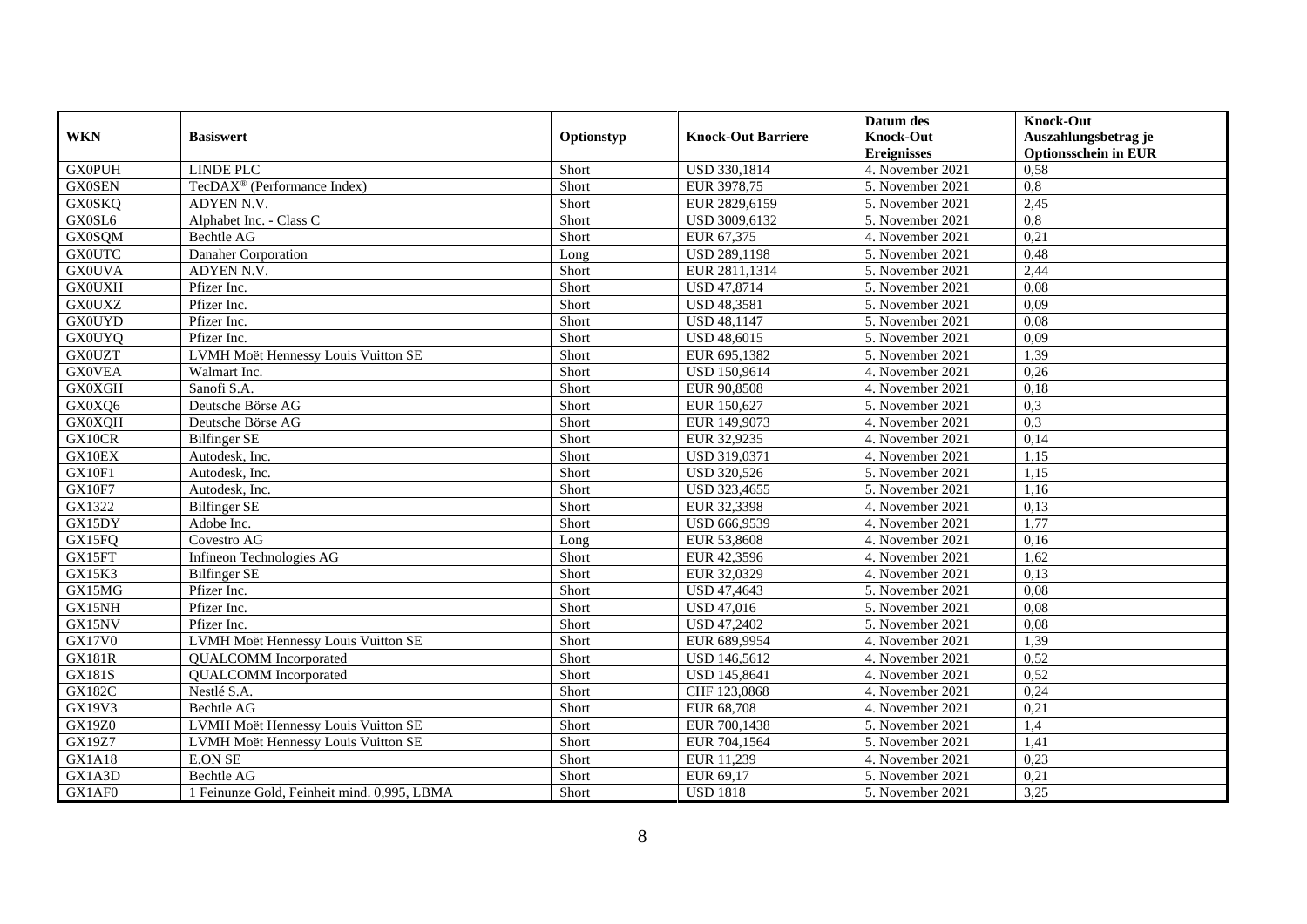|                     |                                             |            |                           | Datum des          | <b>Knock-Out</b>            |
|---------------------|---------------------------------------------|------------|---------------------------|--------------------|-----------------------------|
| <b>WKN</b>          | <b>Basiswert</b>                            | Optionstyp | <b>Knock-Out Barriere</b> | <b>Knock-Out</b>   | Auszahlungsbetrag je        |
|                     |                                             |            |                           | <b>Ereignisses</b> | <b>Optionsschein in EUR</b> |
| <b>GX1BKJ</b>       | 1 Feinunze Gold, Feinheit mind. 0,995, LBMA | Short      | <b>USD 1814</b>           | 5. November 2021   | 3,18                        |
| <b>GX1BPJ</b>       | <b>Costco Wholesale Corporation</b>         | Short      | USD 506,5839              | 4. November 2021   | 0,88                        |
| GX1BQX              | <b>Costco Wholesale Corporation</b>         | Short      | <b>USD 511,7901</b>       | 4. November 2021   | 0,89                        |
| <b>GX1EVX</b>       | Sartorius AG                                | Short      | EUR 592,27                | 5. November 2021   | 1,81                        |
| <b>GX1EZB</b>       | <b>Evonik Industries AG</b>                 | Short      | EUR 28,9029               | 4. November 2021   | 0,06                        |
| GX1EZD              | <b>Evonik Industries AG</b>                 | Short      | EUR 28,6397               | 4. November 2021   | 0,06                        |
| <b>GX1EZE</b>       | Evonik Industries AG                        | Short      | EUR 28,7762               | 4. November 2021   | 0,06                        |
| GX1F0B              | $AEX-Index^{\circledR}$                     | Short      | EUR 820,279               | 4. November 2021   | 0,17                        |
| GX1F2H              | $AEX-Index^{\circledR}$                     | Short      | EUR 819,538               | 4. November 2021   | 0,17                        |
| GX1F2J              | $AEX-Index^{\circledR}$                     | Short      | EUR 818,777               | 4. November 2021   | 0,17                        |
| <b>GX1GNF</b>       | adidas AG                                   | Short      | EUR 299,5482              | 5. November 2021   | 0,6                         |
| GX1GNG              | adidas AG                                   | Short      | EUR 298,0863              | 5. November 2021   | 0,6                         |
| GX1GZC              | Amazon.com, Inc.                            | Short      | USD 3487,8994             | 4. November 2021   | 0,92                        |
| GX1GZD              | Amazon.com, Inc.                            | Short      | USD 3504,6886             | 5. November 2021   | 0,93                        |
| GX1H2G              | Pfizer Inc.                                 | Short      | <b>USD 46,2332</b>        | 5. November 2021   | 0,08                        |
| GX1H2H              | Pfizer Inc.                                 | Short      | <b>USD 46,4575</b>        | 5. November 2021   | 0,08                        |
| GX1H2J              | Pfizer Inc.                                 | Short      | <b>USD 46,6818</b>        | 5. November 2021   | 0,08                        |
| GX1H2Q              | Pfizer Inc.                                 | Short      | <b>USD 45.7943</b>        | 5. November 2021   | 0.08                        |
| GX1H2R              | Pfizer Inc.                                 | Short      | <b>USD 46,0089</b>        | 5. November 2021   | 0,08                        |
| <b>GX1HNQ</b>       | HelloFresh SE                               | Short      | EUR 89,9945               | 5. November 2021   | 0,67                        |
| <b>GX1HUG</b>       | Zoom Video Communications, Inc.             | Short      | USD 291,1048              | 4. November 2021   | 1,88                        |
| GX1J2P              | TecDAX <sup>®</sup> (Performance Index)     | Short      | EUR 3947,21               | 4. November 2021   | $\overline{0,8}$            |
| GX1J3E              | TecDAX <sup>®</sup> (Performance Index)     | Short      | EUR 3950,926              | 5. November 2021   | 0,79                        |
| GX1J3K              | TecDAX <sup>®</sup> (Performance Index)     | Short      | EUR 3962,279              | 5. November 2021   | 0,8                         |
| GX1J42              | TecDAX <sup>®</sup> (Performance Index)     | Short      | EUR 3954,71               | 5. November 2021   | 0,8                         |
| GX1J54              | TecDAX <sup>®</sup> (Performance Index)     | Short      | EUR 3958,465              | 5. November 2021   | 0,8                         |
| $G\overline{X1J59}$ | TecDAX <sup>®</sup> (Performance Index)     | Short      | EUR 3943,406              | 4. November 2021   | 0,8                         |
| <b>GX1KAL</b>       | The Procter & Gamble Company                | Short      | <b>USD 145,185</b>        | 4. November 2021   | 0,25                        |
| GX1N1B              | STMicroelectronics N.V.                     | Short      | EUR 42,4208               | 4. November 2021   | 1,76                        |
| <b>GX1N1V</b>       | STMicroelectronics N.V.                     | Short      | EUR 42,8219               | 4. November 2021   | 1,77                        |
| GX1N2M              | Air Liquide SA                              | Short      | EUR 149,5227              | 4. November 2021   | 0,3                         |
| GX1N3A              | Air Liquide SA                              | Short      | EUR 148,8012              | 4. November 2021   | 0,3                         |
| <b>GX1NHY</b>       | adidas AG                                   | Short      | EUR 296,5009              | 5. November 2021   | 0,59                        |
| <b>GX1NKP</b>       | <b>QUALCOMM</b> Incorporated                | Short      | <b>USD 143,5572</b>       | 4. November 2021   | 0,51                        |
| GX1NL2              | <b>QUALCOMM</b> Incorporated                | Short      | USD 142,2382              | 4. November 2021   | 0,51                        |
| GX1NL3              | <b>QUALCOMM</b> Incorporated                | Short      | USD 140,9193              | 4. November 2021   | 0,5                         |
| GX1NL4              | <b>QUALCOMM</b> Incorporated                | Short      | <b>USD 138,9408</b>       | 4. November 2021   | 0,5                         |
| GX1NL6              | <b>QUALCOMM</b> Incorporated                | Short      | <b>USD 140,2598</b>       | 4. November 2021   | 0,5                         |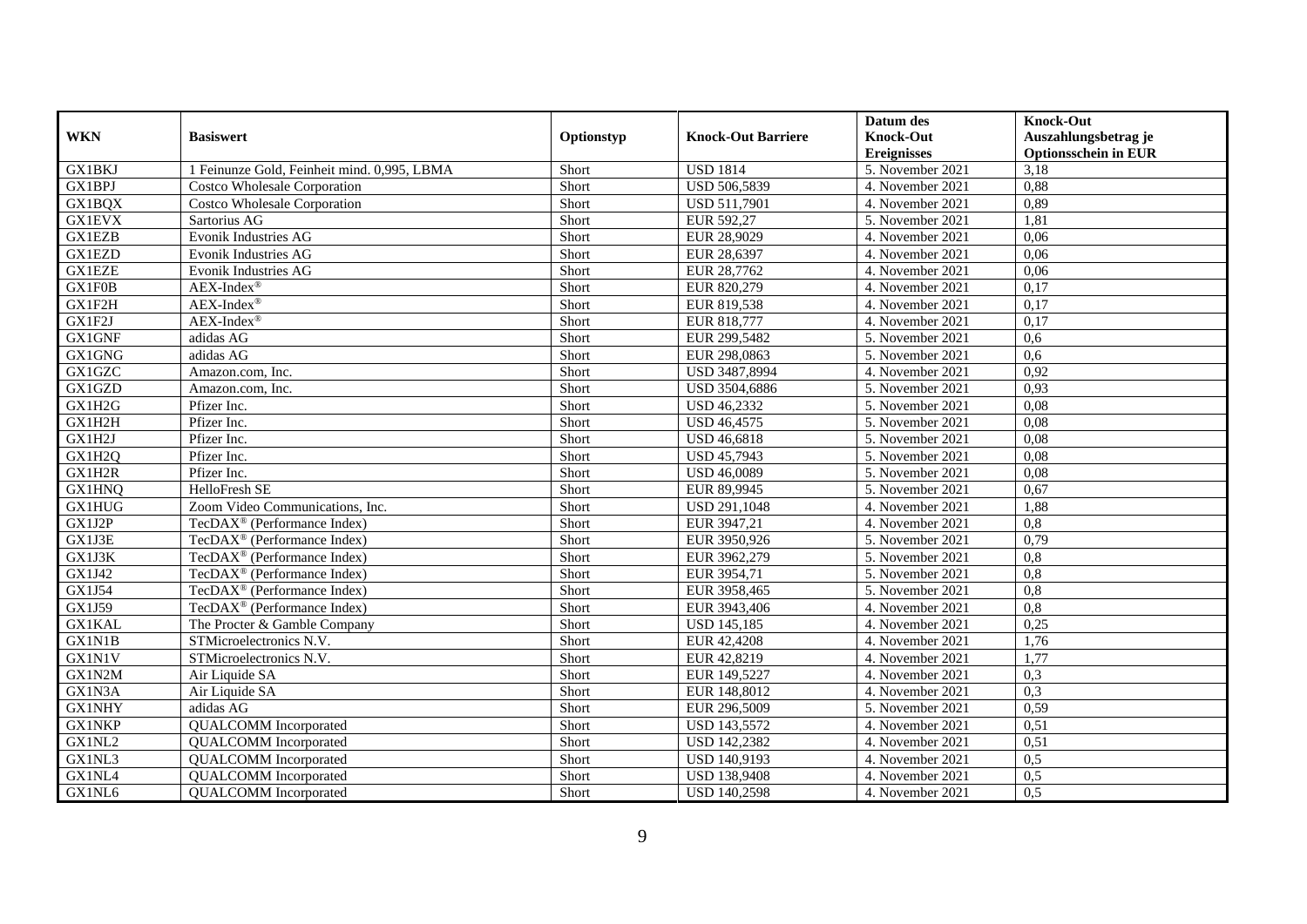|               |                                                               |                |                           | Datum des                              | <b>Knock-Out</b>                                    |
|---------------|---------------------------------------------------------------|----------------|---------------------------|----------------------------------------|-----------------------------------------------------|
| <b>WKN</b>    | <b>Basiswert</b>                                              | Optionstyp     | <b>Knock-Out Barriere</b> | <b>Knock-Out</b><br><b>Ereignisses</b> | Auszahlungsbetrag je<br><b>Optionsschein in EUR</b> |
| GX1NL7        | <b>QUALCOMM</b> Incorporated                                  | Short          | <b>USD 141,5788</b>       | 4. November 2021                       | 0,51                                                |
| GX1NL9        | <b>QUALCOMM</b> Incorporated                                  | Short          | <b>USD 142,8977</b>       | 4. November 2021                       | 0,51                                                |
| <b>GX1NLG</b> | <b>QUALCOMM</b> Incorporated                                  | Short          | <b>USD 139,6003</b>       | 4. November 2021                       | 0,5                                                 |
| GX1NM4        | <b>QUALCOMM</b> Incorporated                                  | Short          | USD 144,2167              | 4. November 2021                       | 0,52                                                |
| <b>GX1NMB</b> |                                                               |                | <b>USD 146,2018</b>       |                                        | 0,39                                                |
| GX1NMJ        | Electronic Arts Inc.<br>Zoom Video Communications, Inc.       | Short<br>Short | USD 286,6161              | 4. November 2021<br>4. November 2021   | 1,85                                                |
| <b>GX1NMK</b> |                                                               | Short          | <b>USD 288,2354</b>       | 4. November 2021                       | 1,86                                                |
| GX1NS9        | Zoom Video Communications, Inc.                               |                |                           |                                        | 0,52                                                |
|               | Varta AG                                                      | Long           | EUR 109,2155              | 5. November 2021                       |                                                     |
| GX1Q5M        | Adobe Inc.                                                    | Short          | USD 662,1886              | 4. November 2021                       | 1,75                                                |
| GX1QC6        | <b>Bechtle AG</b>                                             | Short          | EUR 67,858                | 4. November 2021                       | 0,21                                                |
| <b>GX1T44</b> | Accenture plc                                                 | Short          | USD 369,5148              | 5. November 2021                       | 0,64                                                |
| GX1T46        | <b>BASF SE</b>                                                | Long           | EUR 61,3686               | 5. November 2021                       | 0,12                                                |
| GX1T5J        | Adobe Inc.                                                    | Short          | USD 658,7548              | 4. November 2021                       | 1,74                                                |
| <b>GX1TAN</b> | Amazon.com, Inc.                                              | Short          | USD 3469,9424             | 4. November 2021                       | 0,92                                                |
| <b>GX1VZL</b> | Varta AG                                                      | Long           | EUR 108,2885              | 5. November 2021                       | 0,51                                                |
| <b>GX1VZM</b> | Varta AG                                                      | Long           | EUR 101,3104              | 5. November 2021                       | 0,48                                                |
| GX1W12        | Varta AG                                                      | Long           | EUR 107,6982              | 5. November 2021                       | 0,06                                                |
| <b>GX1ZGU</b> | ASML Holding N.V.                                             | Short          | EUR 745,8265              | 5. November 2021                       | 1,5                                                 |
| GX1ZH8        | Shop Apotheke Europe NV                                       | Short          | EUR 151,7664              | 4. November 2021                       | 1,14                                                |
| <b>GX1ZHE</b> | Shop Apotheke Europe NV                                       | Short          | EUR 148,111               | 4. November 2021                       | 1,11                                                |
| <b>GX1ZHG</b> | Shop Apotheke Europe NV                                       | Short          | EUR 150,1099              | 4. November 2021                       | 1,13                                                |
| <b>GX1ZHJ</b> | Shop Apotheke Europe NV                                       | Short          | EUR 149,0457              | 4. November 2021                       | 1,12                                                |
| <b>GX213V</b> | Accenture plc                                                 | Short          | USD 363,5752              | 4. November 2021                       | 0,63                                                |
| <b>GX217U</b> | <b>EUREX Euro Bund Future (Generic Front Month</b><br>Future) | Short          | EUR 170,74368             | 5. November 2021                       | 3,46                                                |
| GX2302        | <b>BNP</b> Paribas S.A.                                       | Short          | EUR 60,2661               | 4. November 2021                       | 0,12                                                |
| GX23SA        | Salesforce.com, Inc.                                          | Short          | <b>USD 311,003</b>        | 5. November 2021                       | 0,82                                                |
| GX23SP        | Salesforce.com, Inc.                                          | Short          | USD 303,9844              | 4. November 2021                       | 0,8                                                 |
| GX23TW        | HelloFresh SE                                                 | Short          | <b>EUR 88,508</b>         | 4. November 2021                       | 0,66                                                |
| GX23UB        | Salesforce.com, Inc.                                          | Short          | USD 308,9342              | 5. November 2021                       | 0,82                                                |
| GX23WL        | Continental AG                                                | Short          | EUR 103,9113              | 4. November 2021                       | 0,32                                                |
| GX23XR        | ADYEN N.V.                                                    | Short          | EUR 2753,2912             | 5. November 2021                       | 2,39                                                |
| GX23XT        | Carl-Zeiss Meditec AG                                         | Short          | EUR 186,379               | 5. November 2021                       | 0,77                                                |
| GX23XU        | ADYEN N.V.                                                    | Short          | EUR 2768,1396             | 5. November 2021                       | 2,4                                                 |
| GX23XW        | ADYEN N.V.                                                    | Short          | EUR 2784,7409             | 5. November 2021                       | 2,42                                                |
| GX24YB        | Expedia Group, Inc.                                           | Long           | <b>USD 159,1578</b>       | 4. November 2021                       | 0,4                                                 |
| GX24YP        | ASML Holding N.V.                                             | Short          | EUR 739,8256              | 5. November 2021                       | 1,48                                                |
| GX24YQ        | ASML Holding N.V.                                             | Short          | EUR 736,3502              | 5. November 2021                       | 1,48                                                |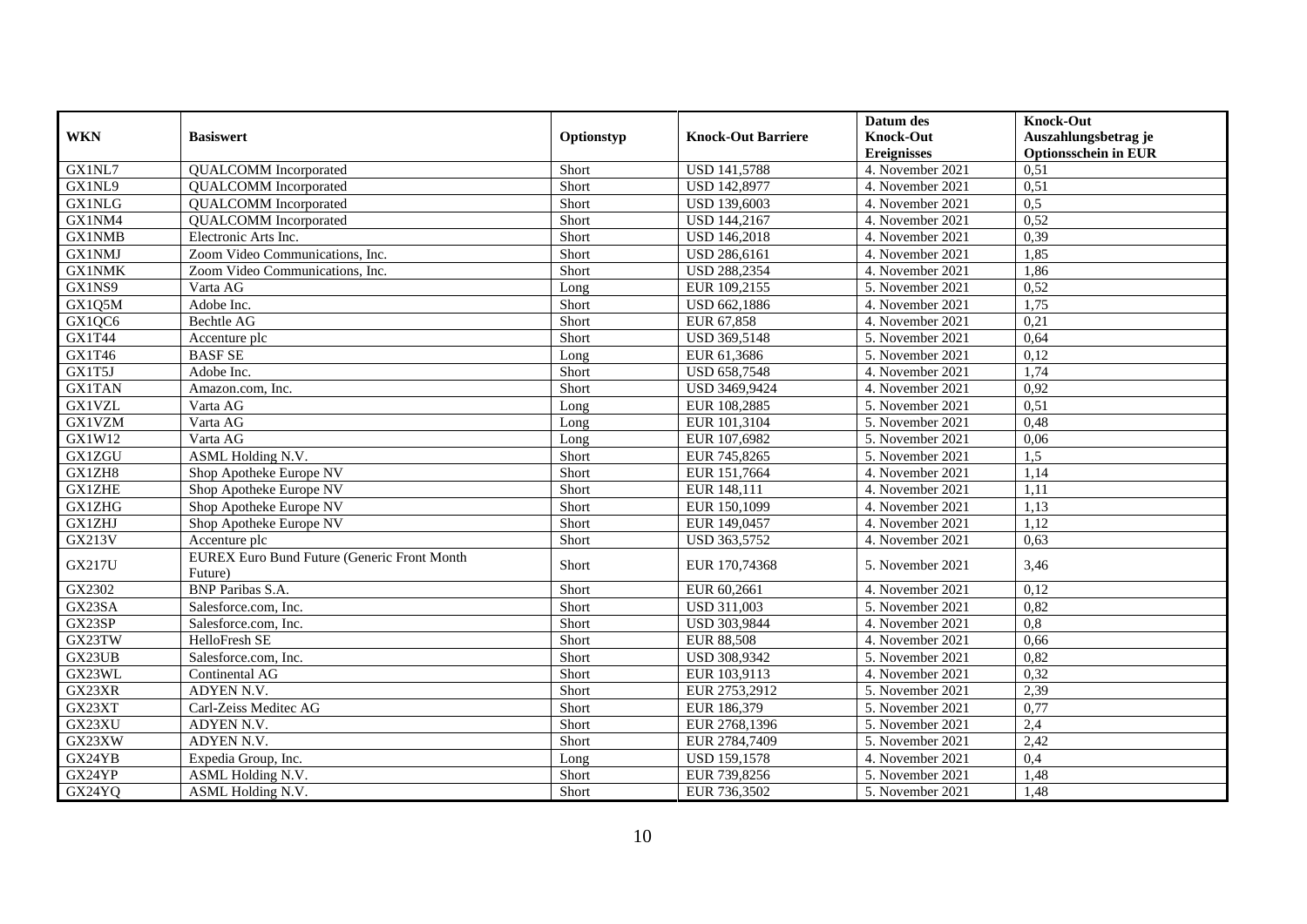|               |                                                            |            |                           | Datum des          | <b>Knock-Out</b>            |
|---------------|------------------------------------------------------------|------------|---------------------------|--------------------|-----------------------------|
| <b>WKN</b>    | <b>Basiswert</b>                                           | Optionstyp | <b>Knock-Out Barriere</b> | <b>Knock-Out</b>   | Auszahlungsbetrag je        |
|               |                                                            |            |                           | <b>Ereignisses</b> | <b>Optionsschein in EUR</b> |
| GX24ZA        | Expedia Group, Inc.                                        | Long       | USD 157,8647              | 4. November 2021   | 0,39                        |
| GX2502        | Expedia Group, Inc.                                        | Long       | <b>USD 156,5406</b>       | 4. November 2021   | 0,39                        |
| <b>GX250V</b> | ASML Holding N.V.                                          | Short      | EUR 732,8553              | 5. November 2021   | 1,47                        |
| <b>GX250W</b> | ASML Holding N.V.                                          | Short      | EUR 711,9345              | 4. November 2021   | 1,44                        |
| <b>GX250X</b> | ASML Holding N.V.                                          | Short      | EUR 725,8752              | 4. November 2021   | 1,46                        |
| GX250Y        | ASML Holding N.V.                                          | Short      | EUR 718,9048              | 4. November 2021   | 1,45                        |
| GX2514        | ASML Holding N.V.                                          | Short      | EUR 729,3604              | 4. November 2021   | 1,47                        |
| GX2515        | ASML Holding N.V.                                          | Short      | EUR 722,39                | 4. November 2021   | 1,46                        |
| GX2516        | ASML Holding N.V.                                          | Short      | EUR 715,4197              | 4. November 2021   | 1,44                        |
| GX2542        | Deutsche Post AG                                           | Short      | EUR 57,5394               | 4. November 2021   | 0,12                        |
| <b>GX254A</b> | Deutsche Post AG                                           | Short      | EUR 57,8128               | 4. November 2021   | 0,12                        |
| <b>GX254E</b> | Deutsche Post AG                                           | Short      | EUR 56,9927               | 4. November 2021   | 0,12                        |
| GX254G        | Deutsche Post AG                                           | Short      | EUR 57,2661               | 4. November 2021   | 0,12                        |
| <b>GX254H</b> | Deutsche Post AG                                           | Short      | EUR 56,4363               | 4. November 2021   | 0,11                        |
| <b>GX254T</b> | Deutsche Post AG                                           | Short      | EUR 56,7096               | 4. November 2021   | 0,11                        |
| GX2555        | Deutsche Post AG                                           | Short      | EUR 56,1629               | 4. November 2021   | 0,11                        |
| <b>GX25B8</b> | Expedia Group, Inc.                                        | Short      | USD 183,7099              | 5. November 2021   | 0,49                        |
| GX25BA        | Expedia Group, Inc.                                        | Short      | <b>USD 182.5025</b>       | 5. November 2021   | 0.48                        |
| <b>GX276B</b> | Lowe's Companies, Inc.                                     | Short      | <b>USD 239,102</b>        | 5. November 2021   | 0,63                        |
| GX27AG        | Siemens AG                                                 | Short      | EUR 146,2668              | 4. November 2021   | 0,3                         |
| GX27BE        | Siemens AG                                                 | Short      | EUR 145,5638              | 4. November 2021   | 0,29                        |
| <b>GX27E8</b> | Continental AG                                             | Short      | EUR 102,8621              | 4. November 2021   | 0,32                        |
| <b>GX299G</b> | Danaher Corporation                                        | Long       | <b>USD 284,421</b>        | 5. November 2021   | 0,48                        |
| GX29AN        | Danaher Corporation                                        | Long       | <b>USD 285,996</b>        | 5. November 2021   | 0,48                        |
| GX29C0        | Danaher Corporation                                        | Long       | USD 287,5609              | 5. November 2021   | 0,48                        |
| GX29DH        | Meta Platforms, Inc.                                       | Short      | USD 346,2535              | 5. November 2021   | 0,92                        |
| GX29DU        | Meta Platforms, Inc.                                       | Short      | USD 344,5999              | 5. November 2021   | 0,91                        |
| GX29RP        | <b>Starbucks Corporation</b>                               | Short      | <b>USD 116,7705</b>       | 5. November 2021   | 0,2                         |
| GX29RX        | <b>Starbucks Corporation</b>                               | Short      | USD 117,3176              | 5. November 2021   | $\overline{0.2}$            |
| GX29SL        | <b>Starbucks Corporation</b>                               | Short      | <b>USD 116,2234</b>       | 5. November 2021   | $\overline{0.2}$            |
| GX29SW        | <b>Starbucks Corporation</b>                               | Short      | USD 115,6763              | 5. November 2021   | 0,2                         |
| GX2BNZ        | $MDAX^{\circledR}$ (Performance Index)                     | Short      | EUR 35820,199             | 4. November 2021   | 0,72                        |
| GX2BP0        | $\overline{\text{MDAX}}$ <sup>®</sup> (Performance Index)  | Short      | EUR 35887,175             | 4. November 2021   | 0,73                        |
| GX2BP2        | $\overline{\text{MD}}$ AX <sup>®</sup> (Performance Index) | Short      | EUR 35854,029             | 4. November 2021   | 0,72                        |
| GX2BP3        | $MDAX^{\circledR}$ (Performance Index)                     | Short      | EUR 35919,549             | 4. November 2021   | 0,73                        |
| GX2BP4        | $MDAX^{\circledR}$ (Performance Index)                     | Short      | EUR 35954,591             | 4. November 2021   | 0,73                        |
| GX2BP8        | MDAX <sup>®</sup> (Performance Index)                      | Short      | EUR 35785,802             | 4. November 2021   | 0,72                        |
| GX2BPJ        | $MDAX^{\circledR}$ (Performance Index)                     | Short      | EUR 35552,235             | 4. November 2021   | 0,72                        |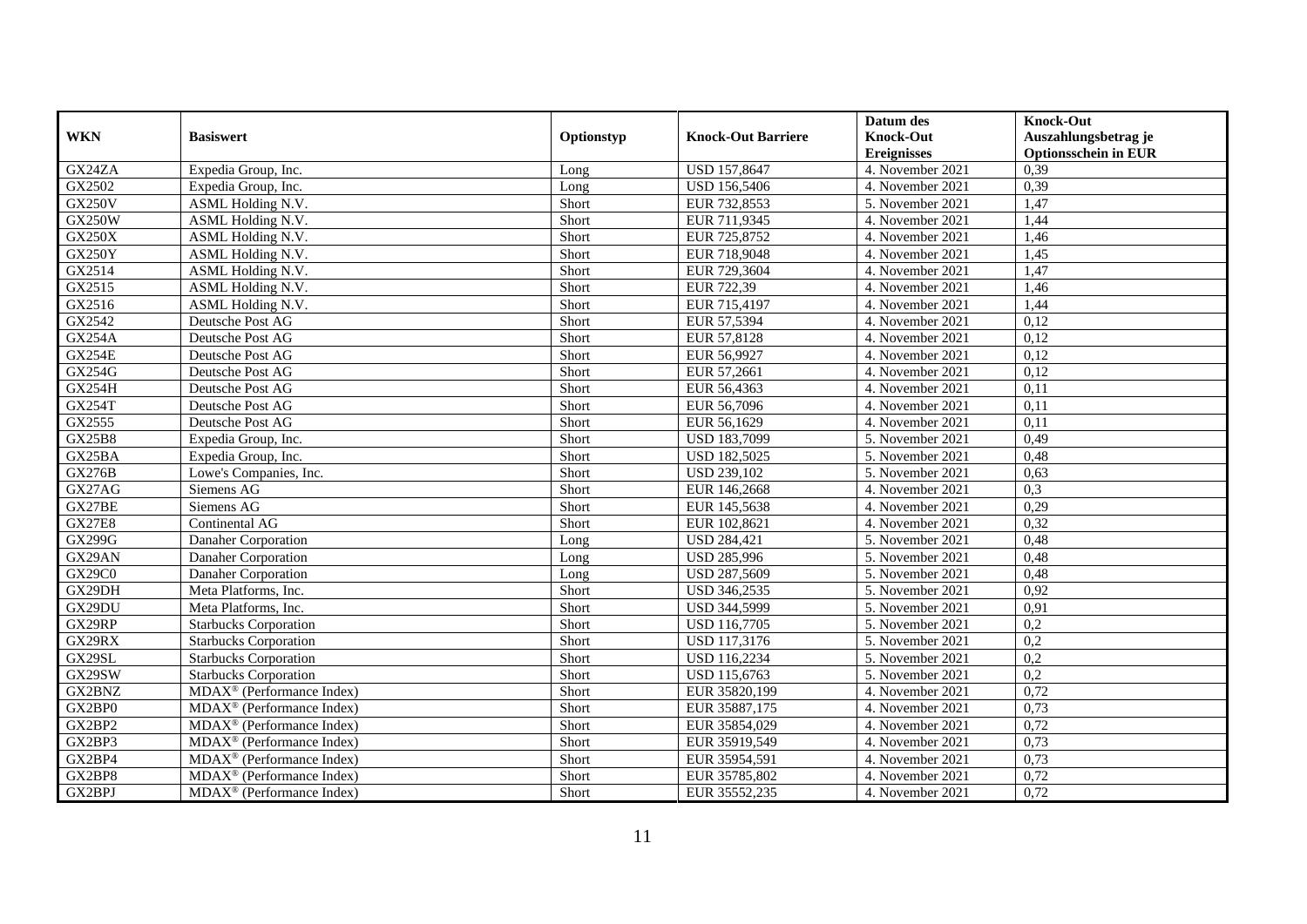|               |                                                    |            |                           | Datum des          | <b>Knock-Out</b>            |
|---------------|----------------------------------------------------|------------|---------------------------|--------------------|-----------------------------|
| <b>WKN</b>    | <b>Basiswert</b>                                   | Optionstyp | <b>Knock-Out Barriere</b> | <b>Knock-Out</b>   | Auszahlungsbetrag je        |
|               |                                                    |            |                           | <b>Ereignisses</b> | <b>Optionsschein in EUR</b> |
| GX2BPN        | $MDAX^{\circledcirc}$ (Performance Index)          | Short      | EUR 35584,99              | 4. November 2021   | 0,72                        |
| GX2BPP        | MDAX <sup>®</sup> (Performance Index)              | Short      | EUR 35618,82              | 4. November 2021   | 0,72                        |
| GX2BPQ        | MDAX <sup>®</sup> (Performance Index)              | Short      | EUR 35685,67              | 4. November 2021   | 0,72                        |
| GX2BPU        | $MDAX^{\circledR}$ (Performance Index)             | Short      | EUR 35752,411             | 4. November 2021   | 0,72                        |
| GX2BPV        | $MDAX^{\circledast}$ (Performance Index)           | Short      | EUR 35718,532             | 4. November 2021   | 0,72                        |
| GX2BQR        | $MDAX^{\circledR}$ (Performance Index)             | Short      | EUR 35652,406             | 4. November 2021   | 0,72                        |
| GX2DTT        | Moderna Inc                                        | Long       | USD 283,1957              | 4. November 2021   | 2,21                        |
| GX2DTX        | Electronic Arts Inc.                               | Short      | USD 143,8561              | 4. November 2021   | 0,38                        |
| GX2DTY        | Wacker Chemie AG                                   | Short      | EUR 161,5571              | 4. November 2021   | 0,67                        |
| GX2DU2        | Moderna Inc                                        | Long       | USD 295,0015              | 4. November 2021   | 2,3                         |
| GX2DUA        | Electronic Arts Inc.                               | Short      | <b>USD 144,5527</b>       | 4. November 2021   | 0,38                        |
| GX2DUY        | Electronic Arts Inc.                               | Short      | <b>USD 145,2493</b>       | 4. November 2021   | 0,38                        |
| GX2DVC        | Danaher Corporation                                | Long       | <b>USD 292,9392</b>       | 5. November 2021   | 0,49                        |
| <b>GX2DVK</b> | Danaher Corporation                                | Long       | USD 291,416               | 5. November 2021   | 0,49                        |
| GX2DW0        | Wacker Chemie AG                                   | Short      | EUR 160,8016              | 4. November 2021   | 0,67                        |
| GX2DW1        | Wacker Chemie AG                                   | Short      | EUR 160,0365              | 4. November 2021   | 0,66                        |
| GX2DXE        | <b>BioNTech SE - ADR</b>                           | Long       | USD 227,4346              | 5. November 2021   | 0,37                        |
| GX2DXG        | <b>BioNTech SE - ADR</b>                           | Long       | <b>USD 231.4191</b>       | 5. November 2021   | 0,13                        |
| GX2DXW        | BioNTech SE - ADR                                  | Long       | USD 232,6774              | 5. November 2021   | 0,86                        |
| GX2DYB        | <b>BioNTech SE - ADR</b>                           | Long       | USD 225,8512              | 5. November 2021   | 0,48                        |
| GX2DYZ        | BioNTech SE - ADR                                  | Long       | USD 230,1294              | 5. November 2021   | 0,19                        |
| GX2DZ0        | BioNTech SE - ADR                                  | Long       | USD 224,0791              | 5. November 2021   | 0.6                         |
| GX2DZ5        | ING Groep N.V.                                     | Short      | EUR 13,512                | 4. November 2021   | 0,27                        |
| GX2DZA        | BioNTech SE - ADR                                  | Long       | <b>USD 228,8501</b>       | 5. November 2021   | 0,26                        |
| GX2GHU        | Société Générale S.A.                              | Short      | EUR 30,0494               | 4. November 2021   | 0,09                        |
| GX2GJY        | Crédit Agricole S.A.                               | Short      | EUR 13,367                | 4. November 2021   | 0,27                        |
| GX2GK4        | Société Générale S.A.                              | Short      | EUR 30,2235               | 4. November 2021   | 0,09                        |
| GX2JBQ        | <b>EUREX Euro Bund Future (Generic Front Month</b> | Short      | EUR 169,823               | 4. November 2021   | 3,45                        |
|               | Future)                                            |            |                           |                    |                             |
| GX2JDK        | Varta AG                                           | Long       | EUR 112,0601              | 5. November 2021   | 0,53                        |
| GX2JF2        | Varta AG                                           | Long       | EUR 111,4496              | 5. November 2021   | 0,53                        |
| GX2JFS        | Varta AG                                           | Long       | EUR 113,8704              | 5. November 2021   | 0,54                        |
| GX2JFY        | Varta AG                                           | Long       | EUR 112,66                | 5. November 2021   | 0,001                       |
| GX2NUJ        | <b>BioNTech SE - ADR</b>                           | Long       | USD 239,4466              | 5. November 2021   | 0,88                        |
| GX2NUM        | Varta AG                                           | Long       | EUR 116,8682              | 5. November 2021   | 0,55                        |
| GX2NV9        | Varta AG                                           | Long       | EUR 114,9321              | 5. November 2021   | 0,54                        |
| GX2NVB        | <b>BioNTech SE - ADR</b>                           | Long       | <b>USD 234,249</b>        | 5. November 2021   | 0,001                       |
| GX2NVN        | Varta AG                                           | Long       | EUR 117,51                | 5. November 2021   | 0,56                        |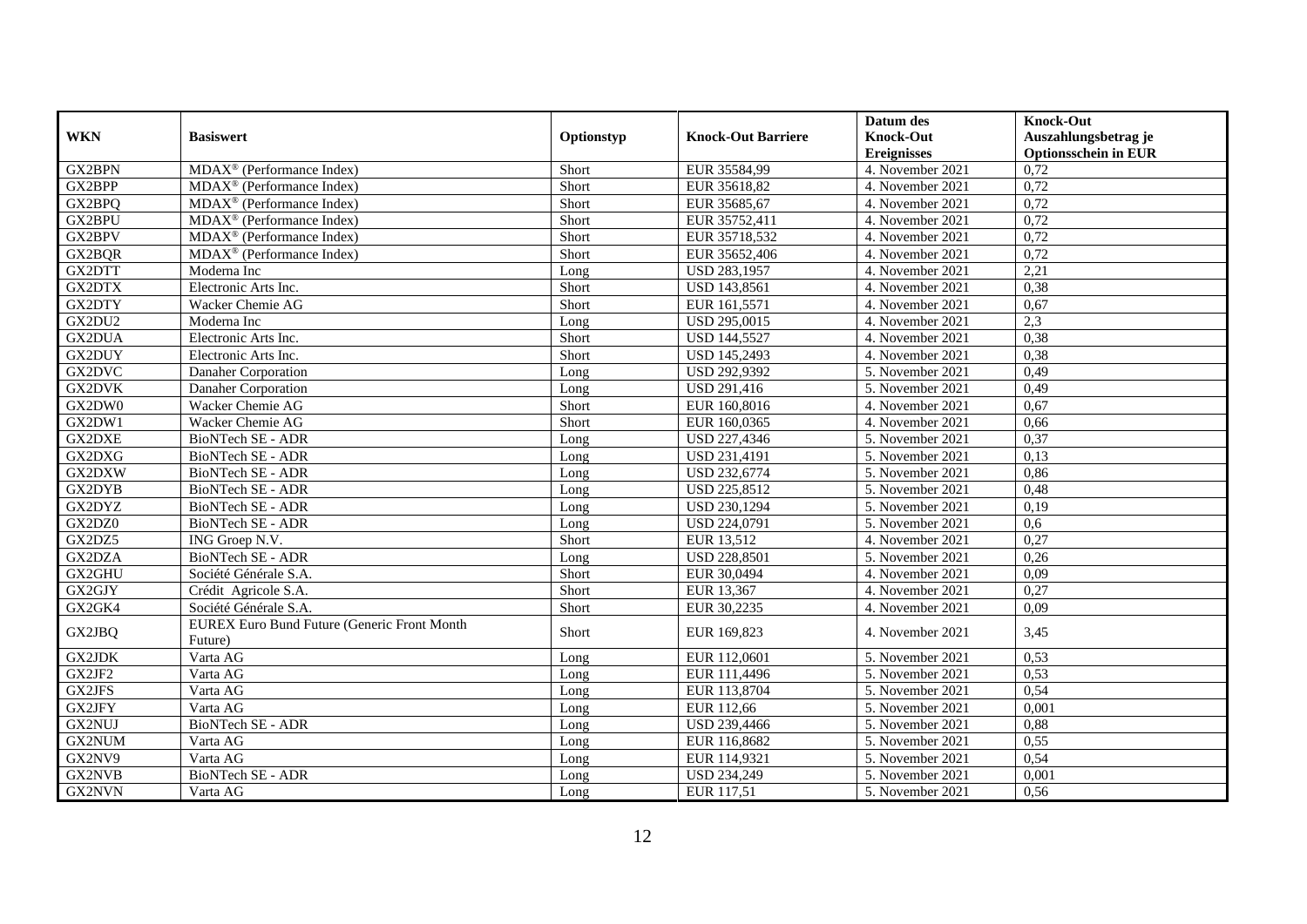|               |                                                                     |            |                           | Datum des                              | Knock-Out                                           |
|---------------|---------------------------------------------------------------------|------------|---------------------------|----------------------------------------|-----------------------------------------------------|
| <b>WKN</b>    | <b>Basiswert</b>                                                    | Optionstyp | <b>Knock-Out Barriere</b> | <b>Knock-Out</b><br><b>Ereignisses</b> | Auszahlungsbetrag je<br><b>Optionsschein in EUR</b> |
| GX2NVP        | <b>BioNTech SE - ADR</b>                                            | Long       | USD 236,8478              | 5. November 2021                       | 0,88                                                |
| GX2NVS        | <b>BioNTech SE - ADR</b>                                            | Long       | <b>USD 238,1472</b>       | 5. November 2021                       | 0,88                                                |
| GX2NWD        | BioNTech SE - ADR                                                   | Long       | <b>USD 240,746</b>        | 5. November 2021                       | 0,89                                                |
| GX2NWS        | Varta AG                                                            | Long       | EUR 115,5845              | 5. November 2021                       | 0,55                                                |
| GX2NWX        | BioNTech SE - ADR                                                   | Long       | USD 235,5694              | 5. November 2021                       | 0,001                                               |
| GX2NX2        | Vale S.A.                                                           | Long       | <b>USD 11,828</b>         | 4. November 2021                       | 0,48                                                |
| GX2NX5        | Varta AG                                                            | Long       | EUR 116,2263              | 5. November 2021                       | 0,55                                                |
| GX2QEX        | Alibaba Group Holding Limited                                       | Long       | <b>USD 159,6812</b>       | 5. November 2021                       | 0,4                                                 |
| GX2QF1        | Alibaba Group Holding Limited                                       | Long       | <b>USD 162,3028</b>       | 5. November 2021                       | 0,41                                                |
| GX2QF2        | Airbnb, Inc.                                                        | Short      | USD 179,7693              | 5. November 2021                       | 1,16                                                |
| GX2QFF        | Airbnb. Inc.                                                        | Short      | USD 188,7643              | 5. November 2021                       | 1,22                                                |
| GX2QFY        | Alibaba Group Holding Limited                                       | Long       | USD 158,8039              | 5. November 2021                       | 0,4                                                 |
| GX2QGC        | Alibaba Group Holding Limited                                       | Long       | <b>USD 161,4255</b>       | 5. November 2021                       | 0,4                                                 |
| GX2QH1        | Airbnb, Inc.                                                        | Short      | <b>USD 176,941</b>        | 4. November 2021                       | 1,14                                                |
| GX2QH7        | Alibaba Group Holding Limited                                       | Long       | USD 160,5585              | 5. November 2021                       | 0,4                                                 |
| GX2QLD        | Peloton Interactive Inc.                                            | Long       | <b>USD 82,9265</b>        | 5. November 2021                       | 0,65                                                |
| GX2QLF        | Peloton Interactive Inc.                                            | Long       | <b>USD 80,622</b>         | 5. November 2021                       | 0,63                                                |
| GX2QN2        | JD.com Inc                                                          | Long       | <b>USD 77,6404</b>        | 5. November 2021                       | 0,26                                                |
| GX2QN4        | Expedia Group, Inc.                                                 | Short      | USD 176,8073              | 5. November 2021                       | 0,47                                                |
| GX2QN7        | Expedia Group, Inc.                                                 | Short      | USD 179,2647              | 5. November 2021                       | 0,47                                                |
| GX2QQQ        | Aurelius Equity Opportunities SE & KGaA                             | Short      | EUR 28,563                | 4. November 2021                       | 0,09                                                |
| GX2QXM        | NASDAQ-100 Index®                                                   | Short      | USD 16328,716             | 4. November 2021                       | 2,87                                                |
| GX2QZH        | Dow Jones Industrial Average® Index                                 | Short      | USD 36285,608             | 5. November 2021                       | 0,64                                                |
| <b>GX2RCJ</b> | NYMEX Light, Sweet Crude Oil Future (Generic Front<br>Month Future) | Long       | USD 78,63749              | 4. November 2021                       | 1,97                                                |
| GX2RD5        | ICE Brent Crude Oil Future (Generic Front Month<br>Future)          | Long       | USD 80,91053              | 4. November 2021                       | 2,02                                                |
| GX2RD6        | ICE Brent Crude Oil Future (Generic Front Month<br>Future)          | Long       | <b>USD 80.40965</b>       | 4. November 2021                       | 2,01                                                |
| GX2T47        | <b>BioNTech SE - ADR</b>                                            | Long       | USD 242,2985              | 5. November 2021                       | 0,9                                                 |
| GX2T4B        | BioNTech SE - ADR                                                   | Long       | USD 244,8757              | 5. November 2021                       | 0,91                                                |
| GX2T4R        | <b>BioNTech SE - ADR</b>                                            | Long       | USD 243,5871              | 5. November 2021                       | 0,9                                                 |
| <b>GX2TLJ</b> | Moderna Inc                                                         | Long       | <b>USD 303,2705</b>       | 4. November 2021                       | 2,37                                                |
| <b>GX2TLP</b> | Moderna Inc                                                         | Long       | USD 301,0404              | 4. November 2021                       | 2,35                                                |
| GX2TLT        | Moderna Inc                                                         | Long       | USD 272,9435              | 5. November 2021                       | 2,14                                                |
| GX2TM3        | Moderna Inc                                                         | Long       | USD 298,5343              | 4. November 2021                       | 2,33                                                |
| GX2UD6        | NYMEX Light, Sweet Crude Oil Future (Generic Front<br>Month Future) | Long       | USD 79,62597              | 4. November 2021                       | $\overline{2}$                                      |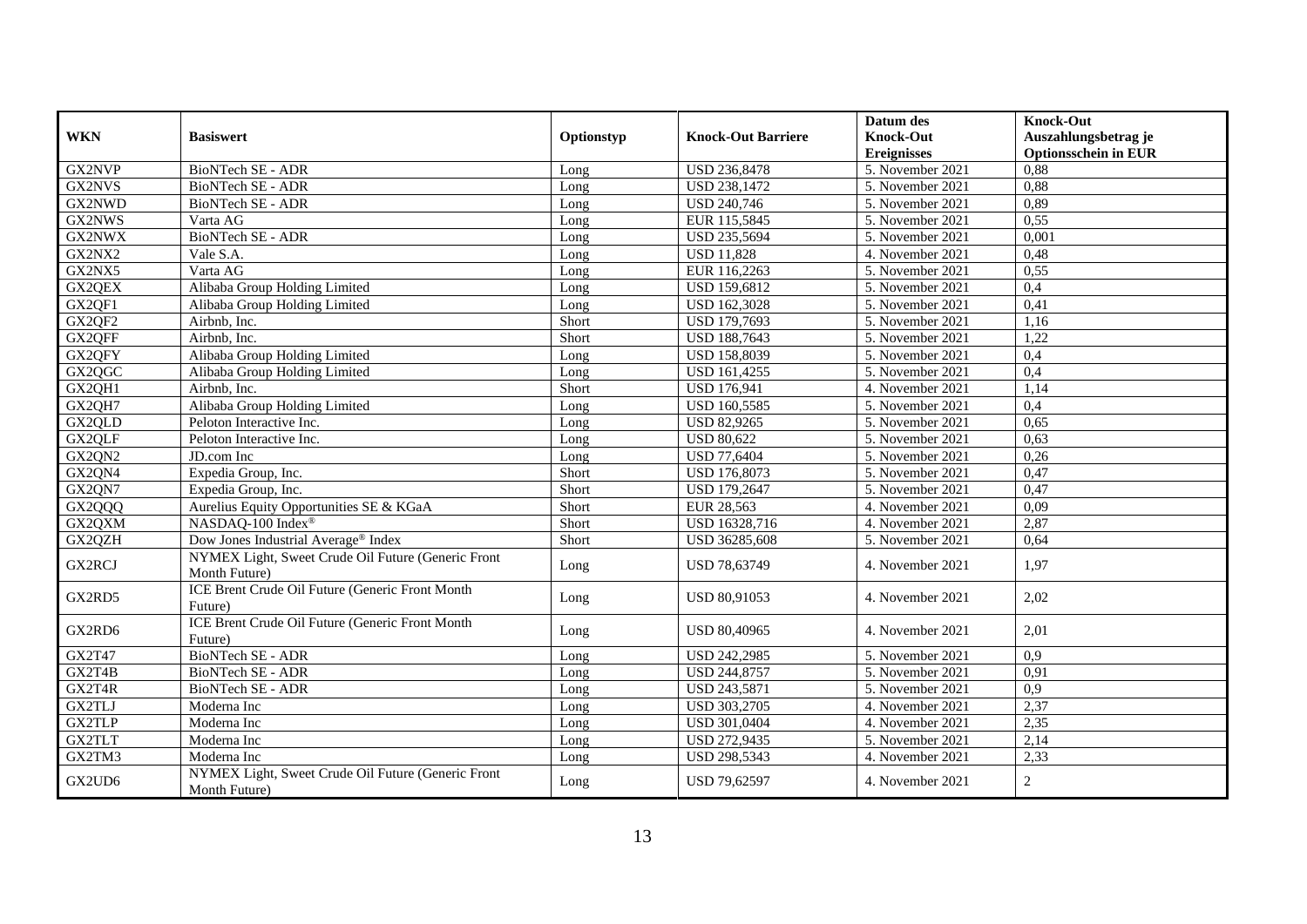|               |                                                    |            |                           | Datum des          | <b>Knock-Out</b>            |
|---------------|----------------------------------------------------|------------|---------------------------|--------------------|-----------------------------|
| <b>WKN</b>    | <b>Basiswert</b>                                   | Optionstyp | <b>Knock-Out Barriere</b> | <b>Knock-Out</b>   | Auszahlungsbetrag je        |
|               |                                                    |            |                           | <b>Ereignisses</b> | <b>Optionsschein in EUR</b> |
| GX2UD7        | NYMEX Light, Sweet Crude Oil Future (Generic Front | Long       | USD 79,12518              | 4. November 2021   | 1.99                        |
|               | Month Future)                                      |            |                           |                    |                             |
| GX2WPY        | Varta AG                                           | Long       | EUR 123,0397              | 5. November 2021   | 0,001                       |
| GX2WQ8        | Galapagos N.V                                      | Short      | EUR 48,7741               | 4. November 2021   | 0.2                         |
| GX2WQD        | Varta AG                                           | Long       | EUR 119,7371              | 5. November 2021   | 0,001                       |
| GX2WQJ        | Varta AG                                           | Long       | EUR 122,3771              | 5. November 2021   | 0,58                        |
| GX2WQR        | Varta AG                                           | Long       | EUR 123,7024              | 5. November 2021   | 0,59                        |
| GX2WQV        | Varta AG                                           | Long       | EUR 121,0518              | 5. November 2021   | 0,57                        |
| GX2WR3        | Airbnb, Inc.                                       | Short      | <b>USD 175,4462</b>       | 4. November 2021   | 1,13                        |
| GX2WR5        | Airbnb, Inc.                                       | Short      | <b>USD 182,506</b>        | 5. November 2021   | 1,18                        |
| GX2WR6        | Airbnb, Inc.                                       | Short      | <b>USD 181,2814</b>       | 5. November 2021   | 1,17                        |
| GX2WR7        | Airbnb, Inc.                                       | Short      | <b>USD 178,2757</b>       | 4. November 2021   | 1,15                        |
| GX2WR9        | Airbnb, Inc.                                       | Short      | <b>USD 185,085</b>        | 5. November 2021   | 1,2                         |
| GX2WRA        | Nordex SE                                          | Long       | EUR 13,2981               | 5. November 2021   | 0,63                        |
| GX2WRD        | Airbnb, Inc.                                       | Short      | <b>USD 194,3434</b>       | 5. November 2021   | 1,26                        |
| GX2WRH        | Airbnb, Inc.                                       | Short      | <b>USD 202,4422</b>       | 5. November 2021   | 1,31                        |
| GX2WRV        | Varta AG                                           | Long       | EUR 120,3997              | 5. November 2021   | 0,57                        |
| GX2WSH        | Daimler AG                                         | Short      | <b>EUR 87,8</b>           | 4. November 2021   | 0,27                        |
| GX2WSP        | Varta AG                                           | Long       | EUR 119,0744              | 5. November 2021   | 0,56                        |
| GX2WU4        | Zoom Video Communications, Inc.                    | Long       | USD 261,4154              | 5. November 2021   | 1,47                        |
| GX2WU5        | Zoom Video Communications, Inc.                    | Long       | <b>USD 259,8286</b>       | 5. November 2021   | 1,46                        |
| GX2WU8        | Zoom Video Communications, Inc.                    | Long       | <b>USD 262,9808</b>       | 5. November 2021   | 1,48                        |
| GX2WUW        | Varta AG                                           | Long       | EUR 121,725               | 5. November 2021   | 0,58                        |
| GX2WVG        | Deutsche Telekom AG                                | Short      | EUR 16,8021               | 5. November 2021   | 0,34                        |
| GX2WWQ        | <b>CUREVAC NV</b>                                  | Long       | <b>USD 36,7767</b>        | 5. November 2021   | 0,37                        |
| GX2WYD        | Ørsted A/S                                         | Long       | DKK 861,125               | 5. November 2021   | 0,44                        |
| GX2WZ9        | MTU Aero Engines AG                                | Short      | EUR 199,034               | 5. November 2021   | 0,4                         |
| GX2WZA        | MTU Aero Engines AG                                | Short      | EUR 200,8923              | 5. November 2021   | 0,4                         |
| GX2WZB        | MTU Aero Engines AG                                | Short      | EUR 199,9729              | 5. November 2021   | 0,4                         |
| GX2WZD        | MTU Aero Engines AG                                | Short      | EUR 201,8214              | 5. November 2021   | 0,4                         |
| GX2WZF        | MTU Aero Engines AG                                | Short      | EUR 198,1049              | 5. November 2021   | 0,4                         |
| <b>GX2X04</b> | MTU Aero Engines AG                                | Short      | EUR 202,7602              | 5. November 2021   | 0,41                        |
| GX2Y3A        | Koninklijke Ahold Delhaize N.V.                    | Short      | EUR 29,0664               | 4. November 2021   | 0,06                        |
| GX2Y71        | Square Inc                                         | Long       | <b>USD 238,3866</b>       | 5. November 2021   | 0,98                        |
| GX2Y7F        | Square Inc                                         | Long       | USD 243,6129              | 5. November 2021   |                             |
| GX2Y7G        | Square Inc                                         | Long       | USD 239,6906              | 5. November 2021   | 0,98                        |
| GX2Y7M        | Square Inc                                         | Long       | <b>USD 241,005</b>        | 5. November 2021   | 0,99                        |
| GX2Y7Q        | Square Inc                                         | Long       | USD 242,3089              | 5. November 2021   | 0,74                        |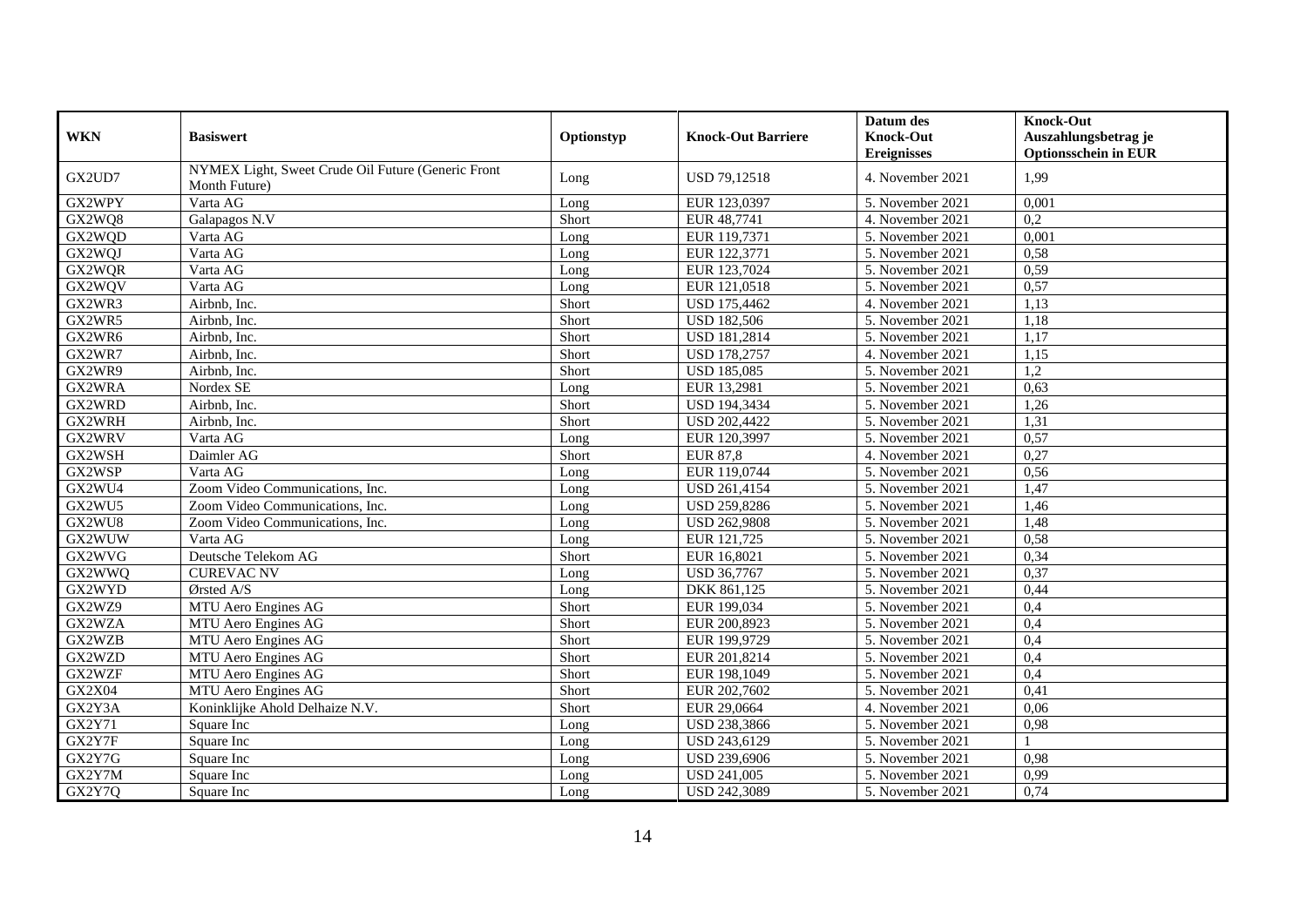|            |                                 |            |                           | Datum des          | <b>Knock-Out</b>            |
|------------|---------------------------------|------------|---------------------------|--------------------|-----------------------------|
| <b>WKN</b> | <b>Basiswert</b>                | Optionstyp | <b>Knock-Out Barriere</b> | <b>Knock-Out</b>   | Auszahlungsbetrag je        |
|            |                                 |            |                           | <b>Ereignisses</b> | <b>Optionsschein in EUR</b> |
| GX2Y9K     | Booking Holdings Inc.           | Short      | USD 2609,3394             | 5. November 2021   | 0,45                        |
| GX2Y9L     | Booking Holdings Inc.           | Short      | <b>USD 2541,944</b>       | 5. November 2021   | 0,44                        |
| GX2Y9M     | Booking Holdings Inc.           | Short      | USD 2555,4094             | 5. November 2021   | 0,44                        |
| GX2Y9Z     | Booking Holdings Inc.           | Short      | USD 2568,8943             | 5. November 2021   | 0,45                        |
| GX2YAB     | Moderna Inc                     | Long       | USD 316,4955              | 4. November 2021   | 2,47                        |
| GX2YAE     | Moderna Inc                     | Long       | USD 310,0319              | 4. November 2021   | 2,42                        |
| GX2YAG     | Moderna Inc                     | Long       | USD 313,4843              | 4. November 2021   | 2,45                        |
| GX2YAT     | The Kraft Heinz Company         | Short      | <b>USD 38,0571</b>        | 5. November 2021   | 0,14                        |
| GX2YAV     | The Kraft Heinz Company         | Short      | <b>USD 37,5203</b>        | 5. November 2021   | 0,13                        |
| GX2YB5     | The Kraft Heinz Company         | Short      | USD 37,8749               | 5. November 2021   | 0,14                        |
| GX2YB7     | The Kraft Heinz Company         | Short      | <b>USD 37,7024</b>        | 5. November 2021   | 0,14                        |
| GX30JF     | Match Group, Inc.               | Short      | USD 164,1629              | 5. November 2021   | 0,74                        |
| GX30Q1     | Nvidia Corporation              | Short      | USD 274,6748              | 4. November 2021   | 1,24                        |
| GX30QA     | CME Group Inc.                  | Short      | USD 229,2297              | 4. November 2021   | 0,4                         |
| GX30TJ     | JD.com Inc                      | Short      | <b>USD 82,9906</b>        | 4. November 2021   | 0,3                         |
| GX30TW     | Nvidia Corporation              | Short      | <b>USD 282,518</b>        | 4. November 2021   | 1,28                        |
| GX30UH     | JD.com Inc                      | Short      | <b>USD 82,5972</b>        | 4. November 2021   | 0,29                        |
| GX30XN     | HeidelbergCement AG             | Long       | EUR 63,6025               | 4. November 2021   | 0,12                        |
| GX30XR     | HeidelbergCement AG             | Long       | EUR 63,9392               | 4. November 2021   | 0,12                        |
| GX30XT     | ElringKlinger AG                | Short      | EUR 12,875                | 4. November 2021   | 0,05                        |
| GX31MM     | STMicroelectronics N.V.         | Short      | EUR 43,1567               | 4. November 2021   | 1,79                        |
| GX31MU     | Weibo Corporation               | Long       | <b>USD 43,5404</b>        | 4. November 2021   | 0,21                        |
| GX31MX     | STMicroelectronics N.V.         | Short      | EUR 43,9726               | 5. November 2021   | 1,82                        |
| GX31PB     | STMicroelectronics N.V.         | Short      | EUR 43,4254               | 4. November 2021   | 1,8                         |
| GX31PF     | Nokia Ovi                       | Short      | EUR 5,0336                | 4. November 2021   | 0,15                        |
| GX31PP     | Weibo Corporation               | Long       | USD 43,2435               | 5. November 2021   | 0,21                        |
| GX31PX     | Nokia Oyj                       | Short      | EUR 5,0045                | 4. November 2021   | 0,15                        |
| GX31Q4     | Nokia Ovi                       | Short      | EUR 5,0627                | 4. November 2021   | 0,16                        |
| GX31QB     | STMicroelectronics N.V.         | Short      | EUR 43,6942               | 5. November 2021   | 1,81                        |
| GX31RV     | <b>Barrick Gold Corporation</b> | Short      | <b>USD 19,5921</b>        | 5. November 2021   | 0,52                        |
| GX31S0     | <b>Barrick Gold Corporation</b> | Short      | <b>USD 19,3108</b>        | 5. November 2021   | 0,51                        |
| GX31S1     | <b>Barrick Gold Corporation</b> | Short      | <b>USD 19,4078</b>        | 5. November 2021   | 0,51                        |
| GX31S2     | <b>Barrick Gold Corporation</b> | Short      | <b>USD 19,1265</b>        | 4. November 2021   | 0,51                        |
| GX31S4     | <b>Barrick Gold Corporation</b> | Short      | <b>USD 19,0392</b>        | 4. November 2021   | 0,5                         |
| GX31S5     | <b>Barrick Gold Corporation</b> | Short      | <b>USD 19,2235</b>        | 5. November 2021   | 0,51                        |
| GX31T4     | <b>Barrick Gold Corporation</b> | Short      | <b>USD 19,4951</b>        | 5. November 2021   | 0,52                        |
| GX31W2     | Deutsche Bank AG                | Short      | EUR 11,5282               | 4. November 2021   | 0,48                        |
| GX31W8     | Deutsche Bank AG                | Short      | EUR 11,6818               | 4. November 2021   | 0,48                        |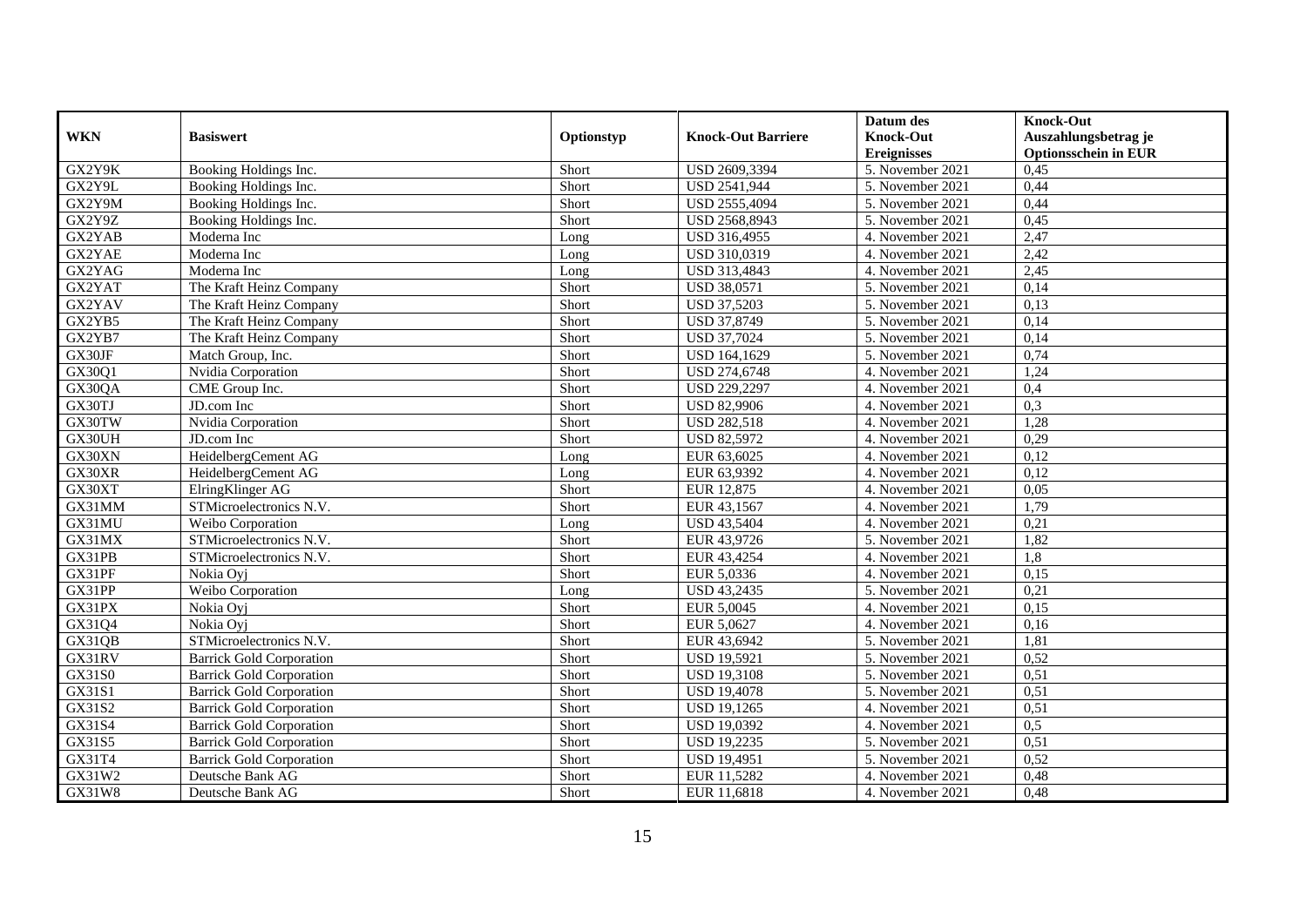|               |                                                   |            |                           | Datum des          | <b>Knock-Out</b>            |
|---------------|---------------------------------------------------|------------|---------------------------|--------------------|-----------------------------|
| <b>WKN</b>    | <b>Basiswert</b>                                  | Optionstyp | <b>Knock-Out Barriere</b> | <b>Knock-Out</b>   | Auszahlungsbetrag je        |
|               |                                                   |            |                           | <b>Ereignisses</b> | <b>Optionsschein in EUR</b> |
| GX31WA        | <b>Cognizant Technology Solutions Corporation</b> | Short      | <b>USD 80,3914</b>        | 5. November 2021   | 0,14                        |
| GX31X1        | Texas Instruments Incorporated                    | Short      | <b>USD 192,9727</b>       | 5. November 2021   | 0,51                        |
| GX31XA        | Deutsche Bank AG                                  | Short      | EUR 11,5762               | 4. November 2021   | 0,48                        |
| GX31XM        | Pernod Ricard SA                                  | Short      | EUR 205,7864              | 5. November 2021   | 0,41                        |
| GX31XV        | Texas Instruments Incorporated                    | Short      | <b>USD 191,3917</b>       | 5. November 2021   | 0,51                        |
| GX31Y1        | Safran S.A.                                       | Short      | EUR 117,763               | 5. November 2021   | 0,24                        |
| GX31Y3        | Pernod Ricard SA                                  | Short      | EUR 204,3264              | 4. November 2021   | 0,41                        |
| GX31Y6        | Deutsche Bank AG                                  | Short      | EUR 11,6338               | 4. November 2021   | 0,48                        |
| GX31Y9        | Safran S.A.                                       | Short      | EUR 118,9585              | 5. November 2021   | 0,24                        |
| GX31YJ        | Valeo SA                                          | Short      | EUR 26,4738               | 4. November 2021   | 0,11                        |
| GX31YR        | Valeo SA                                          | Short      | EUR 26,1186               | 4. November 2021   | 0,11                        |
| GX31YV        | Valeo SA                                          | Short      | EUR 26,2914               | 4. November 2021   | 0,11                        |
| GX31ZG        | Deutsche Lufthansa AG                             | Short      | EUR 6,5855                | 4. November 2021   | 0,02                        |
| GX321K        | ADYEN N.V.                                        | Short      | EUR 2719,8588             | 4. November 2021   | 2,36                        |
| <b>GX321R</b> | ADYEN N.V.                                        | Short      | EUR 2701,7085             | 4. November 2021   | 2,35                        |
| GX3228        | Texas Instruments Incorporated                    | Short      | USD 194,5536              | 5. November 2021   | 0,52                        |
| GX322J        | ADYEN N.V.                                        | Short      | EUR 2685,5912             | 4. November 2021   | 2,33                        |
| <b>GX322N</b> | Visa Inc. - Class A                               | Short      | <b>USD 215.3969</b>       | 5. November 2021   | 0,57                        |
| <b>GX322P</b> | Visa Inc. - Class A                               | Short      | <b>USD 216,425</b>        | 5. November 2021   | 0,57                        |
| GX3235        | Uber Technologies, Inc.                           | Short      | USD 47,1607               | 5. November 2021   | 0,26                        |
| GX3237        | Uber Technologies, Inc.                           | Short      | USD 46,6156               | 5. November 2021   | 0,26                        |
| GX3239        | Visa Inc. - Class A                               | Short      | USD 217,4628              | 5. November 2021   | 0,58                        |
| <b>GX323D</b> | <b>RWE AG</b>                                     | Long       | EUR 32,6427               | 5. November 2021   | 0,06                        |
| <b>GX324E</b> | Cancom SE                                         | Short      | EUR 62,7393               | 4. November 2021   | 0,26                        |
| <b>GX324R</b> | Uber Technologies, Inc.                           | Short      | <b>USD 46,8694</b>        | 5. November 2021   | 0,26                        |
| <b>GX324S</b> | Uber Technologies, Inc.                           | Short      | <b>USD 46,39</b>          | 4. November 2021   | 0,25                        |
| GX3260        | Cancom SE                                         | Short      | EUR 63,0465               | 4. November 2021   | 0,26                        |
| GX3388        | Netflix, Inc.                                     | Long       | <b>USD 672,33</b>         | 4. November 2021   | 0,22                        |
| GX3390        | Aurelius Equity Opportunities SE & KGaA           | Short      | <b>EUR 28,17</b>          | 4. November 2021   | 0,09                        |
| GX3397        | <b>Comcast Corporation</b>                        | Short      | <b>USD 53,11</b>          | 4. November 2021   | 0,09                        |
| GX3399        | <b>Comcast Corporation</b>                        | Short      | <b>USD 54,15</b>          | 5. November 2021   | 0,09                        |
| <b>GX339B</b> | <b>Comcast Corporation</b>                        | Short      | <b>USD 53,37</b>          | 5. November 2021   | 0,09                        |
| GX339J        | Daimler AG                                        | Long       | <b>EUR 85,26</b>          | 4. November 2021   | 0,25                        |
| <b>GX339S</b> | <b>Comcast Corporation</b>                        | Short      | <b>USD 53,89</b>          | 5. November 2021   | 0,09                        |
| <b>GX339U</b> | Daimler AG                                        | Long       | <b>EUR 84,82</b>          | 4. November 2021   | 0,25                        |
| GX33A1        | Daimler AG                                        | Long       | <b>EUR 84,37</b>          | 4. November 2021   | 0,24                        |
| GX33A5        | <b>Comcast Corporation</b>                        | Short      | <b>USD 53,63</b>          | 5. November 2021   | 0,09                        |
| GX33A7        | Netflix, Inc.                                     | Long       | <b>USD 665,1</b>          | 5. November 2021   | 0,22                        |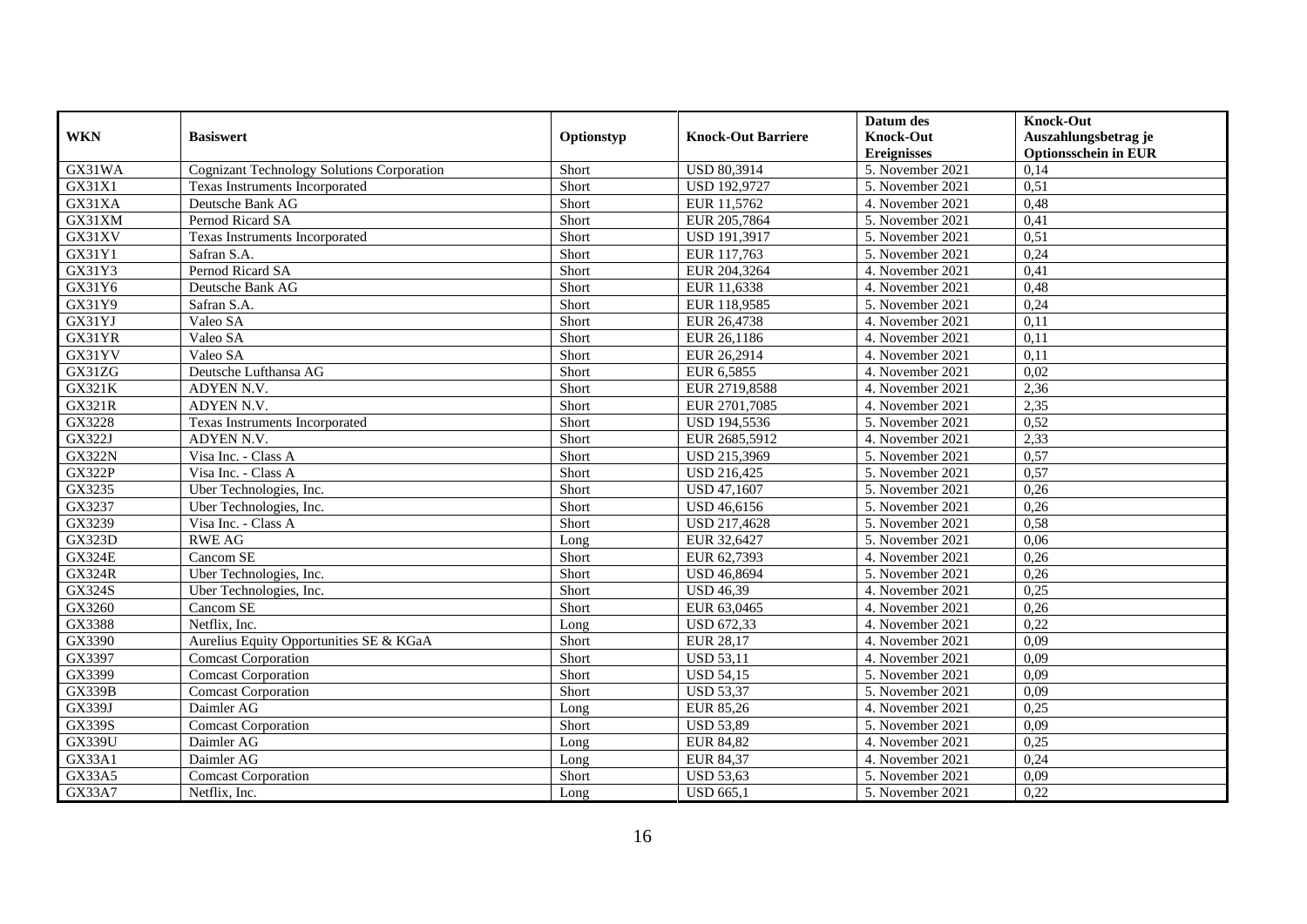|               |                                                 |            |                           | Datum des          | <b>Knock-Out</b>            |
|---------------|-------------------------------------------------|------------|---------------------------|--------------------|-----------------------------|
| <b>WKN</b>    | <b>Basiswert</b>                                | Optionstyp | <b>Knock-Out Barriere</b> | <b>Knock-Out</b>   | Auszahlungsbetrag je        |
|               |                                                 |            |                           | <b>Ereignisses</b> | <b>Optionsschein in EUR</b> |
| <b>GX33A8</b> | Netflix, Inc.                                   | Long       | <b>USD 668,72</b>         | 4. November 2021   | 0,22                        |
| GX33AD        | Caterpillar Inc.                                | Short      | <b>USD 208,01</b>         | 5. November 2021   | 0,55                        |
| GX33AR        | Daimler AG                                      | Long       | EUR 83,92                 | 4. November 2021   | 0,24                        |
| GX33F0        | Dow Jones Industrial Average <sup>®</sup> Index | Short      | USD 36256,545             | 5. November 2021   | 0,64                        |
| GX33GG        | Infineon Technologies AG                        | Short      | <b>EUR 42,62</b>          | 5. November 2021   | 1,76                        |
| GX33GQ        | Tesla Inc                                       | Short      | <b>USD 1232,83</b>        | 4. November 2021   | 0,54                        |
| GX33GS        | Philip Morris International Inc.                | Short      | <b>USD 95,01</b>          | 5. November 2021   | 0,17                        |
| <b>GX33H7</b> | Bouygues S.A.                                   | Short      | EUR 35,67                 | 5. November 2021   | 0,07                        |
| GX33HA        | Nvidia Corporation                              | Short      | <b>USD 305,93</b>         | 4. November 2021   | 1,38                        |
| GX33HC        | Nvidia Corporation                              | Short      | <b>USD 279,71</b>         | 4. November 2021   | 1,26                        |
| GX33HE        | Nvidia Corporation                              | Short      | <b>USD 271,58</b>         | 4. November 2021   | 1,23                        |
| GX33HM        | Nvidia Corporation                              | Short      | <b>USD 276,86</b>         | 4. November 2021   | 1,25                        |
| GX33HS        | Nvidia Corporation                              | Short      | <b>USD 270,19</b>         | 4. November 2021   | 1,22                        |
| <b>GX33K8</b> | Capgemini SE                                    | Short      | EUR 211,65                | 5. November 2021   | 0,65                        |
| GX33KD        | Bouygues S.A.                                   | Short      | <b>EUR 35,87</b>          | 5. November 2021   | 0,07                        |
| GX33LX        | $K\text{+}S$ AG                                 | Short      | EUR 15,46                 | 4. November 2021   | 0,48                        |
| GX33M4        | Twitter, Inc.                                   | Long       | <b>USD 53</b>             | 5. November 2021   | 0,22                        |
| GX33MP        | Amazon.com. Inc.                                | Short      | USD 3407,36               | 4. November 2021   | 0,9                         |
| GX33MU        | Amazon.com. Inc.                                | Short      | <b>USD 3423,76</b>        | 4. November 2021   | 0,91                        |
| GX33MW        | Amazon.com, Inc.                                | Short      | <b>USD 3440,08</b>        | 4. November 2021   | 0,91                        |
| GX33NC        | MorphoSys AG                                    | Long       | <b>EUR 39,47</b>          | 5. November 2021   | 0,15                        |
| GX33NJ        | <b>Starbucks Corporation</b>                    | Short      | <b>USD 113,54</b>         | 5. November 2021   | 0,2                         |
| GX33NK        | <b>Starbucks Corporation</b>                    | Short      | <b>USD 113,02</b>         | 5. November 2021   | $\overline{0.2}$            |
| GX33NL        | Merck & Co., Inc.                               | Short      | <b>USD 90,66</b>          | 4. November 2021   | 0,16                        |
| GX33NQ        | <b>Starbucks Corporation</b>                    | Short      | <b>USD 114,59</b>         | 5. November 2021   | 0,2                         |
| GX33NV        | <b>Starbucks Corporation</b>                    | Short      | <b>USD 114,07</b>         | 5. November 2021   | 0,2                         |
| GX33PB        | MorphoSys AG                                    | Long       | EUR 39,69                 | 5. November 2021   | 0,15                        |
| GX33QM        | Deutsche Lufthansa AG                           | Short      | <b>EUR 6,38</b>           | 4. November 2021   | 0,02                        |
| GX33RA        | MTU Aero Engines AG                             | Long       | <b>EUR 188,83</b>         | 5. November 2021   | 0,37                        |
| GX33RG        | Plug Power Inc                                  | Long       | <b>USD 37,85</b>          | 5. November 2021   | 2,97                        |
| GX33RJ        | Plug Power Inc                                  | Long       | <b>USD 38,13</b>          | 5. November 2021   | 2,99                        |
| GX33RW        | Baidu, Inc.                                     | Short      | <b>USD 166,24</b>         | 4. November 2021   | 0,59                        |
| GX33RX        | Baidu, Inc.                                     | Short      | <b>USD 167,01</b>         | 4. November 2021   | 0,6                         |
| GX33S3        | MTU Aero Engines AG                             | Long       | EUR 187,83                | 5. November 2021   | 0,36                        |
| GX33SH        | MTU Aero Engines AG                             | Long       | EUR 189,82                | 5. November 2021   | 0,37                        |
| GX34R7        | <b>AIXTRON SE</b>                               | Long       | <b>EUR 20,45</b>          | 4. November 2021   | 0,98                        |
| <b>GX34R8</b> | <b>AIXTRON SE</b>                               | Long       | <b>EUR 20,67</b>          | 4. November 2021   | 0,99                        |
| GX34RB        | Pinterest, Inc.                                 | Short      | <b>USD 45,51</b>          | 5. November 2021   | 0,14                        |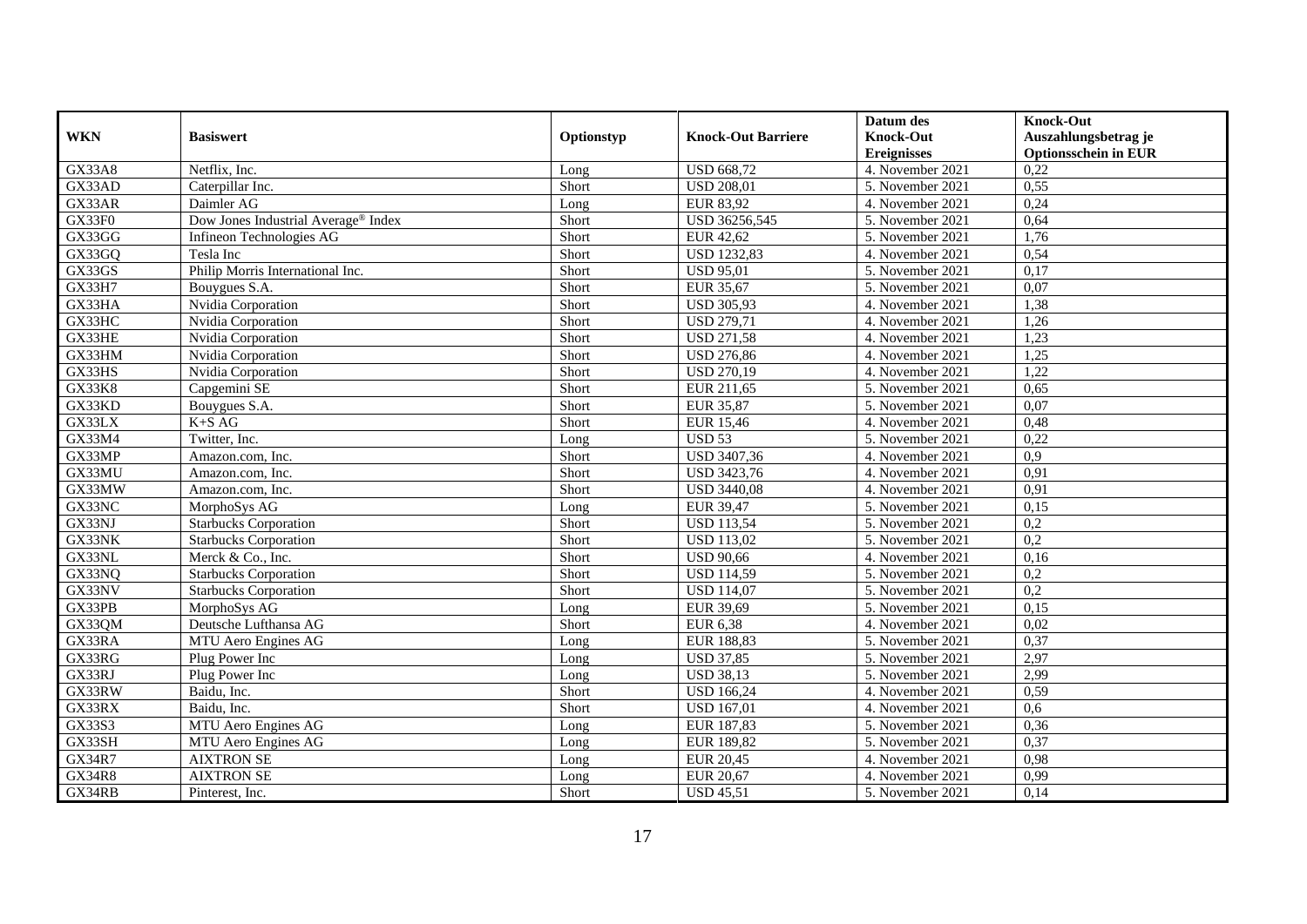|                     |                                                  |            |                           | Datum des          | <b>Knock-Out</b>            |
|---------------------|--------------------------------------------------|------------|---------------------------|--------------------|-----------------------------|
| <b>WKN</b>          | <b>Basiswert</b>                                 | Optionstyp | <b>Knock-Out Barriere</b> | <b>Knock-Out</b>   | Auszahlungsbetrag je        |
|                     |                                                  |            |                           | <b>Ereignisses</b> | <b>Optionsschein in EUR</b> |
| GX34RG              | Pinterest, Inc.                                  | Short      | <b>USD 46,23</b>          | 5. November 2021   | 0,14                        |
| GX34RL              | AT&T Inc.                                        | Long       | <b>USD 25,08</b>          | 4. November 2021   | 0,04                        |
| GX34S1              | <b>AIXTRON SE</b>                                | Long       | <b>EUR 20,56</b>          | 4. November 2021   | 0,98                        |
| GX34S2              | Pinterest, Inc.                                  | Short      | <b>USD 46,95</b>          | 5. November 2021   | 0,15                        |
| GX34S5              | <b>AIXTRON SE</b>                                | Long       | <b>EUR 20,78</b>          | 4. November 2021   | 0,99                        |
| GX34SH              | AT&T Inc.                                        | Long       | <b>USD 24,69</b>          | 4. November 2021   | 0,04                        |
| GX34SQ              | AT&T Inc.                                        | Long       | <b>USD 24,82</b>          | 4. November 2021   | 0,04                        |
| GX34TH              | <b>BASF SE</b>                                   | Long       | EUR 61,8                  | 4. November 2021   | 0,12                        |
| GX34U5              | Eckert & Ziegler Strahlen- und Medizintechnik AG | Long       | EUR 122,81                | 5. November 2021   | 0,47                        |
| GX34U6              | Eckert & Ziegler Strahlen- und Medizintechnik AG | Long       | <b>EUR 123,5</b>          | 5. November 2021   | 0,47                        |
| <b>GX34U8</b>       | Eckert & Ziegler Strahlen- und Medizintechnik AG | Long       | EUR 125,55                | 5. November 2021   | 0,48                        |
| GX34U9              | Eckert & Ziegler Strahlen- und Medizintechnik AG | Long       | EUR 127,61                | 5. November 2021   | 0,49                        |
| GX34UA              | Eckert & Ziegler Strahlen- und Medizintechnik AG | Long       | EUR 126,24                | 5. November 2021   | 0,48                        |
| GX34UB              | Eckert & Ziegler Strahlen- und Medizintechnik AG | Long       | EUR 129,66                | 5. November 2021   | 0,5                         |
| GX34UD              | Eckert & Ziegler Strahlen- und Medizintechnik AG | Long       | EUR 130,35                | 5. November 2021   | 0.5                         |
| GX34UH              | Eckert & Ziegler Strahlen- und Medizintechnik AG | Long       | EUR 124,87                | 5. November 2021   | 0,48                        |
| $GX34\overline{UJ}$ | Eckert & Ziegler Strahlen- und Medizintechnik AG | Long       | EUR 126,92                | 5. November 2021   | 0,49                        |
| GX34UN              | Eckert & Ziegler Strahlen- und Medizintechnik AG | Long       | EUR 124,19                | 5. November 2021   | 0,48                        |
| GX34UW              | Eckert & Ziegler Strahlen- und Medizintechnik AG | Long       | EUR 128,29                | 5. November 2021   | 0,49                        |
| GX34V6              | Eckert & Ziegler Strahlen- und Medizintechnik AG | Long       | <b>EUR 128,98</b>         | 5. November 2021   | 0,49                        |
| GX34VJ              | American Express Company                         | Short      | <b>USD 177,1</b>          | 5. November 2021   | 0,31                        |
| GX34VR              | American Express Company                         | Short      | <b>USD 175,96</b>         | 5. November 2021   | 0,31                        |
| GX34VS              | American Express Company                         | Short      | <b>USD 174,83</b>         | 5. November 2021   | 0,31                        |
| GX34W8              | Virgin Galactic Holdings, Inc.                   | Long       | <b>USD 19,16</b>          | 5. November 2021   | 0,71                        |
| GX34X7              | Deutsche Lufthansa AG                            | Short      | EUR 6,33                  | 4. November 2021   | 0,02                        |
| GX34XJ              | Alphabet Inc. - Class C                          | Short      | <b>USD 2939,84</b>        | 4. November 2021   | 0,78                        |
| GX34YM              | Vale S.A.                                        | Long       | <b>USD 11,6</b>           | 5. November 2021   | 0,48                        |
| GX34ZH              | Alphabet Inc. - Class C                          | Short      | <b>USD 2953,83</b>        | 4. November 2021   | 0,78                        |
| GX34ZK              | Alibaba Group Holding Limited                    | Long       | <b>USD 163,41</b>         | 5. November 2021   | 0,41                        |
| GX34ZQ              | Valeo SA                                         | Short      | EUR 26,61                 | 4. November 2021   | 0,11                        |
| GX34ZU              | Deutsche Bank AG                                 | Long       | EUR 11,16                 | 4. November 2021   | 0,43                        |
| GX34ZW              | Deutsche Bank AG                                 | Long       | EUR 11,11                 | 4. November 2021   | 0,43                        |
| GX34ZX              | Deutsche Bank AG                                 | Long       | EUR 11,05                 | 4. November 2021   | 0,43                        |
| GX3500              | Deutsche Bank AG                                 | Long       | EUR 11,22                 | 4. November 2021   | 0,43                        |
| <b>GX350F</b>       | Advanced Micro Devices, Inc.                     | Short      | <b>USD 141,01</b>         | 5. November 2021   | 0,78                        |
| <b>GX350S</b>       | Capgemini SE                                     | Short      | EUR 213,17                | 5. November 2021   | 0,65                        |
| <b>GX350Z</b>       | Ford Motor Company                               | Short      | <b>USD 18,99</b>          | 4. November 2021   | 0,51                        |
| GX3510              | Ford Motor Company                               | Short      | <b>USD 19,22</b>          | 4. November 2021   | 0,51                        |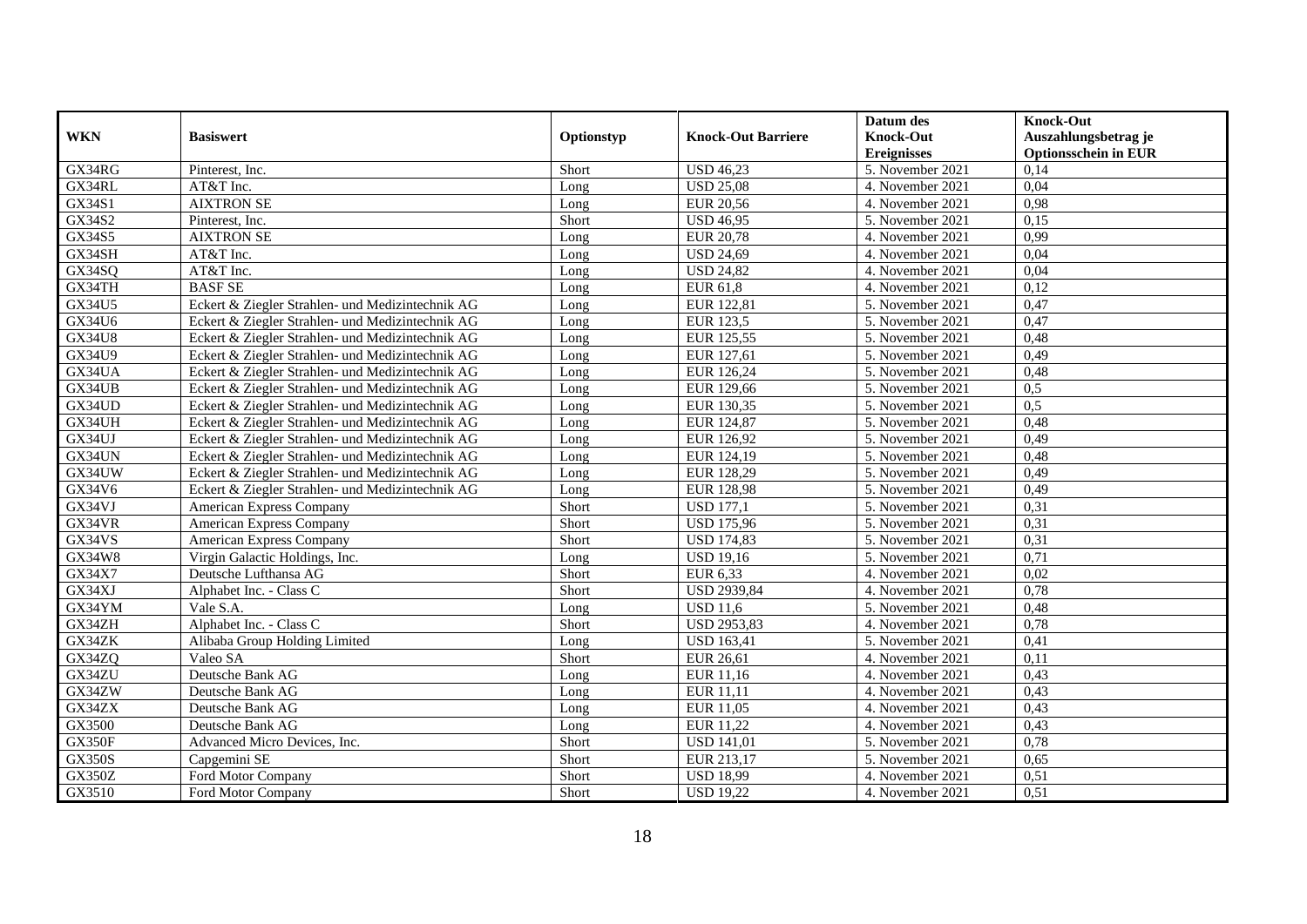|               |                                         |            |                           | Datum des          | <b>Knock-Out</b>            |
|---------------|-----------------------------------------|------------|---------------------------|--------------------|-----------------------------|
| <b>WKN</b>    | <b>Basiswert</b>                        | Optionstyp | <b>Knock-Out Barriere</b> | <b>Knock-Out</b>   | Auszahlungsbetrag je        |
|               |                                         |            |                           | <b>Ereignisses</b> | <b>Optionsschein in EUR</b> |
| GX3514        | Daimler AG                              | Short      | EUR 87,34                 | 4. November 2021   | 0,27                        |
| GX3515        | ElringKlinger AG                        | Short      | <b>EUR 13,22</b>          | 5. November 2021   | 0,05                        |
| GX351C        | Airbus SE                               | Short      | EUR 112,67                | 5. November 2021   | 0,23                        |
| <b>GX351F</b> | ElringKlinger AG                        | Short      | EUR 13,04                 | 5. November 2021   | 0,05                        |
| GX351K        | Airbus SE                               | Short      | EUR 110,52                | 5. November 2021   | 0,22                        |
| <b>GX351N</b> | Airbus SE                               | Short      | EUR 111,06                | 5. November 2021   | 0,22                        |
| <b>GX351R</b> | Airbus SE                               | Short      | EUR 112,13                | 5. November 2021   | 0,23                        |
| GX3520        | ElringKlinger AG                        | Short      | <b>EUR 12,77</b>          | 4. November 2021   | 0.05                        |
| <b>GX352A</b> | Airbus SE                               | Short      | EUR 111,6                 | 5. November 2021   | 0,22                        |
| <b>GX352B</b> | UnitedHealth Group Inc.                 | Short      | <b>USD 459,24</b>         | 5. November 2021   | 0,8                         |
| <b>GX352P</b> | Aurelius Equity Opportunities SE & KGaA | Short      | <b>EUR 28,78</b>          | 5. November 2021   | 0,09                        |
| GX352Q        | Merck & Co., Inc.                       | Long       | <b>USD 81,64</b>          | 5. November 2021   | 0,14                        |
| <b>GX352X</b> | Merck & Co., Inc.                       | Long       | <b>USD 87,47</b>          | 5. November 2021   | 0,15                        |
| <b>GX352Y</b> | Merck & Co., Inc.                       | Long       | <b>USD 86,57</b>          | 5. November 2021   | 0,14                        |
| GX3530        | Merck & Co., Inc.                       | Long       | <b>USD 85,68</b>          | 5. November 2021   | 0,14                        |
| GX3532        | Merck & Co., Inc.                       | Long       | <b>USD 86,12</b>          | 5. November 2021   | 0,14                        |
| GX3533        | Merck & Co., Inc.                       | Long       | <b>USD 87,02</b>          | 5. November 2021   | 0,15                        |
| GX3535        | Merck & Co., Inc.                       | Long       | <b>USD 85,23</b>          | 5. November 2021   | 0,14                        |
| GX353A        | Merck & Co., Inc.                       | Long       | <b>USD 83,88</b>          | 5. November 2021   | 0,14                        |
| GX353B        | Merck & Co., Inc.                       | Long       | <b>USD 82,99</b>          | 5. November 2021   | 0,14                        |
| GX353F        | Merck & Co., Inc.                       | Long       | <b>USD 82,09</b>          | 5. November 2021   | 0,14                        |
| GX353H        | Merck & Co., Inc.                       | Long       | <b>USD 82,54</b>          | 5. November 2021   | 0,14                        |
| GX353M        | Merck & Co., Inc.                       | Long       | <b>USD 84,33</b>          | 5. November 2021   | 0,14                        |
| GX353T        | Merck & Co., Inc.                       | Long       | <b>USD 84,78</b>          | 5. November 2021   | 0,14                        |
| GX353V        | Banco Santander S.A.                    | Long       | <b>EUR 3,22</b>           | 4. November 2021   | 0,06                        |
| GX3542        | Weibo Corporation                       | Short      | <b>USD 45,51</b>          | 4. November 2021   | 0,25                        |
| <b>GX354C</b> | Weibo Corporation                       | Short      | <b>USD 45,94</b>          | 4. November 2021   | 0,25                        |
| <b>GX354M</b> | Baidu, Inc.                             | Long       | <b>USD 161,53</b>         | 5. November 2021   | 0,54                        |
| <b>GX354P</b> | Merck & Co., Inc.                       | Long       | <b>USD 83,44</b>          | 5. November 2021   | 0,14                        |
| GX354Q        | Merck & Co., Inc.                       | Short      | <b>USD 89,43</b>          | 4. November 2021   | 0,16                        |
| GX354X        | Carl-Zeiss Meditec AG                   | Short      | EUR 184,87                | 4. November 2021   | 0,77                        |
| GX3555        | Carl-Zeiss Meditec AG                   | Short      | EUR 184,02                | 4. November 2021   | 0,76                        |
| GX3556        | Covestro AG                             | Short      | EUR 55,36                 | 4. November 2021   | 0,17                        |
| GX355A        | Weibo Corporation                       | Short      | <b>USD 45.3</b>           | 4. November 2021   | 0,25                        |
| GX356G        | Hochtief Aktiengesellschaft             | Short      | EUR 67,35                 | 4. November 2021   | 0,21                        |
| <b>GX356N</b> | Hochtief Aktiengesellschaft             | Short      | EUR 68,15                 | 5. November 2021   | 0,21                        |
| GX356Q        | <b>AIXTRON SE</b>                       | Long       | <b>EUR 20,23</b>          | 4. November 2021   | 0,97                        |
| <b>GX356U</b> | Hochtief Aktiengesellschaft             | Short      | EUR 68,94                 | 5. November 2021   | 0,21                        |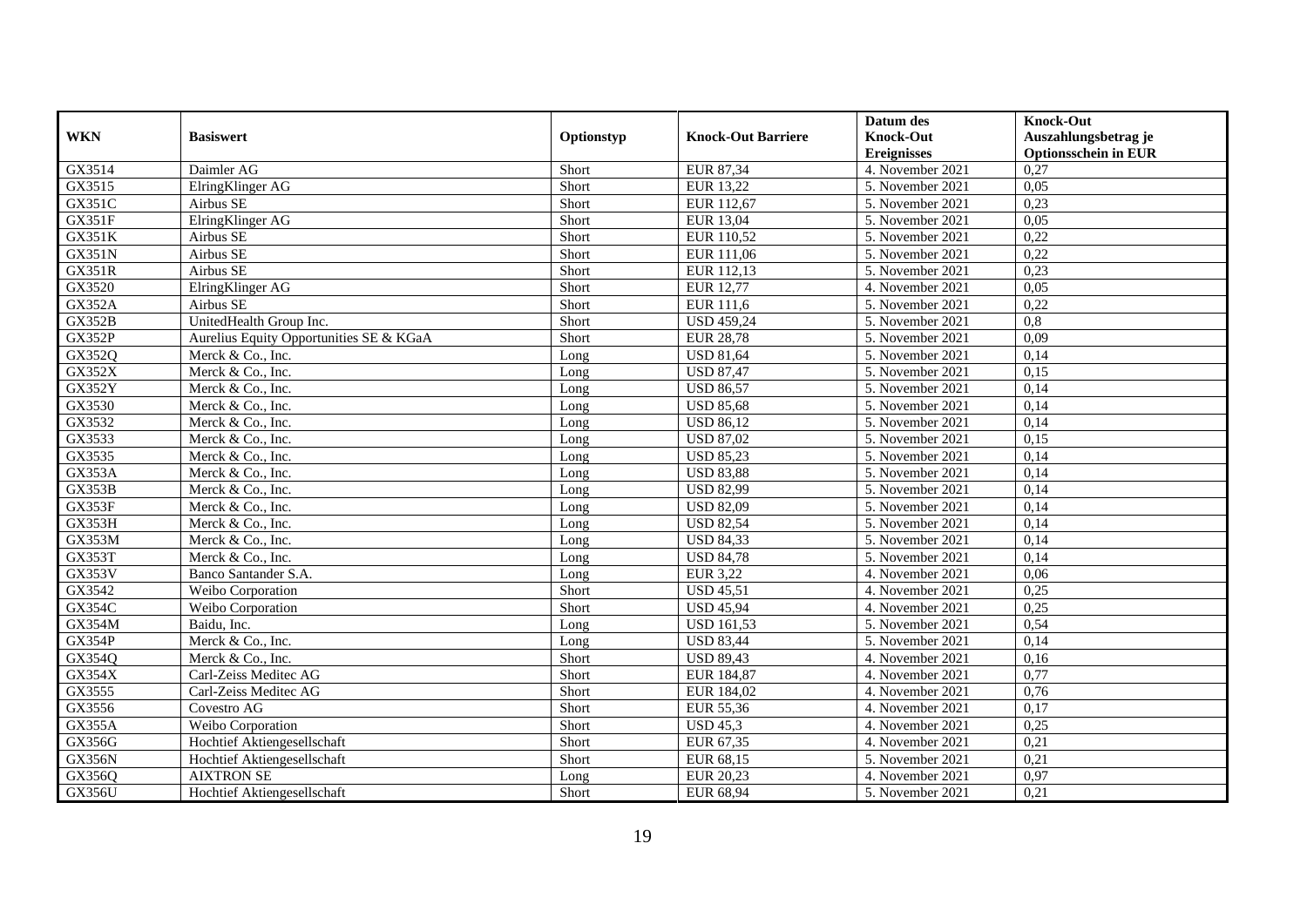|               |                              |            |                           | Datum des          | <b>Knock-Out</b>            |
|---------------|------------------------------|------------|---------------------------|--------------------|-----------------------------|
| <b>WKN</b>    | <b>Basiswert</b>             | Optionstyp | <b>Knock-Out Barriere</b> | <b>Knock-Out</b>   | Auszahlungsbetrag je        |
|               |                              |            |                           | <b>Ereignisses</b> | <b>Optionsschein in EUR</b> |
| <b>GX356V</b> | Hochtief Aktiengesellschaft  | Short      | EUR 68,54                 | 5. November 2021   | 0,21                        |
| GX3570        | <b>AIXTRON SE</b>            | Long       | <b>EUR 20,34</b>          | 4. November 2021   | 0,97                        |
| GX3578        | Hochtief Aktiengesellschaft  | Short      | EUR 67,75                 | 5. November 2021   | 0,21                        |
| GX35WT        | Deutsche Lufthansa AG        | Short      | <b>EUR 6,2</b>            | 4. November 2021   | 0,02                        |
| GX35WU        | Nordex SE                    | Long       | <b>EUR 14,47</b>          | 4. November 2021   | 0,69                        |
| GX35WV        | Nordex SE                    | Long       | <b>EUR 14,39</b>          | 4. November 2021   | 0,68                        |
| GX35WW        | Deutsche Lufthansa AG        | Short      | <b>EUR 5,97</b>           | 4. November 2021   | 0,02                        |
| GX35WY        | Tesla Inc                    | Short      | <b>USD 1202,08</b>        | 4. November 2021   | 0,54                        |
| GX35WZ        | Advanced Micro Devices, Inc. | Short      | <b>USD 132,73</b>         | 4. November 2021   | 0,73                        |
| GX35X1        | Advanced Micro Devices, Inc. | Short      | <b>USD 133,54</b>         | 4. November 2021   | 0,73                        |
| GX35X2        | Tesla Inc                    | Short      | <b>USD 1174,36</b>        | 4. November 2021   | 0,53                        |
| GX35X3        | Advanced Micro Devices, Inc. | Short      | <b>USD 136,31</b>         | 4. November 2021   | 0,75                        |
| GX35X4        | Deutsche Lufthansa AG        | Short      | <b>EUR 6,08</b>           | 4. November 2021   | 0,02                        |
| GX35X6        | Nordex SE                    | Long       | <b>EUR 15,03</b>          | 4. November 2021   | 0,71                        |
| GX35X8        | Nordex SE                    | Long       | <b>EUR 14,3</b>           | 4. November 2021   | 0.68                        |
| GX35X9        | Tesla Inc                    | Short      | <b>USD 1185,45</b>        | 4. November 2021   | 0,54                        |
| GX35XA        | Tesla Inc                    | Short      | <b>USD 1224,41</b>        | 4. November 2021   | 0,55                        |
| GX35XC        | Sodexo S.A.                  | Long       | EUR 84,31                 | 4. November 2021   | 0,17                        |
| GX35XE        | Deutsche Lufthansa AG        | Short      | EUR 6,92                  | 5. November 2021   | 0,02                        |
| GX35XF        | Nordex SE                    | Long       | <b>EUR 14,08</b>          | 4. November 2021   | 0,67                        |
| GX35XH        | Deutsche Lufthansa AG        | Short      | EUR <sub>6</sub>          | 4. November 2021   | 0,02                        |
| GX35XM        | Tesla Inc                    | Short      | <b>USD</b> 1196,52        | 4. November 2021   | 0,54                        |
| GX35XN        | Tesla Inc                    | Short      | <b>USD 1179,9</b>         | 4. November 2021   | 0,53                        |
| GX35XQ        | Tesla Inc                    | Short      | <b>USD 1190,97</b>        | 4. November 2021   | 0,54                        |
| GX35XR        | Sodexo S.A.                  | Long       | <b>EUR 83,6</b>           | 4. November 2021   | 0,16                        |
| GX35XU        | Infineon Technologies AG     | Short      | EUR 41,63                 | 4. November 2021   | 1,73                        |
| GX35XV        | Sodexo S.A.                  | Long       | <b>EUR 82,88</b>          | 5. November 2021   | 0,16                        |
| GX35XZ        | Sodexo S.A.                  | Long       | EUR 85,02                 | 4. November 2021   | 0,17                        |
| GX35Y0        | Tesla Inc                    | Short      | <b>USD 1207,62</b>        | 4. November 2021   | 0,55                        |
| GX35Y1        | Deutsche Lufthansa AG        | Short      | EUR 6,03                  | 4. November 2021   | 0,02                        |
| GX35Y2        | Nordex SE                    | Long       | <b>EUR 14,87</b>          | 4. November 2021   | 0,7                         |
| GX35Y3        | TeamViewer AG                | Short      | <b>EUR 13,96</b>          | 4. November 2021   | 0.07                        |
| GX35Y4        | TeamViewer AG                | Short      | <b>EUR 14,2</b>           | 4. November 2021   | 0,08                        |
| GX35Y6        | Nvidia Corporation           | Short      | <b>USD 265,26</b>         | 4. November 2021   | 1,2                         |
| GX35Y7        | TeamViewer AG                | Short      | <b>EUR 13,87</b>          | 4. November 2021   | 0.07                        |
| GX35Y8        | Nordex SE                    | Long       | <b>EUR 14,79</b>          | 4. November 2021   | 0,7                         |
| GX35YA        | Nvidia Corporation           | Short      | <b>USD 286,31</b>         | 4. November 2021   | 1,3                         |
| GX35YB        | Coinbase Global Inc          | Short      | <b>USD 338,87</b>         | 4. November 2021   | 0,32                        |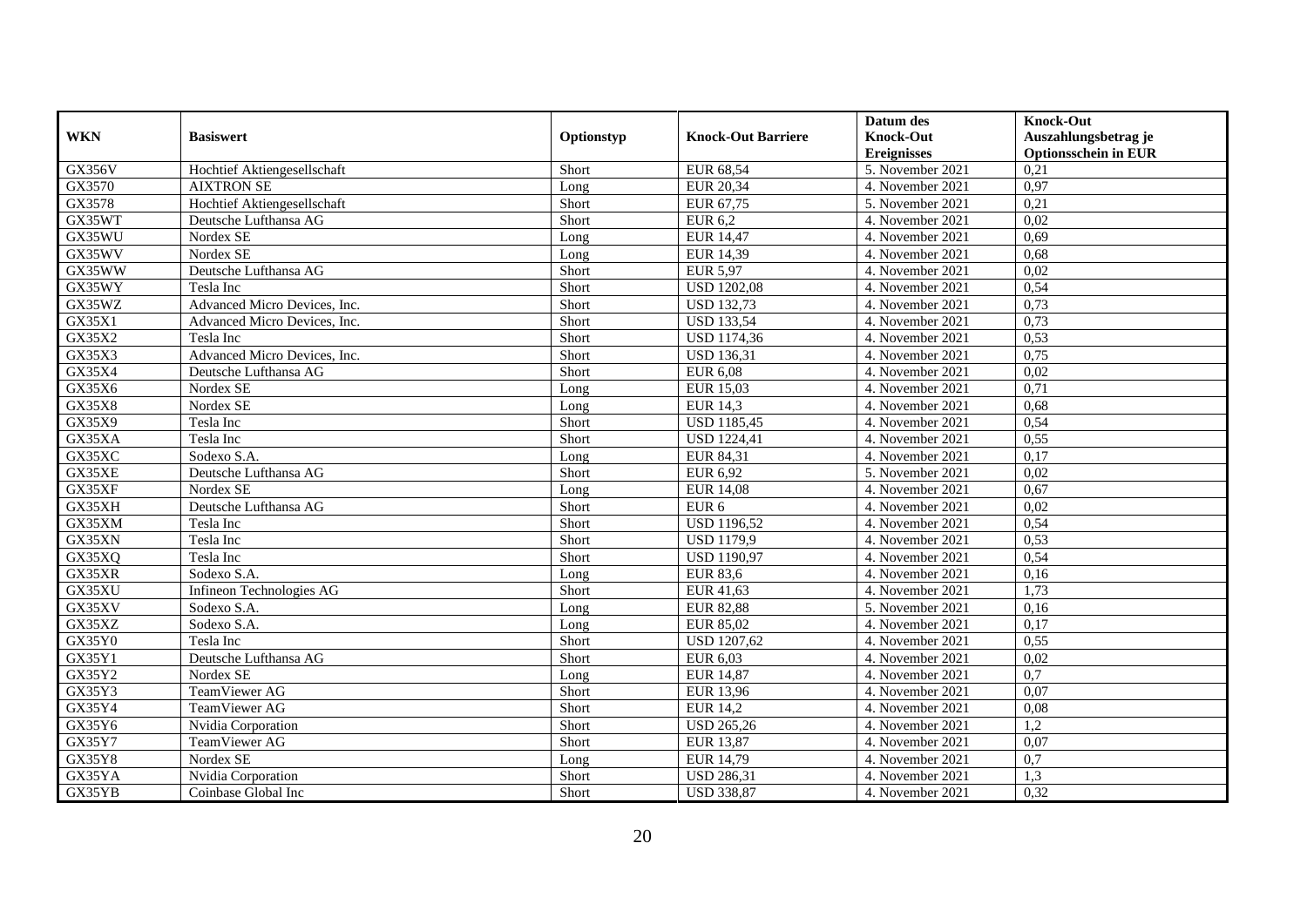|                     |                              |            |                           | Datum des          | <b>Knock-Out</b>            |
|---------------------|------------------------------|------------|---------------------------|--------------------|-----------------------------|
| <b>WKN</b>          | <b>Basiswert</b>             | Optionstyp | <b>Knock-Out Barriere</b> | <b>Knock-Out</b>   | Auszahlungsbetrag je        |
|                     |                              |            |                           | <b>Ereignisses</b> | <b>Optionsschein in EUR</b> |
| GX35YC              | TeamViewer AG                | Short      | <b>EUR 14,06</b>          | 4. November 2021   | 0.07                        |
| GX35YD              | TeamViewer AG                | Short      | EUR 13,16                 | 4. November 2021   | $0,\overline{07}$           |
| GX35YE              | TeamViewer AG                | Short      | EUR 13,22                 | 4. November 2021   | 0,07                        |
| GX35YG              | Coinbase Global Inc          | Short      | <b>USD 340,86</b>         | 4. November 2021   | 0,33                        |
| GX35YJ              | Deutsche Lufthansa AG        | Short      | EUR 6,11                  | 4. November 2021   | 0,02                        |
| GX35YM              | Nvidia Corporation           | Short      | USD 313,16                | 4. November 2021   | 1,42                        |
| GX35YN              | Nordex SE                    | Long       | EUR 14,95                 | 4. November 2021   | 0,71                        |
| GX35YP              | Deutsche Lufthansa AG        | Short      | EUR 6,49                  | 4. November 2021   | 0,02                        |
| GX35YR              | <b>BioNTech SE - ADR</b>     | Long       | <b>USD 272,8</b>          | 4. November 2021   | 1,01                        |
| GX35YT              | Deutsche Lufthansa AG        | Short      | EUR 6,14                  | 4. November 2021   | 0,02                        |
| GX35YX              | BioNTech SE - ADR            | Long       | <b>USD 281,88</b>         | 4. November 2021   | 1,05                        |
| <b>GX35Z0</b>       | <b>BioNTech SE - ADR</b>     | Long       | <b>USD 280,37</b>         | 4. November 2021   | 1,04                        |
| $G\overline{X35Z1}$ | Advanced Micro Devices, Inc. | Short      | <b>USD 127,79</b>         | 4. November 2021   | 0,7                         |
| GX35Z2              | BioNTech SE - ADR            | Long       | <b>USD 278,85</b>         | 4. November 2021   | 1,03                        |
| GX35Z4              | BioNTech SE - ADR            | Long       | <b>USD 275,83</b>         | 4. November 2021   | 1,02                        |
| <b>GX35Z5</b>       | Nordex SE                    | Long       | <b>EUR 14,55</b>          | 4. November 2021   | 0,69                        |
| GX35Z6              | MorphoSys AG                 | Long       | <b>EUR 40,38</b>          | 4. November 2021   | 0,16                        |
| <b>GX35Z8</b>       | <b>BioNTech SE - ADR</b>     | Long       | <b>USD 277,34</b>         | 4. November 2021   | 1.03                        |
| GX35Z9              | BioNTech SE - ADR            | Long       | <b>USD 283,39</b>         | 4. November 2021   | 1,05                        |
| GX35ZA              | BioNTech SE - ADR            | Long       | <b>USD 286,41</b>         | 4. November 2021   | 1,06                        |
| GX35ZB              | <b>BioNTech SE - ADR</b>     | Long       | <b>USD 284,9</b>          | 4. November 2021   | 1,06                        |
| GX35ZC              | MorphoSys AG                 | Long       | <b>EUR 40,62</b>          | 4. November 2021   | 0,16                        |
| GX35ZD              | MorphoSys AG                 | Long       | <b>EUR 41,8</b>           | 4. November 2021   | 0,16                        |
| GX35ZE              | Advanced Micro Devices, Inc. | Short      | <b>USD 132,01</b>         | 4. November 2021   | 0,73                        |
| GX35ZF              | MorphoSys AG                 | Long       | EUR 41,09                 | 4. November 2021   | 0,16                        |
| GX35ZG              | MorphoSys AG                 | Long       | EUR 41,33                 | 4. November 2021   | 0,16                        |
| GX35ZK              | MorphoSys AG                 | Long       | <b>EUR 40,85</b>          | 4. November 2021   | 0,16                        |
| GX35ZM              | MorphoSys AG                 | Long       | EUR 41,56                 | 4. November 2021   | 0,16                        |
| GX35ZN              | Nordex SE                    | Long       | EUR 15,12                 | 4. November 2021   | 0,72                        |
| GX35ZR              | MorphoSys AG                 | Long       | EUR 42,27                 | 4. November 2021   | 0,16                        |
| GX35ZU              | HelloFresh SE                | Short      | <b>EUR 85,25</b>          | 4. November 2021   | 0,64                        |
| GX35ZX              | HelloFresh SE                | Short      | <b>EUR 84,81</b>          | 4. November 2021   | 0,64                        |
| GX35ZZ              | BioNTech SE - ADR            | Long       | <b>USD 274,33</b>         | 4. November 2021   | 1,02                        |
| GX3600              | HelloFresh SE                | Short      | EUR 84,04                 | 4. November 2021   | 0,63                        |
| GX3601              | $K+SAG$                      | Short      | <b>EUR 15,24</b>          | 4. November 2021   | 0,47                        |
| GX3602              | MorphoSys AG                 | Long       | EUR 40,14                 | 5. November 2021   | 0,15                        |
| GX3604              | TeamViewer AG                | Short      | EUR 13,79                 | 4. November 2021   | 0,07                        |
| GX3605              | $K+SAG$                      | Short      | <b>EUR 14,88</b>          | 4. November 2021   | 0,46                        |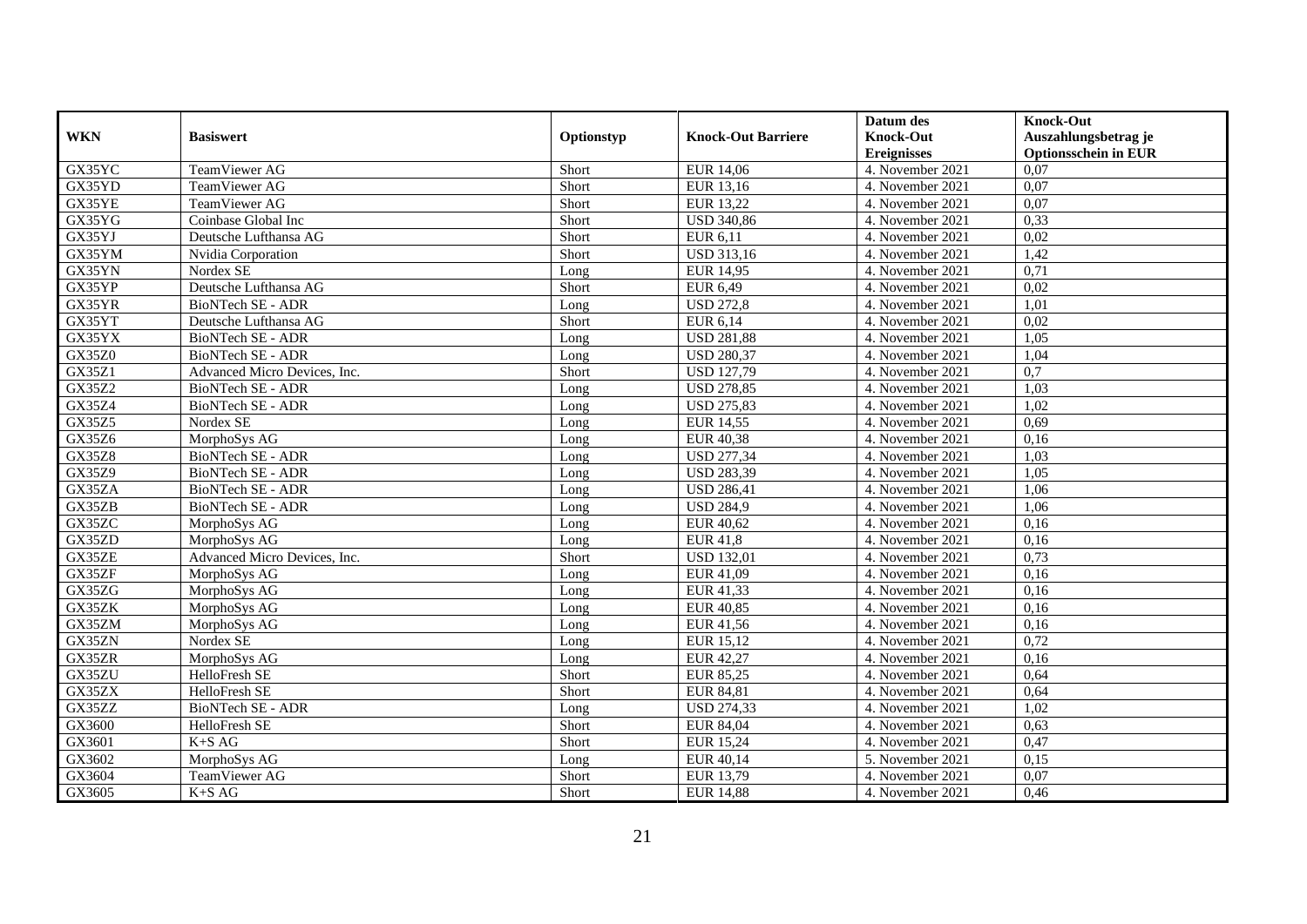|               |                              |            |                           | Datum des          | <b>Knock-Out</b>            |
|---------------|------------------------------|------------|---------------------------|--------------------|-----------------------------|
| <b>WKN</b>    | <b>Basiswert</b>             | Optionstyp | <b>Knock-Out Barriere</b> | <b>Knock-Out</b>   | Auszahlungsbetrag je        |
|               |                              |            |                           | <b>Ereignisses</b> | <b>Optionsschein in EUR</b> |
| GX3607        | $K+SAG$                      | Short      | EUR 14,96                 | 4. November 2021   | 0,46                        |
| GX3608        | $K+SAG$                      | Short      | <b>EUR 15,1</b>           | 4. November 2021   | 0,47                        |
| GX360A        | $K+SAG$                      | Short      | <b>EUR 15,03</b>          | 4. November 2021   | 0,46                        |
| <b>GX360B</b> | HelloFresh SE                | Short      | <b>EUR 83,27</b>          | 4. November 2021   | 0,63                        |
| GX360C        | $K+SAG$                      | Short      | <b>EUR 15,17</b>          | 4. November 2021   | 0,47                        |
| <b>GX360D</b> | <b>HelloFresh SE</b>         | Short      | <b>EUR 83,65</b>          | 4. November 2021   | 0,63                        |
| <b>GX360F</b> | HelloFresh SE                | Short      | <b>EUR 84,42</b>          | 4. November 2021   | 0,64                        |
| GX360J        | Advanced Micro Devices, Inc. | Short      | <b>USD 130,17</b>         | 4. November 2021   | 0,72                        |
| <b>GX360L</b> | adidas AG                    | Short      | EUR 294,82                | 4. November 2021   | 0,6                         |
| <b>GX360P</b> | adidas AG                    | Short      | EUR 286,43                | 4. November 2021   | 0,58                        |
| GX360Q        | Nordex SE                    | Long       | <b>EUR 14,2</b>           | 4. November 2021   | 0,68                        |
| <b>GX360R</b> | HelloFresh SE                | Short      | <b>EUR 85,73</b>          | 4. November 2021   | 0,65                        |
| <b>GX360S</b> | MorphoSys AG                 | Long       | <b>EUR 42,04</b>          | 4. November 2021   | 0,16                        |
| <b>GX360T</b> | adidas AG                    | Short      | EUR 289,22                | 4. November 2021   | 0,59                        |
| <b>GX360U</b> | Plug Power Inc               | Short      | <b>USD 40,81</b>          | 4. November 2021   | 3,9                         |
| <b>GX360V</b> | Plug Power Inc               | Short      | <b>USD 40,54</b>          | 4. November 2021   | 3,88                        |
| GX360W        | adidas AG                    | Short      | EUR 293,42                | 4. November 2021   | 0.6                         |
| GX360X        | adidas AG                    | Short      | EUR 290,62                | 4. November 2021   | 0,59                        |
| GX360Z        | adidas AG                    | Short      | EUR 292,02                | 4. November 2021   | 0,6                         |
| GX3613        | Deutsche Lufthansa AG        | Short      | EUR 6,17                  | 4. November 2021   | 0,02                        |
| GX3616        | Infineon Technologies AG     | Short      | EUR 41,43                 | 4. November 2021   | 1,72                        |
| GX3618        | Caterpillar Inc.             | Long       | <b>USD 204,39</b>         | 4. November 2021   | 0,51                        |
| GX3619        | Caterpillar Inc.             | Long       | <b>USD 205,45</b>         | 4. November 2021   | 0,52                        |
| GX361D        | Meta Platforms, Inc.         | Short      | <b>USD 330,08</b>         | 4. November 2021   | 0,88                        |
| GX361G        | Meta Platforms, Inc.         | Short      | <b>USD 333,23</b>         | 4. November 2021   | 0,89                        |
| GX361K        | Meta Platforms, Inc.         | Short      | <b>USD 331,65</b>         | 4. November 2021   | 0,88                        |
| GX361M        | Volkswagen AG                | Long       | EUR 191,85                | 4. November 2021   | 0,38                        |
| <b>GX361N</b> | Volkswagen AG                | Long       | EUR 188,89                | 4. November 2021   | 0,37                        |
| GX361P        | Volkswagen AG                | Long       | <b>EUR 187,9</b>          | 4. November 2021   | 0,37                        |
| GX361Q        | Volkswagen AG                | Long       | EUR 190,87                | 4. November 2021   | 0,38                        |
| GX361R        | Meta Platforms, Inc.         | Short      | <b>USD 326,92</b>         | 4. November 2021   | 0,87                        |
| GX361S        | Caterpillar Inc.             | Long       | <b>USD 203,32</b>         | 4. November 2021   | 0,51                        |
| GX361T        | adidas AG                    | Short      | EUR 287,83                | 4. November 2021   | 0,59                        |
| GX361U        | Volkswagen AG                | Long       | <b>EUR 189,88</b>         | 4. November 2021   | 0,37                        |
| GX361V        | Meta Platforms, Inc.         | Short      | <b>USD 328,5</b>          | 4. November 2021   | 0,88                        |
| GX361X        | Zalando SE                   | Long       | EUR 81,56                 | 4. November 2021   | 0,31                        |
| GX361Y        | Zalando SE                   | Long       | EUR 81,13                 | 4. November 2021   | 0,31                        |
| GX3624        | Zalando SE                   | Long       | EUR 82,43                 | 4. November 2021   | 0,32                        |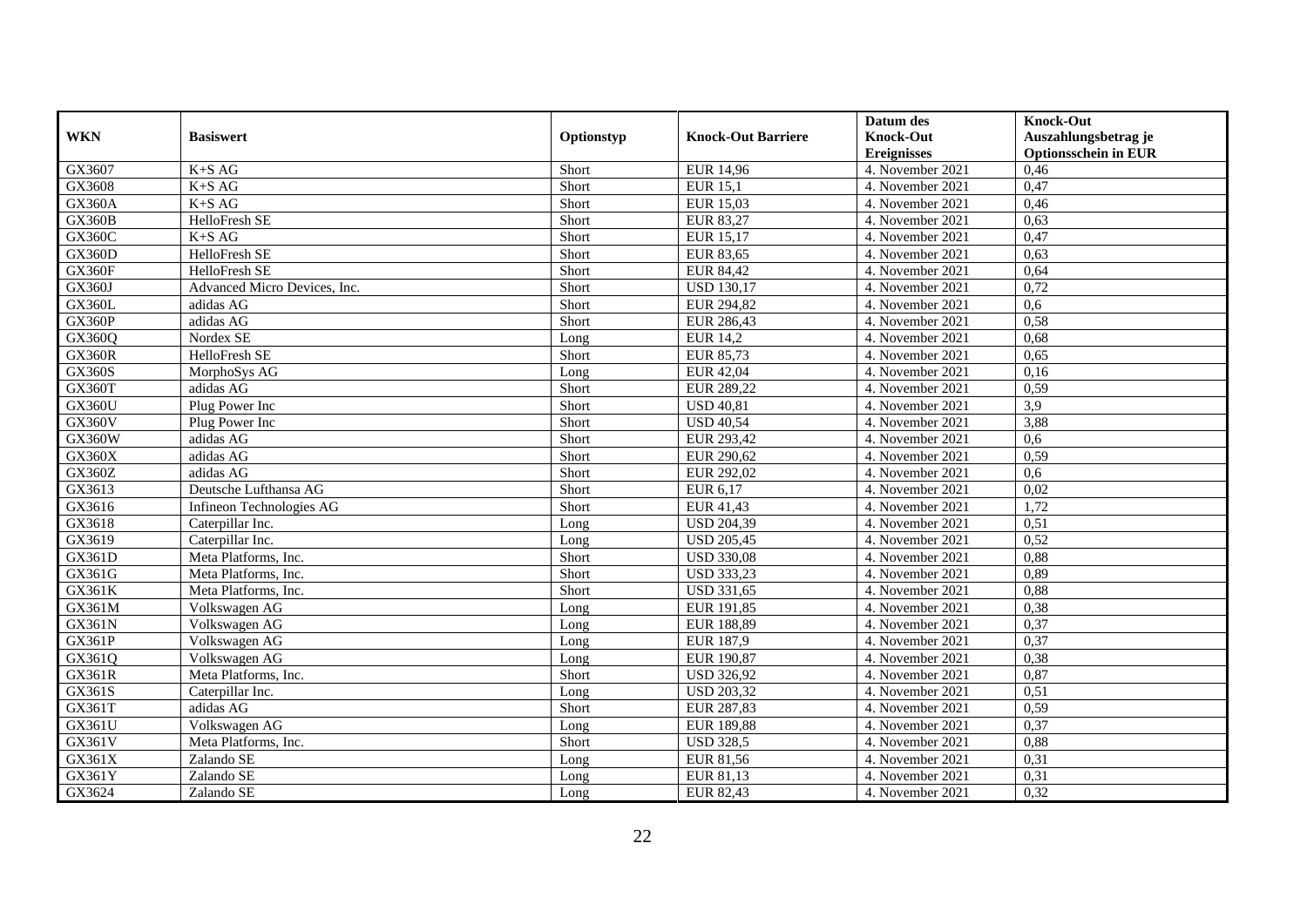|               |                               |            |                           | Datum des          | <b>Knock-Out</b>            |
|---------------|-------------------------------|------------|---------------------------|--------------------|-----------------------------|
| <b>WKN</b>    | <b>Basiswert</b>              | Optionstyp | <b>Knock-Out Barriere</b> | <b>Knock-Out</b>   | Auszahlungsbetrag je        |
|               |                               |            |                           | <b>Ereignisses</b> | <b>Optionsschein in EUR</b> |
| GX3625        | Zalando SE                    | Long       | <b>EUR 80,7</b>           | 4. November 2021   | 0,31                        |
| GX362C        | Capgemini SE                  | Short      | EUR 209,62                | 4. November 2021   | 0,65                        |
| GX362H        | Volkswagen AG                 | Long       | EUR 192,84                | 4. November 2021   | 0,38                        |
| <b>GX362N</b> | Zalando SE                    | Long       | <b>EUR 80,26</b>          | 4. November 2021   | 0,31                        |
| GX362T        | Siemens Energy AG             | Short      | <b>EUR 23,8</b>           | 4. November 2021   | 0,1                         |
| GX362U        | Siemens Energy AG             | Short      | EUR 23,91                 | 4. November 2021   | 0,1                         |
| GX3631        | Bayer AG                      | Long       | EUR 49,73                 | 5. November 2021   | 0,14                        |
| GX3632        | Zalando SE                    | Long       | EUR 81,99                 | 4. November 2021   | 0,32                        |
| GX3634        | Square Inc                    | Short      | <b>USD 251,14</b>         | 4. November 2021   | 1,14                        |
| GX3636        | Square Inc                    | Short      | <b>USD 252,32</b>         | 4. November 2021   | 1,14                        |
| GX3638        | Square Inc                    | Short      | <b>USD 253,49</b>         | 5. November 2021   | 1,15                        |
| GX363B        | Alibaba Group Holding Limited | Short      | <b>USD 166,21</b>         | 4. November 2021   | 0,44                        |
| GX363C        | Square Inc                    | Short      | <b>USD 254,67</b>         | 5. November 2021   | 1,16                        |
| GX363D        | Alibaba Group Holding Limited | Short      | <b>USD 167,01</b>         | 4. November 2021   | 0,44                        |
| GX363E        | Alibaba Group Holding Limited | Short      | <b>USD 167,8</b>          | 4. November 2021   | 0,45                        |
| GX363G        | Alibaba Group Holding Limited | Short      | <b>USD 168,59</b>         | 4. November 2021   | 0,45                        |
| GX363J        | Alibaba Group Holding Limited | Short      | <b>USD 163,84</b>         | 4. November 2021   | 0,44                        |
| <b>GX363K</b> | Alibaba Group Holding Limited | Short      | <b>USD 164.63</b>         | 4. November 2021   | 0,44                        |
| GX363L        | Square Inc                    | Short      | <b>USD 249,96</b>         | 4. November 2021   | 1,13                        |
| GX363M        | Alibaba Group Holding Limited | Short      | <b>USD 165,43</b>         | 4. November 2021   | 0,44                        |
| <b>GX363N</b> | Snap Inc.                     | Short      | <b>USD 52,86</b>          | 4. November 2021   | $\overline{2.9}$            |
| GX363P        | Snap Inc.                     | Short      | <b>USD 52,61</b>          | 4. November 2021   | 2,89                        |
| GX363Q        | Snap Inc.                     | Short      | <b>USD 53,1</b>           | 4. November 2021   | 2,92                        |
| GX363X        | ThyssenKrupp AG               | Short      | <b>EUR 8,98</b>           | 4. November 2021   | 0,47                        |
| GX363Z        | Snap Inc.                     | Short      | <b>USD 53,34</b>          | 4. November 2021   | 2,94                        |
| GX3640        | ThyssenKrupp AG               | Short      | <b>EUR 9,02</b>           | 4. November 2021   | 0,47                        |
| GX3642        | ThyssenKrupp AG               | Short      | <b>EUR 9,1</b>            | 5. November 2021   | 0,48                        |
| GX3646        | Nordex SE                     | Long       | <b>EUR 14,63</b>          | 4. November 2021   | 0,69                        |
| GX3647        | ThyssenKrupp AG               | Short      | <b>EUR 9,06</b>           | 4. November 2021   | 0,48                        |
| GX3648        | Snap Inc.                     | Short      | <b>USD 52,37</b>          | 4. November 2021   | 2,88                        |
| <b>GX364D</b> | Capgemini SE                  | Short      | EUR 208,61                | 4. November 2021   | 0,65                        |
| <b>GX364E</b> | Alibaba Group Holding Limited | Short      | <b>USD 169,38</b>         | 4. November 2021   | 0,45                        |
| <b>GX364H</b> | Deutsche Lufthansa AG         | Short      | <b>EUR 6,23</b>           | 4. November 2021   | 0,02                        |
| <b>GX364K</b> | Siemens AG                    | Long       | EUR 144,13                | 4. November 2021   | 0,28                        |
| GX364L        | Siemens AG                    | Long       | EUR 143,39                | 5. November 2021   | 0,28                        |
| GX3651        | Nordex SE                     | Long       | <b>EUR 14,71</b>          | 4. November 2021   | 0,7                         |
| GX3652        | Sanofi S.A.                   | Long       | <b>EUR 88,65</b>          | 5. November 2021   | 0,17                        |
| GX3659        | Sanofi S.A.                   | Long       | EUR 89,11                 | 4. November 2021   | 0,18                        |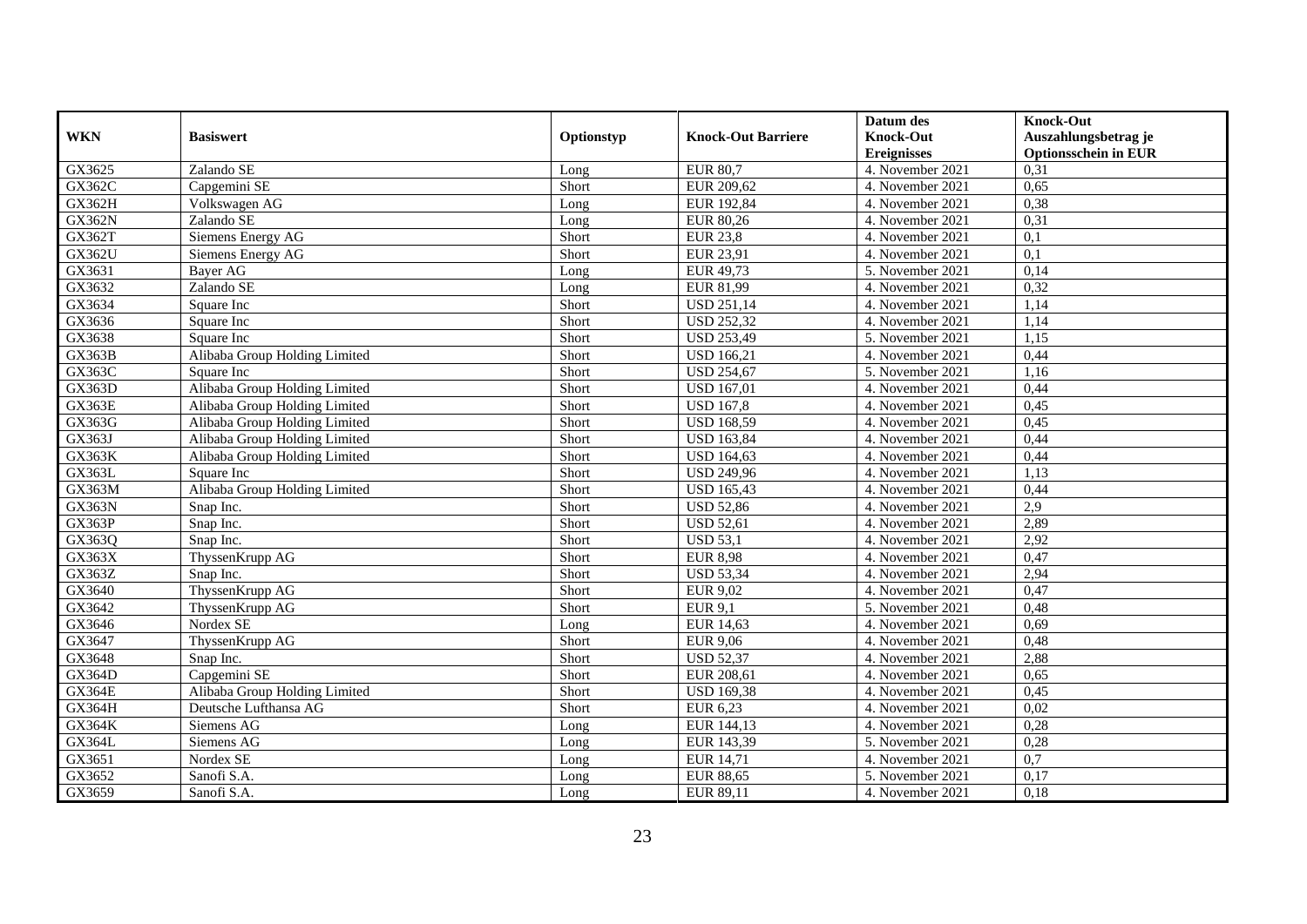|               |                                                  |            |                           | Datum des          | <b>Knock-Out</b>            |
|---------------|--------------------------------------------------|------------|---------------------------|--------------------|-----------------------------|
| <b>WKN</b>    | <b>Basiswert</b>                                 | Optionstyp | <b>Knock-Out Barriere</b> | <b>Knock-Out</b>   | Auszahlungsbetrag je        |
|               |                                                  |            |                           | <b>Ereignisses</b> | <b>Optionsschein in EUR</b> |
| GX365M        | Commerzbank AG                                   | Short      | <b>EUR 6,48</b>           | 4. November 2021   | 0,27                        |
| <b>GX365P</b> | Vale S.A.                                        | Long       | <b>USD 11,75</b>          | 4. November 2021   | 0,48                        |
| GX365T        | Commerzbank AG                                   | Short      | <b>EUR 6,45</b>           | 4. November 2021   | 0,27                        |
| <b>GX365U</b> | Commerzbank AG                                   | Short      | <b>EUR 6,51</b>           | 4. November 2021   | 0,27                        |
| GX365W        | Vestas Wind System A/S                           | Long       | DKK 227,81                | 4. November 2021   | 0,1                         |
| GX365X        | Vestas Wind System A/S                           | Long       | <b>DKK 229,92</b>         | 4. November 2021   | 0,1                         |
| <b>GX365Y</b> | Vestas Wind System A/S                           | Long       | DKK 219,41                | 4. November 2021   | 0,1                         |
| GX365Z        | Vestas Wind System A/S                           | Long       | DKK 223,61                | 4. November 2021   | 0,1                         |
| GX3660        | Engie                                            | Short      | <b>EUR 12,53</b>          | 4. November 2021   | 0,26                        |
| GX3669        | Engie                                            | Short      | <b>EUR 12,59</b>          | 4. November 2021   | 0,26                        |
| GX366H        | Vestas Wind System A/S                           | Long       | DKK 221,51                | 4. November 2021   | 0,1                         |
| GX366L        | ADYEN N.V.                                       | Short      | EUR 2630,84               | 4. November 2021   | 2,29                        |
| GX366M        | ADYEN N.V.                                       | Short      | EUR 2643,65               | 4. November 2021   | 2,3                         |
| <b>GX366N</b> | ADYEN N.V.                                       | Short      | EUR 2657.9                | 4. November 2021   | 2,31                        |
| <b>GX366P</b> | ADYEN N.V.                                       | Short      | EUR 2618,82               | 4. November 2021   | 2,28                        |
| GX366Q        | Cancom SE                                        | Long       | EUR 61,22                 | 4. November 2021   | 0,24                        |
| GX366R        | Cancom SE                                        | Long       | EUR 61,55                 | 4. November 2021   | 0,24                        |
| GX366Y        | <b>BP</b> Plc                                    | Short      | GBP 3,46                  | 5. November 2021   | 0,08                        |
| GX3670        | Deutsche Lufthansa AG                            | Short      | <b>EUR 6,06</b>           | 4. November 2021   | 0,02                        |
| GX3671        | ADYEN N.V.                                       | Short      | EUR 2606,95               | 4. November 2021   | 2,27                        |
| GX36BE        | Eckert & Ziegler Strahlen- und Medizintechnik AG | Short      | EUR 136,02                | 4. November 2021   | 0,57                        |
| GX36BG        | Eckert & Ziegler Strahlen- und Medizintechnik AG | Short      | EUR 136,67                | 4. November 2021   | 0,57                        |
| GX36BJ        | Eckert & Ziegler Strahlen- und Medizintechnik AG | Short      | EUR 137,32                | 4. November 2021   | 0,57                        |
| GX36BK        | Eckert & Ziegler Strahlen- und Medizintechnik AG | Short      | EUR 137,97                | 4. November 2021   | 0,58                        |
| GX36CD        | <b>Beiersdorf AG</b>                             | Long       | EUR 91,82                 | 4. November 2021   | 0,18                        |
| GX36CG        | Beiersdorf AG                                    | Long       | <b>EUR 92,3</b>           | 4. November 2021   | 0,18                        |
| GX36CJ        | Beiersdorf AG                                    | Long       | EUR 92,77                 | 4. November 2021   | 0,18                        |
| GX36D0        | <b>RWE AG</b>                                    | Long       | EUR 33,66                 | 4. November 2021   | 0,07                        |
| GX36D1        | <b>RWE AG</b>                                    | Long       | EUR 33,31                 | 4. November 2021   | 0,07                        |
| GX36D2        | <b>RWE AG</b>                                    | Long       | <b>EUR 33,48</b>          | 4. November 2021   | 0,07                        |
| GX36D5        | <b>RWE AG</b>                                    | Long       | <b>EUR 32,97</b>          | 4. November 2021   | 0,07                        |
| GX36D7        | <b>RWE AG</b>                                    | Long       | EUR 33,14                 | 4. November 2021   | 0,07                        |
| GX36DD        | ProSiebenSat.1 Media SE                          | Long       | EUR 14,16                 | 4. November 2021   | 0,41                        |
| GX36DE        | Aurelius Equity Opportunities SE & KGaA          | Short      | <b>EUR 28,39</b>          | 4. November 2021   | 0,09                        |
| GX36DF        | Aurelius Equity Opportunities SE & KGaA          | Short      | EUR 27,21                 | 4. November 2021   | 0,08                        |
| GX36DH        | ProSiebenSat.1 Media SE                          | Long       | <b>EUR 14,72</b>          | 4. November 2021   | 0,43                        |
| GX36DJ        | ProSiebenSat.1 Media SE                          | Long       | EUR 14,27                 | 4. November 2021   | 0,41                        |
| GX36DM        | ProSiebenSat.1 Media SE                          | Long       | <b>EUR 14,61</b>          | 4. November 2021   | 0,43                        |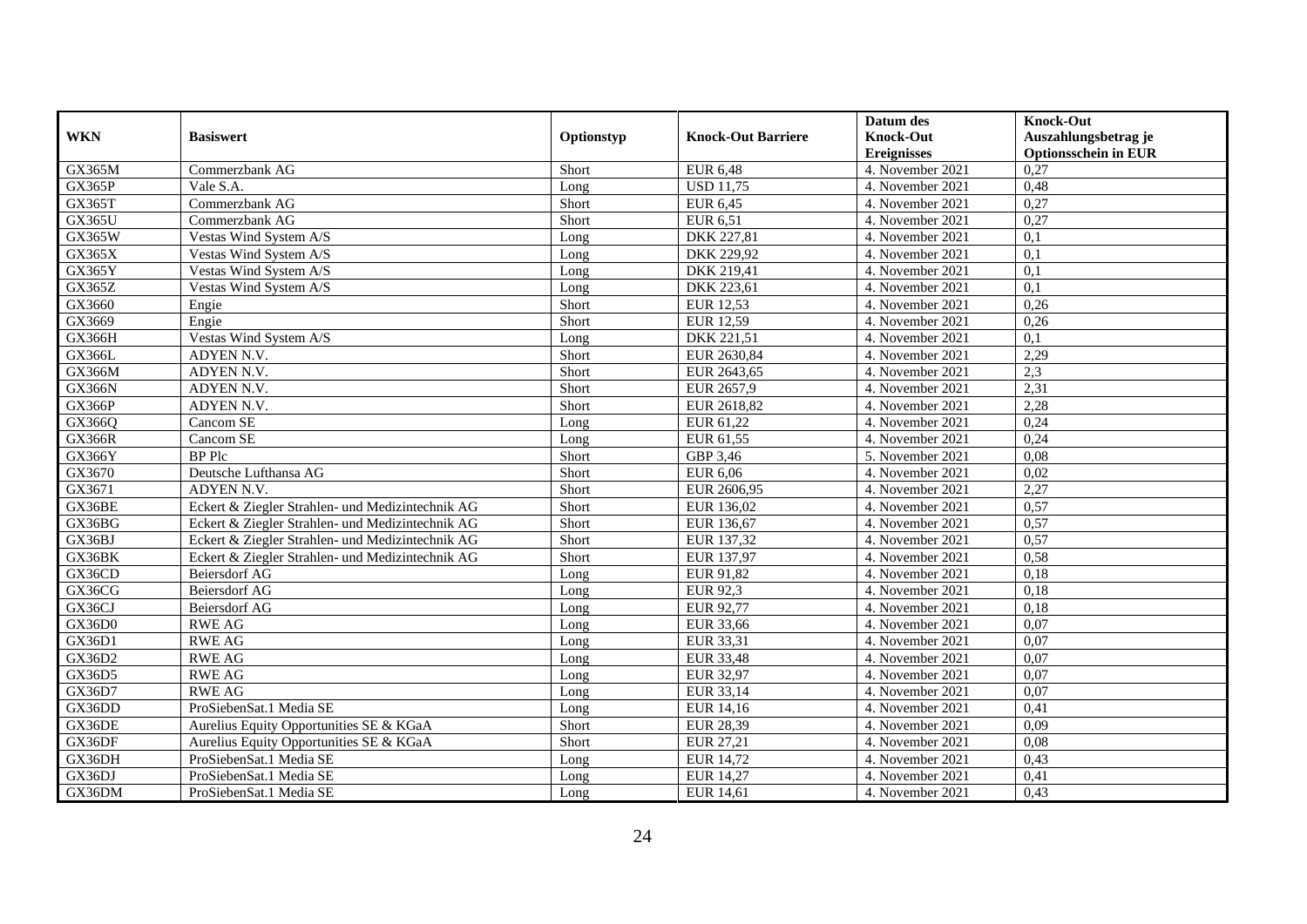|               |                                                                  |            |                           | Datum des          | <b>Knock-Out</b>            |
|---------------|------------------------------------------------------------------|------------|---------------------------|--------------------|-----------------------------|
| <b>WKN</b>    | <b>Basiswert</b>                                                 | Optionstyp | <b>Knock-Out Barriere</b> | <b>Knock-Out</b>   | Auszahlungsbetrag je        |
|               |                                                                  |            |                           | <b>Ereignisses</b> | <b>Optionsschein in EUR</b> |
| GX36DN        | ProSiebenSat.1 Media SE                                          | Long       | <b>EUR 14,38</b>          | 4. November 2021   | 0,41                        |
| GX36DP        | <b>BASF SE</b>                                                   | Short      | <b>EUR 63,08</b>          | 4. November 2021   | 0,13                        |
| GX36DQ        | <b>BASF SE</b>                                                   | Short      | EUR 62,78                 | 4. November 2021   | 0,13                        |
| GX36DS        | ProSiebenSat.1 Media SE                                          | Long       | <b>EUR 14,5</b>           | 4. November 2021   | 0,43                        |
| GX36DZ        | <b>BASF SE</b>                                                   | Short      | EUR 62,47                 | 4. November 2021   | 0,13                        |
| GX36E0        | Weibo Corporation                                                | Short      | <b>USD 44,28</b>          | 4. November 2021   | 0,24                        |
| GX36E1        | ProSiebenSat.1 Media SE                                          | Long       | EUR 13,71                 | 4. November 2021   | 0,4                         |
| <b>GX36E2</b> | Merck & Co., Inc.                                                | Short      | <b>USD 90,18</b>          | 4. November 2021   | 0,16                        |
| GX36E3        | Weibo Corporation                                                | Short      | <b>USD 44,49</b>          | 4. November 2021   | 0,24                        |
| <b>GX36E8</b> | Weibo Corporation                                                | Short      | <b>USD 44,69</b>          | 4. November 2021   | 0,25                        |
| GX36EW        | ProSiebenSat.1 Media SE                                          | Long       | <b>EUR 14,05</b>          | 4. November 2021   | 0,41                        |
| GX36FC        | The Procter & Gamble Company                                     | Long       | <b>USD 143,13</b>         | 4. November 2021   | 0,24                        |
| GX36FL        | Varta AG                                                         | Long       | EUR 130,38                | 4. November 2021   | 0,62                        |
| GX36FR        | Varta AG                                                         | Long       | EUR 131,08                | 4. November 2021   | 0,62                        |
| GX36FT        | United Internet AG                                               | Long       | EUR 32,45                 | 4. November 2021   | 0,13                        |
| GX36FW        | Expedia Group, Inc.                                              | Short      | <b>USD 165,45</b>         | 4. November 2021   | 0,44                        |
| GX36FY        | McDonald's Corporation                                           | Short      | <b>USD 250,01</b>         | 4. November 2021   | 0,44                        |
| GX36FZ        | Expedia Group, Inc.                                              | Short      | <b>USD 163,78</b>         | 4. November 2021   | 0,44                        |
| GX36G5        | Varta AG                                                         | Long       | EUR 131,78                | 4. November 2021   | 0,63                        |
| GX36G6        | Expedia Group, Inc.                                              | Short      | <b>USD 162,1</b>          | 4. November 2021   | 0,43                        |
| GX36G7        | Microsoft Corporation                                            | Short      | <b>USD 336,82</b>         | 5. November 2021   | 0,59                        |
| GX36GA        | Expedia Group, Inc.                                              | Short      | <b>USD 160,43</b>         | 4. November 2021   | 0,43                        |
| GX36GB        | McDonald's Corporation                                           | Short      | <b>USD 251,23</b>         | 4. November 2021   | 0,44                        |
| GX36GF        | Expedia Group, Inc.                                              | Short      | <b>USD 167,12</b>         | 5. November 2021   | 0,45                        |
| GX36GH        | Weibo Corporation                                                | Short      | <b>USD 44,9</b>           | 4. November 2021   | 0,25                        |
| GX36GM        | The Procter & Gamble Company                                     | Long       | <b>USD 142,4</b>          | 4. November 2021   | 0,24                        |
| GX37RM        | DAX <sup>®</sup> (Performance Index)/ X-DAX <sup>®</sup>         | Short      | EUR 16003,45              | 5. November 2021   | 1,62                        |
| GX37RN        | DAX <sup>®</sup> (Performance Index)/ X-DAX <sup>®</sup>         | Short      | EUR 16019,26              | 5. November 2021   | 1,62                        |
| GX37RQ        | DAX <sup>®</sup> (Performance Index)/ X-DAX <sup>®</sup>         | Short      | EUR 16027,15              | 5. November 2021   | 1,62                        |
| GX37RR        | $\text{DAX}^{\otimes}$ (Performance Index)/X-DAX <sup>®</sup>    | Short      | EUR 16011,36              | 5. November 2021   | 1,62                        |
| GX37RT        | $DAX^{\circledcirc}$ (Performance Index)/ X-DAX <sup>®</sup>     | Short      | EUR 16035,04              | 5. November 2021   | 1,62                        |
| GX37RU        | $\text{DAX}^{\circledR}$ (Performance Index)/ X-DAX <sup>®</sup> | Short      | EUR 16042,95              | 5. November 2021   | 1,62                        |
| GX37S3        | $\text{DAX}^{\textcircled{p}}$ (Performance Index)               | Short      | EUR 16042,95              | 5. November 2021   | 1,62                        |
| GX37S4        | DAX <sup>®</sup> (Performance Index)                             | Short      | EUR 16035,04              | 5. November 2021   | 1,62                        |
| GX37S5        | NASDAQ-100 Index <sup>®</sup>                                    | Short      | USD 16039,41              | 5. November 2021   | 2,83                        |
| GX37S7        | DAX <sup>®</sup> (Performance Index)                             | Short      | EUR 16003,45              | 5. November 2021   | 1,62                        |
| GX37S8        | $\text{DAX}^{\circledast}$ (Performance Index)                   | Short      | EUR 16011,36              | 5. November 2021   | 1,62                        |
| GX37S9        | NASDAQ-100 Index®                                                | Short      | USD 16133,36              | 5. November 2021   | 2,85                        |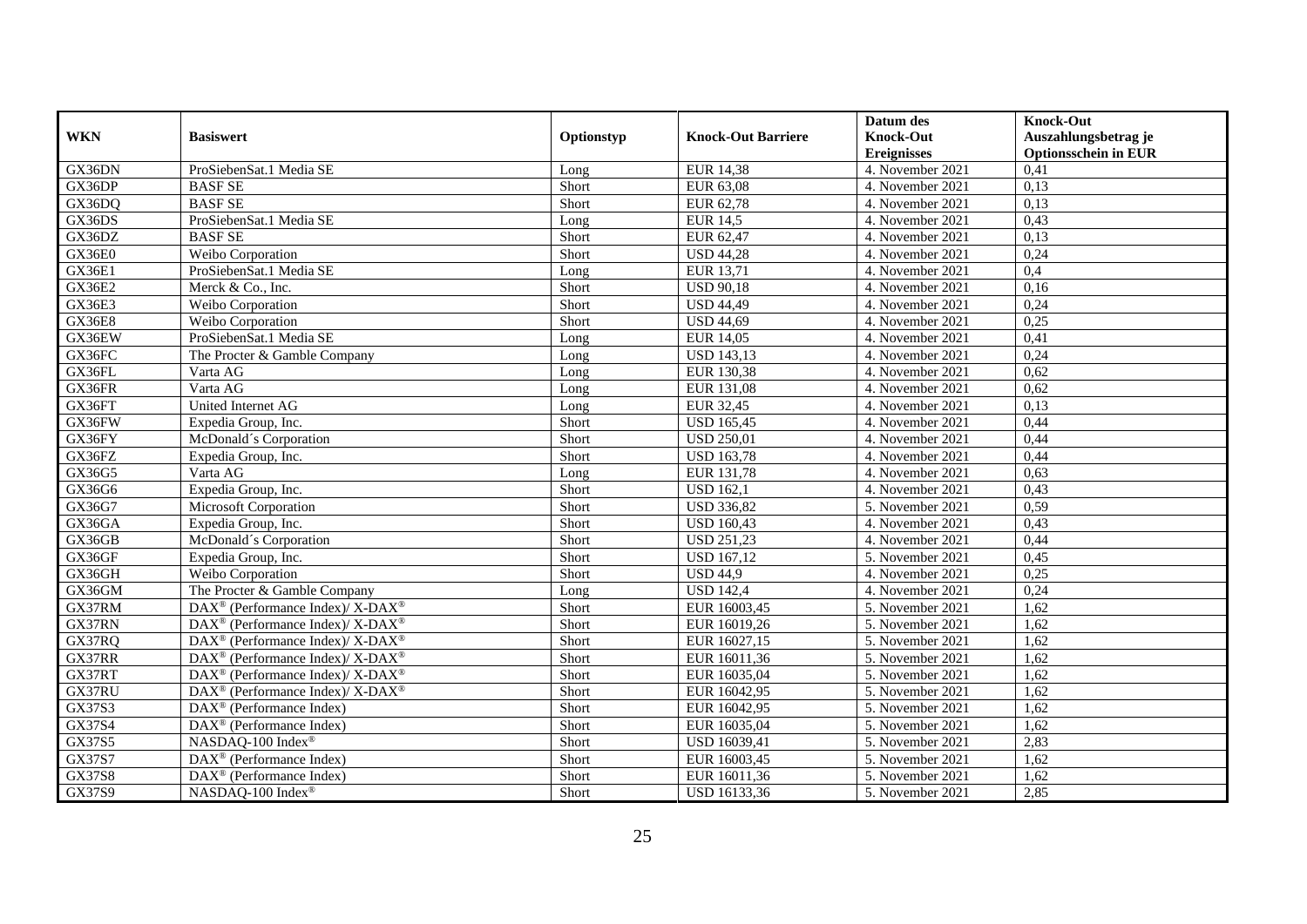|               |                                                       |            |                           | Datum des          | <b>Knock-Out</b>            |
|---------------|-------------------------------------------------------|------------|---------------------------|--------------------|-----------------------------|
| <b>WKN</b>    | <b>Basiswert</b>                                      | Optionstyp | <b>Knock-Out Barriere</b> | <b>Knock-Out</b>   | Auszahlungsbetrag je        |
|               |                                                       |            |                           | <b>Ereignisses</b> | <b>Optionsschein in EUR</b> |
| GX37SC        | Dow Jones Industrial Average <sup>®</sup> Index       | Short      | USD 36122,79              | 5. November 2021   | 0,64                        |
| GX37SE        | Dow Jones Industrial Average <sup>®</sup> Index       | Short      | USD 36157,94              | 5. November 2021   | 0,64                        |
| GX37SG        | Dow Jones Industrial Average <sup>®</sup> Index       | Short      | USD 36140,42              | 5. November 2021   | 0,64                        |
| GX37SJ        | NASDAQ-100 Index®                                     | Short      | USD 16102,06              | 5. November 2021   | 2,84                        |
| GX37SL        | NASDAQ-100 Index®                                     | Short      | <b>USD 16055,05</b>       | 5. November 2021   | 2,84                        |
| GX37SM        | NASDAQ-100 Index®                                     | Short      | <b>USD 16070,7</b>        | 5. November 2021   | 2,84                        |
| GX37SN        | Dow Jones Industrial Average® Index                   | Short      | USD 36052,34              | 5. November 2021   | 0,64                        |
| GX37SP        | NASDAQ-100 Index®                                     | Short      | USD 16117,75              | 5. November 2021   | 2,85                        |
| GX37SS        | Dow Jones Industrial Average® Index                   | Short      | USD 36069,95              | 5. November 2021   | 0,64                        |
| GX37SV        | Dow Jones Industrial Average <sup>®</sup> Index       | Short      | USD 36034,82              | 5. November 2021   | 0,64                        |
| GX37SX        | S&P 500 <sup>®</sup> Index                            | Short      | <b>USD 4651,09</b>        | 5. November 2021   | 0,82                        |
| GX37SY        | $\overline{\text{DAX}^{\otimes}}$ (Performance Index) | Short      | EUR 16019,26              | 5. November 2021   | 1,62                        |
| GX37T0        | S&P 500 <sup>®</sup> Index                            | Short      | <b>USD 4642,04</b>        | 5. November 2021   | 0,82                        |
| GX37T1        | S&P 500 <sup>®</sup> Index                            | Short      | <b>USD 4646,56</b>        | 5. November 2021   | 0,82                        |
| GX37T6        | Dow Jones Industrial Average® Index                   | Short      | USD 36087,63              | 5. November 2021   | 0,64                        |
| GX37T9        | S&P 500 <sup>®</sup> Index                            | Short      | USD 4660,17               | 5. November 2021   | 0,82                        |
| GX37TB        | NASDAQ-100 Index®                                     | Short      | USD 16086,41              | 5. November 2021   | 2,84                        |
| GX37TT        | S&P 500 <sup>®</sup> Index                            | Short      | USD 4655,64               | 5. November 2021   | 0,82                        |
| GX37U3        | Dow Jones Industrial Average® Index                   | Short      | USD 36105,11              | 5. November 2021   | 0,64                        |
| GX37UL        | TecDAX <sup>®</sup> (Performance Index)               | Long       | EUR 3901,68               | 5. November 2021   | 0,77                        |
| GX37UM        | TecDAX <sup>®</sup> (Performance Index)               | Long       | EUR 3897,66               | 5. November 2021   | 0,76                        |
| GX37UR        | TecDAX <sup>®</sup> (Performance Index)               | Long       | EUR 3893,66               | 5. November 2021   | 0,76                        |
| GX37UV        | TecDAX <sup>®</sup> (Performance Index)               | Long       | EUR 3909,67               | 5. November 2021   | 0,77                        |
| GX37UW        | TecDAX <sup>®</sup> (Performance Index)               | Long       | EUR 3905,68               | 5. November 2021   | 0,77                        |
| GX37V1        | $DAX^{\circledast}$ (Performance Index)               | Short      | EUR 16027,15              | 5. November 2021   | 1,62                        |
| <b>GX380B</b> | Deutsche Lufthansa AG                                 | Short      | <b>EUR 6,62</b>           | 5. November 2021   | 0,02                        |
| <b>GX380G</b> | TeamViewer AG                                         | Long       | EUR 14,32                 | 5. November 2021   | 0.07                        |
| <b>GX380J</b> | Nordex SE                                             | Long       | <b>EUR 13,22</b>          | 5. November 2021   | 0,63                        |
| <b>GX380L</b> | TeamViewer AG                                         | Long       | EUR 14,39                 | 5. November 2021   | 0.07                        |
| <b>GX380M</b> | <b>TeamViewer AG</b>                                  | Long       | <b>EUR 14,24</b>          | 5. November 2021   | 0,07                        |
| <b>GX380N</b> | Commerzbank AG                                        | Short      | <b>EUR 6,74</b>           | 5. November 2021   | 0,28                        |
| <b>GX380U</b> | Deutsche Lufthansa AG                                 | Short      | <b>EUR 6,84</b>           | 5. November 2021   | 0,02                        |
| <b>GX380V</b> | Commerzbank AG                                        | Short      | <b>EUR 6,66</b>           | 5. November 2021   | 0,28                        |
| GX3816        | Deutsche Lufthansa AG                                 | Short      | <b>EUR 6,4</b>            | 5. November 2021   | 0,02                        |
| GX3819        | Deutsche Lufthansa AG                                 | Short      | EUR 6,65                  | 5. November 2021   | 0,02                        |
| GX381A        | Nordex SE                                             | Long       | EUR 13,66                 | 5. November 2021   | 0,65                        |
| <b>GX381D</b> | Infineon Technologies AG                              | Short      | EUR 42,19                 | 5. November 2021   | 1,76                        |
| <b>GX381E</b> | Commerzbank AG                                        | Short      | <b>EUR 6,78</b>           | 5. November 2021   | 0,29                        |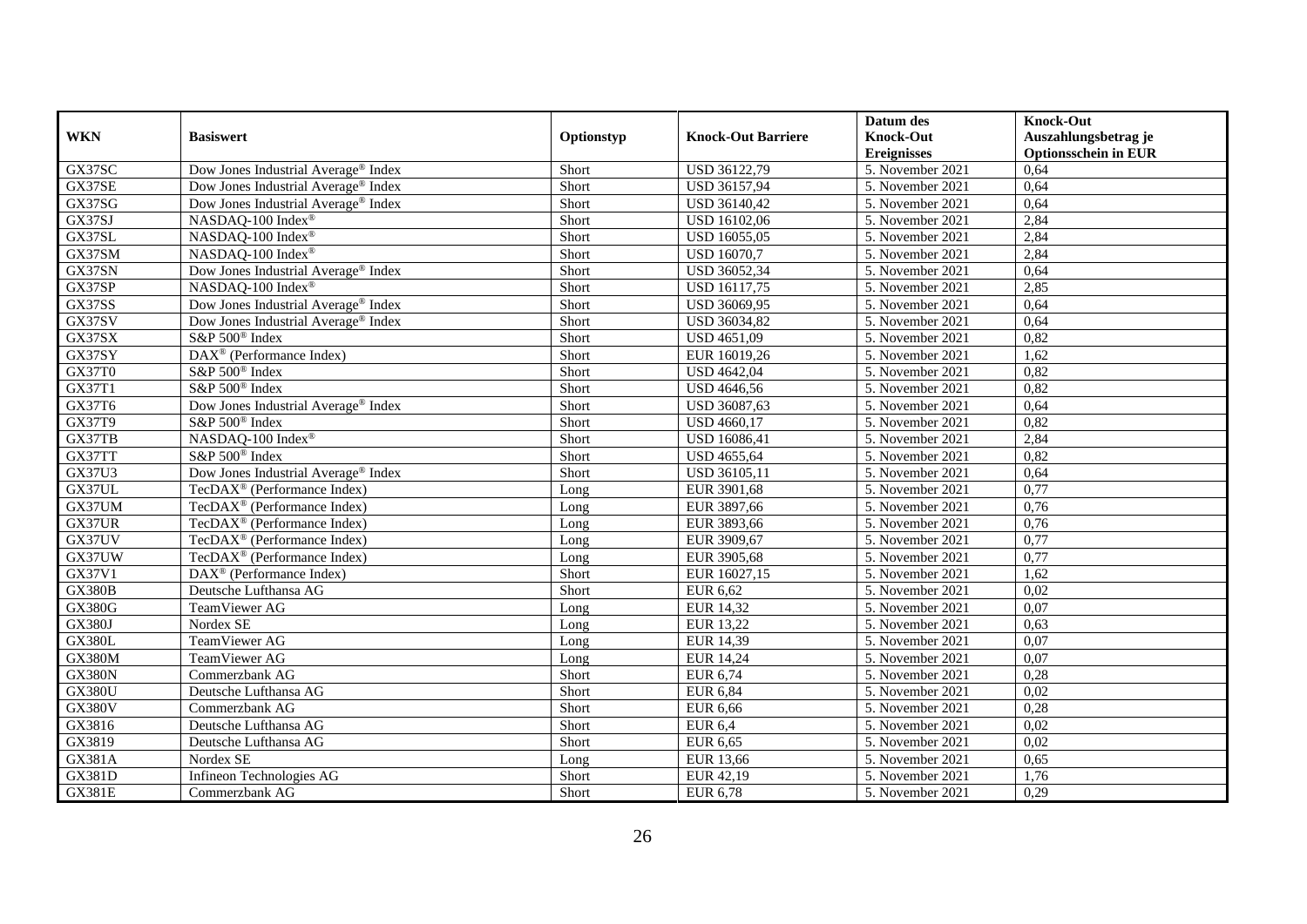|               |                          |            |                           | Datum des          | <b>Knock-Out</b>            |
|---------------|--------------------------|------------|---------------------------|--------------------|-----------------------------|
| <b>WKN</b>    | <b>Basiswert</b>         | Optionstyp | <b>Knock-Out Barriere</b> | <b>Knock-Out</b>   | Auszahlungsbetrag je        |
|               |                          |            |                           | <b>Ereignisses</b> | <b>Optionsschein in EUR</b> |
| <b>GX381F</b> | Nordex SE                | Long       | <b>EUR 13,51</b>          | 5. November 2021   | 0,64                        |
| <b>GX381K</b> | Deutsche Lufthansa AG    | Short      | <b>EUR 6,5</b>            | 5. November 2021   | 0,02                        |
| GX381T        | Commerzbank AG           | Short      | <b>EUR 6,5</b>            | 5. November 2021   | 0,27                        |
| GX381W        | Nordex SE                | Long       | <b>EUR 13,44</b>          | 5. November 2021   | 0,64                        |
| GX3820        | Deutsche Lufthansa AG    | Short      | <b>EUR 6,53</b>           | 5. November 2021   | 0,02                        |
| GX3821        | Deutsche Lufthansa AG    | Short      | <b>EUR 6,44</b>           | 5. November 2021   | 0,02                        |
| GX3823        | Deutsche Lufthansa AG    | Short      | <b>EUR 6,78</b>           | 5. November 2021   | 0,02                        |
| GX3824        | TeamViewer AG            | Long       | EUR 14,09                 | 5. November 2021   | 0,07                        |
| GX3826        | Infineon Technologies AG | Short      | EUR 42,39                 | 5. November 2021   | 1,77                        |
| GX3829        | Commerzbank AG           | Short      | <b>EUR 6,7</b>            | 5. November 2021   | 0,28                        |
| <b>GX382B</b> | Nordex SE                | Long       | <b>EUR 13,59</b>          | 5. November 2021   | 0.65                        |
| <b>GX382E</b> | TeamViewer AG            | Long       | EUR 14,16                 | 5. November 2021   | 0,07                        |
| <b>GX382F</b> | Commerzbank AG           | Short      | <b>EUR 6,82</b>           | 5. November 2021   | 0,29                        |
| <b>GX382K</b> | Deutsche Lufthansa AG    | Short      | <b>EUR 6.47</b>           | 5. November 2021   | 0.02                        |
| <b>GX382M</b> | Commerzbank AG           | Short      | <b>EUR 6,62</b>           | 5. November 2021   | 0,28                        |
| <b>GX382P</b> | Deutsche Lufthansa AG    | Short      | <b>EUR 6,81</b>           | 5. November 2021   | 0,02                        |
| GX382Q        | Deutsche Lufthansa AG    | Short      | <b>EUR 6,96</b>           | 5. November 2021   | 0.02                        |
| <b>GX382T</b> | Commerzbank AG           | Short      | <b>EUR 6,46</b>           | 5. November 2021   | 0,27                        |
| GX382Z        | Commerzbank AG           | Short      | <b>EUR 6,58</b>           | 5. November 2021   | 0,27                        |
| GX3836        | Commerzbank AG           | Short      | <b>EUR 6,54</b>           | 5. November 2021   | 0,27                        |
| <b>GX383C</b> | <b>TUI AG</b>            | Long       | EUR 2,76                  | 5. November 2021   | 0,1                         |
| <b>GX383D</b> | <b>TUI AG</b>            | Long       | <b>EUR 2,73</b>           | 5. November 2021   | 0,1                         |
| GX383F        | Zalando SE               | Short      | <b>EUR 79,1</b>           | 5. November 2021   | 0,33                        |
| <b>GX383G</b> | Zalando SE               | Short      | <b>EUR 77,64</b>          | 5. November 2021   | 0,32                        |
| GX383H        | Zalando SE               | Short      | <b>EUR 78,01</b>          | 5. November 2021   | 0,33                        |
| GX383J        | Zalando SE               | Short      | <b>EUR 79,83</b>          | 5. November 2021   | 0,33                        |
| <b>GX383K</b> | Zalando SE               | Short      | <b>EUR 78,37</b>          | 5. November 2021   | 0,33                        |
| <b>GX383L</b> | Zalando SE               | Short      | <b>EUR 80,2</b>           | 5. November 2021   | 0,33                        |
| <b>GX383M</b> | Zalando SE               | Short      | <b>EUR 79,47</b>          | 5. November 2021   | 0,33                        |
| <b>GX383N</b> | Volkswagen AG            | Short      | EUR 193,29                | 5. November 2021   | 0,39                        |
| <b>GX383P</b> | Zalando SE               | Short      | <b>EUR 78,74</b>          | 5. November 2021   | 0,33                        |
| GX383Q        | Nvidia Corporation       | Short      | <b>USD 268,02</b>         | 5. November 2021   | 1,22                        |
| <b>GX383R</b> | Zalando SE               | Short      | <b>EUR 76,54</b>          | 5. November 2021   | 0,32                        |
| GX383T        | Vestas Wind System A/S   | Long       | DKK 214,04                | 5. November 2021   | 0,1                         |
| <b>GX383V</b> | Volkswagen AG            | Short      | EUR 195,12                | 5. November 2021   | 0,4                         |
| GX383Y        | Nvidia Corporation       | Short      | <b>USD 273,03</b>         | 5. November 2021   | 1,24                        |
| GX383Z        | Volkswagen AG            | Short      | EUR 187,78                | 5. November 2021   | 0,38                        |
| GX3840        | Volkswagen AG            | Short      | EUR 190,53                | 5. November 2021   | 0,39                        |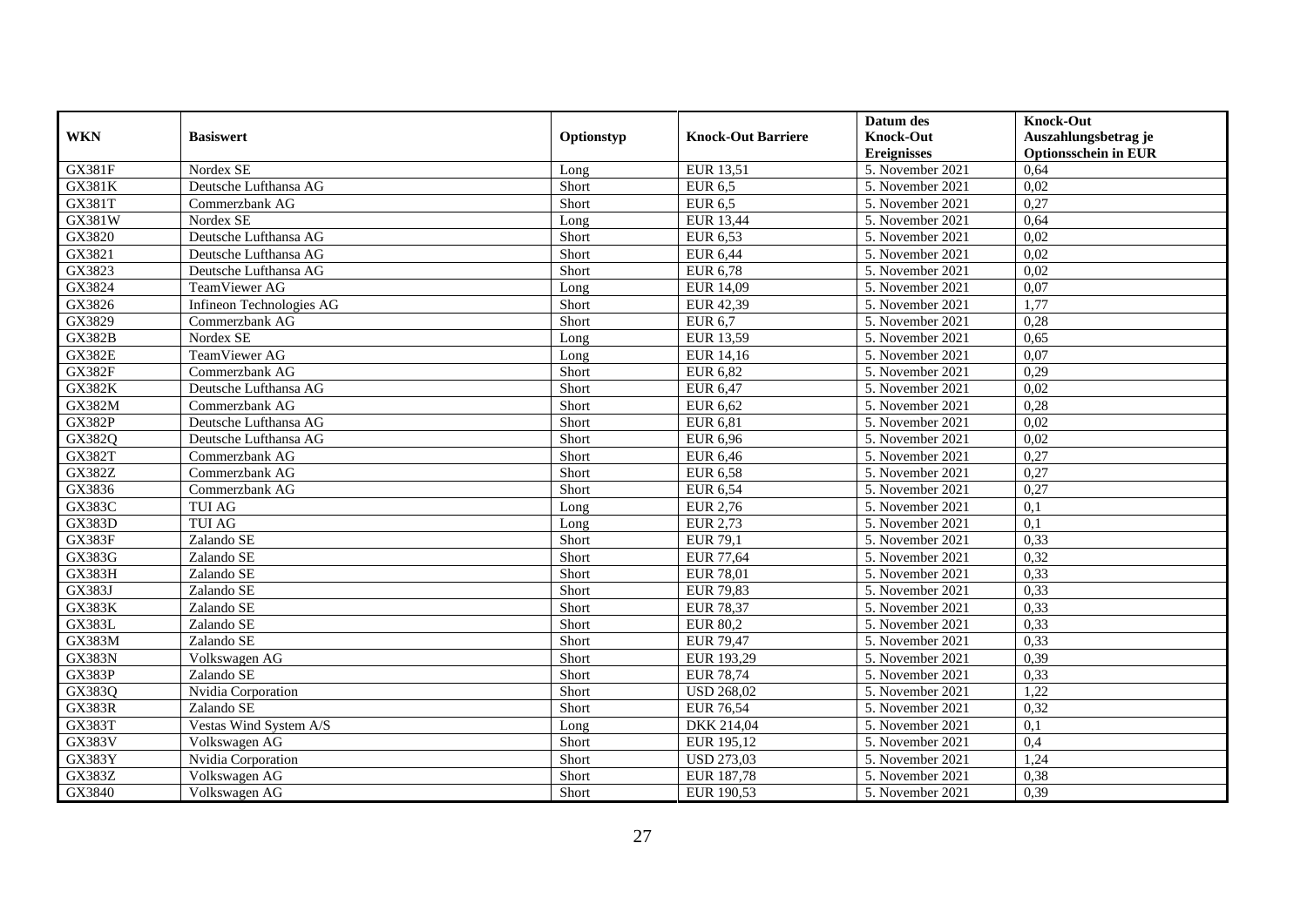|               |                                   |            |                           | Datum des          | <b>Knock-Out</b>            |
|---------------|-----------------------------------|------------|---------------------------|--------------------|-----------------------------|
| <b>WKN</b>    | <b>Basiswert</b>                  | Optionstyp | <b>Knock-Out Barriere</b> | <b>Knock-Out</b>   | Auszahlungsbetrag je        |
|               |                                   |            |                           | <b>Ereignisses</b> | <b>Optionsschein in EUR</b> |
| GX3841        | Nvidia Corporation                | Short      | <b>USD 266,76</b>         | 5. November 2021   | 1,22                        |
| GX3842        | Zalando SE                        | Short      | EUR 76,91                 | 5. November 2021   | 0,32                        |
| GX3843        | Volkswagen AG                     | Short      | EUR 192,37                | 5. November 2021   | 0,39                        |
| GX3844        | Vestas Wind System A/S            | Long       | DKK 219,63                | 5. November 2021   | 0,1                         |
| GX3845        | Vestas Wind System A/S            | Long       | DKK 221,03                | 5. November 2021   | $\overline{0,1}$            |
| GX3847        | Volkswagen AG                     | Short      | EUR 191,45                | 5. November 2021   | 0,39                        |
| GX3848        | Zalando SE                        | Short      | <b>EUR 80,57</b>          | 5. November 2021   | 0,34                        |
| <b>GX384A</b> | Vestas Wind System A/S            | Long       | DKK 218,23                | 5. November 2021   | 0,1                         |
| GX384B        | <b>TUI AG</b>                     | Long       | <b>EUR 2,75</b>           | 5. November 2021   | 0,11                        |
| <b>GX384C</b> | Volkswagen AG                     | Short      | EUR 189,62                | 5. November 2021   | 0,39                        |
| <b>GX384D</b> | Volkswagen AG                     | Short      | <b>EUR 188,7</b>          | 5. November 2021   | 0,39                        |
| <b>GX384H</b> | <b>TUI AG</b>                     | Long       | <b>EUR 2,72</b>           | 5. November 2021   | 0,11                        |
| <b>GX384L</b> | Zalando SE                        | Short      | <b>EUR 77,27</b>          | 5. November 2021   | 0,32                        |
| <b>GX384R</b> | Volkswagen AG                     | Short      | EUR 194,21                | 5. November 2021   | 0,4                         |
| GX384X        | Vestas Wind System A/S            | Long       | DKK 222,43                | 5. November 2021   | 0,1                         |
| GX3850        | <b>SAP SE</b>                     | Short      | EUR 128,67                | 5. November 2021   | 0,26                        |
| GX3853        | Bayerische Motoren Werke AG (BMW) | Short      | EUR 91,13                 | 5. November 2021   | 0,19                        |
| GX3856        | Bevond Meat, Inc.                 | Long       | <b>USD 100.78</b>         | 5. November 2021   | 0,72                        |
| <b>GX385B</b> | Beyond Meat, Inc.                 | Long       | <b>USD 99,94</b>          | 5. November 2021   | 0,71                        |
| <b>GX385C</b> | Porsche Automobil Holding SE      | Short      | <b>EUR 88,56</b>          | 5. November 2021   | 0,18                        |
| <b>GX385H</b> | HelloFresh SE                     | Long       | EUR 85,16                 | 5. November 2021   | 0,56                        |
| GX385J        | Porsche Automobil Holding SE      | Short      | <b>EUR 88,99</b>          | 5. November 2021   | 0,18                        |
| <b>GX385L</b> | Porsche Automobil Holding SE      | Short      | <b>EUR 88,13</b>          | 5. November 2021   | 0,18                        |
| <b>GX385M</b> | HelloFresh SE                     | Long       | EUR 84,23                 | 5. November 2021   | 0,55                        |
| <b>GX385N</b> | HelloFresh SE                     | Long       | EUR 84,69                 | 5. November 2021   | 0,55                        |
| GX385P        | HelloFresh SE                     | Long       | <b>EUR 83,75</b>          | 5. November 2021   | 0,55                        |
| GX385Q        | Bayerische Motoren Werke AG (BMW) | Short      | EUR 90,24                 | 5. November 2021   | 0,19                        |
| <b>GX385T</b> | Bevond Meat, Inc.                 | Long       | <b>USD 102,8</b>          | 5. November 2021   | 0,73                        |
| <b>GX385V</b> | Bayerische Motoren Werke AG (BMW) | Short      | <b>EUR 90,69</b>          | 5. November 2021   | 0,19                        |
| <b>GX385W</b> | Beyond Meat, Inc.                 | Long       | <b>USD 102.2</b>          | 5. November 2021   | 0,73                        |
| GX385X        | HelloFresh SE                     | Long       | <b>EUR 82,64</b>          | 5. November 2021   | 0,54                        |
| <b>GX385Y</b> | Valeo SA                          | Short      | <b>EUR 26,57</b>          | 5. November 2021   | 0,11                        |
| GX3861        | <b>HelloFresh SE</b>              | Long       | EUR 85,63                 | 5. November 2021   | 0,56                        |
| GX3863        | HelloFresh SE                     | Short      | <b>EUR 88,36</b>          | 5. November 2021   | 0,67                        |
| GX3865        | Valeo SA                          | Short      | EUR 26,31                 | 5. November 2021   | 0,11                        |
| GX3866        | Beyond Meat, Inc.                 | Long       | <b>USD 101,53</b>         | 5. November 2021   | 0,73                        |
| GX3868        | Valeo SA                          | Short      | <b>EUR 26,44</b>          | 5. November 2021   | 0,11                        |
| GX386C        | HelloFresh SE                     | Short      | EUR 87,95                 | 5. November 2021   | 0,66                        |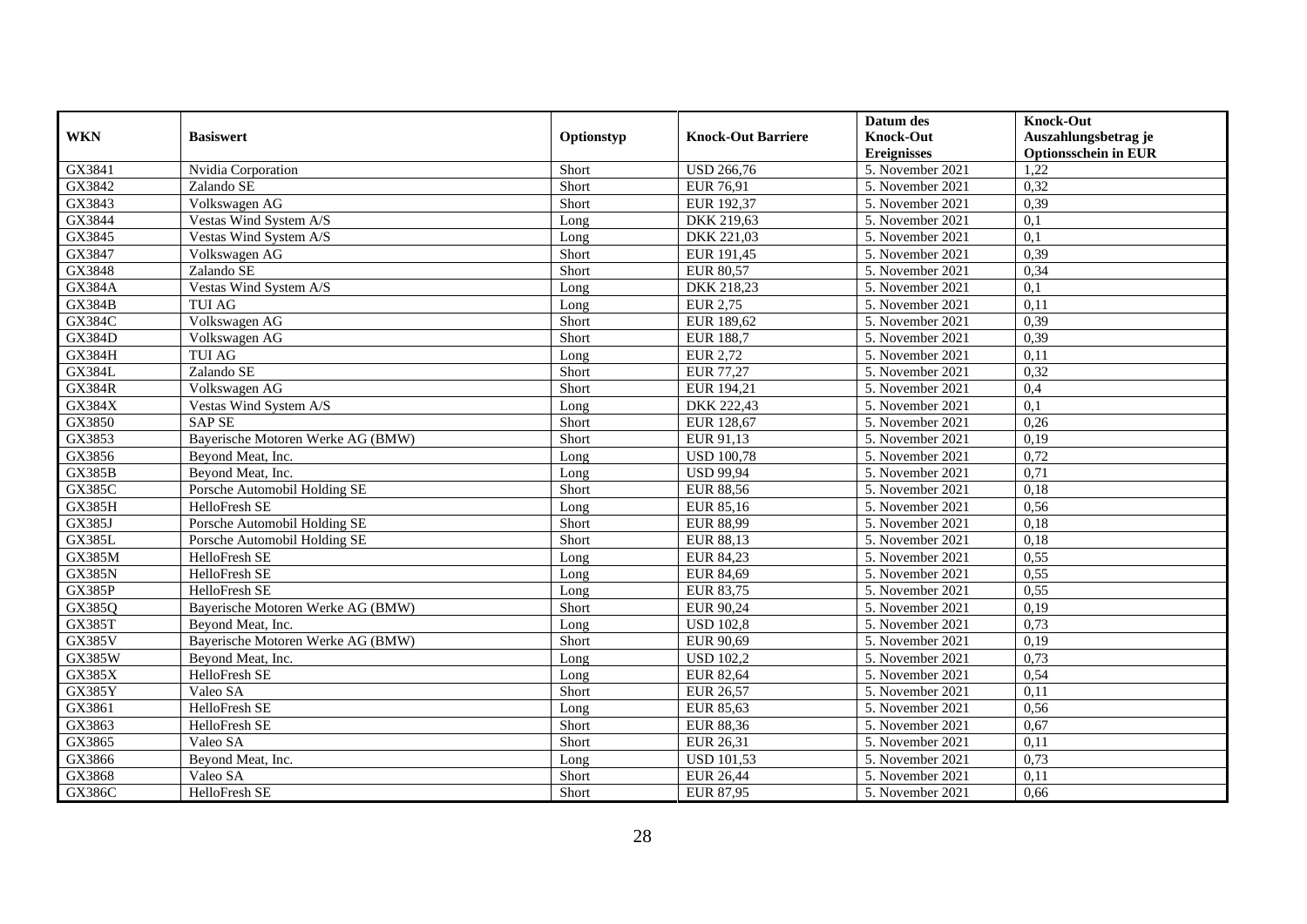|               |                              |            |                           | Datum des          | <b>Knock-Out</b>            |
|---------------|------------------------------|------------|---------------------------|--------------------|-----------------------------|
| <b>WKN</b>    | <b>Basiswert</b>             | Optionstyp | <b>Knock-Out Barriere</b> | <b>Knock-Out</b>   | Auszahlungsbetrag je        |
|               |                              |            |                           | <b>Ereignisses</b> | <b>Optionsschein in EUR</b> |
| <b>GX386H</b> | HelloFresh SE                | Short      | EUR 89,17                 | 5. November 2021   | 0,67                        |
| <b>GX386L</b> | HelloFresh SE                | Long       | <b>EUR 83,22</b>          | 5. November 2021   | 0,54                        |
| <b>GX386N</b> | <b>AIXTRON SE</b>            | Long       | <b>EUR 20,46</b>          | 5. November 2021   | 0,97                        |
| <b>GX386R</b> | <b>AIXTRON SE</b>            | Long       | <b>EUR 20,57</b>          | 5. November 2021   | 0,98                        |
| GX3876        | <b>AIXTRON SE</b>            | Long       | EUR 20,91                 | 5. November 2021   |                             |
| GX3877        | <b>AIXTRON SE</b>            | Long       | EUR 21,02                 | 5. November 2021   |                             |
| GX3879        | <b>AIXTRON SE</b>            | Long       | <b>EUR 20,8</b>           | 5. November 2021   | 0,99                        |
| <b>GX387D</b> | <b>AIXTRON SE</b>            | Long       | <b>EUR 20,69</b>          | 5. November 2021   | 0.99                        |
| <b>GX387L</b> | Chevron Corporation          | Short      | <b>USD 114,07</b>         | 5. November 2021   | 0,2                         |
| <b>GX387S</b> | Chevron Corporation          | Short      | <b>USD 114,62</b>         | 5. November 2021   | $\overline{0.2}$            |
| <b>GX387T</b> | Activision Blizzard, Inc.    | Short      | <b>USD 67,03</b>          | 5. November 2021   | 0,24                        |
| <b>GX387U</b> | Chevron Corporation          | Short      | <b>USD 113,51</b>         | 5. November 2021   | 0,2                         |
| <b>GX387W</b> | HelloFresh SE                | Short      | <b>EUR 88,77</b>          | 5. November 2021   | 0,67                        |
| GX387X        | Activision Blizzard, Inc.    | Short      | <b>USD 68,01</b>          | 5. November 2021   | 0,25                        |
| <b>GX387Y</b> | Activision Blizzard, Inc.    | Short      | <b>USD 67,52</b>          | 5. November 2021   | 0,24                        |
| GX3880        | PayPal Holdings, Inc.        | Long       | <b>USD 226,91</b>         | 5. November 2021   | 0,57                        |
| GX3881        | Shop Apotheke Europe NV      | Short      | EUR 144,12                | 5. November 2021   | 1,09                        |
| GX3889        | Shop Apotheke Europe NV      | Short      | EUR 147,13                | 5. November 2021   | 1,11                        |
| <b>GX388D</b> | Shop Apotheke Europe NV      | Short      | EUR 138,51                | 5. November 2021   | 1,04                        |
| <b>GX388E</b> | Shop Apotheke Europe NV      | Short      | EUR 136,62                | 5. November 2021   | 1,03                        |
| <b>GX388H</b> | Activision Blizzard, Inc.    | Short      | <b>USD 68.51</b>          | 5. November 2021   | 0,25                        |
| <b>GX388L</b> | Shop Apotheke Europe NV      | Short      | EUR 141,54                | 5. November 2021   | 1,07                        |
| <b>GX388M</b> | Shop Apotheke Europe NV      | Short      | EUR 140,65                | 5. November 2021   | 1,06                        |
| <b>GX388R</b> | Shop Apotheke Europe NV      | Short      | EUR 142,55                | 5. November 2021   | 1,07                        |
| <b>GX388T</b> | <b>AIXTRON SE</b>            | Short      | <b>EUR 21,4</b>           | 5. November 2021   | 1,12                        |
| GX3892        | SolarEdge Technologies, Inc. | Long       | <b>USD 345,82</b>         | 5. November 2021   | 1,01                        |
| GX3893        | Shop Apotheke Europe NV      | Short      | EUR 139,86                | 5. November 2021   | 1,05                        |
| GX3894        | Shop Apotheke Europe NV      | Short      | EUR 137,25                | 5. November 2021   | 1,03                        |
| GX3895        | SolarEdge Technologies, Inc. | Long       | <b>USD 347,64</b>         | 5. November 2021   | 1,02                        |
| GX3896        | Ford Motor Company           | Short      | <b>USD 19.5</b>           | 5. November 2021   | 0,53                        |
| GX3899        | SolarEdge Technologies, Inc. | Long       | <b>USD 342,2</b>          | 5. November 2021   |                             |
| <b>GX389E</b> | Shop Apotheke Europe NV      | Short      | EUR 139,15                | 5. November 2021   | 1,05                        |
| <b>GX389M</b> | <b>BNP</b> Paribas S.A.      | Short      | EUR 60,11                 | 5. November 2021   | 0,12                        |
| <b>GX389N</b> | SolarEdge Technologies, Inc. | Long       | <b>USD 338,57</b>         | 5. November 2021   | 0,99                        |
| <b>GX389P</b> | Shop Apotheke Europe NV      | Short      | EUR 137,88                | 5. November 2021   | 1,04                        |
| GX389Q        | Amgen Inc.                   | Long       | <b>USD 213,84</b>         | 5. November 2021   | 0,36                        |
| <b>GX389V</b> | $K+SAG$                      | Short      | <b>EUR 15,43</b>          | 5. November 2021   | 0,48                        |
| <b>GX389X</b> | Ford Motor Company           | Short      | <b>USD 18,72</b>          | 5. November 2021   | 0,5                         |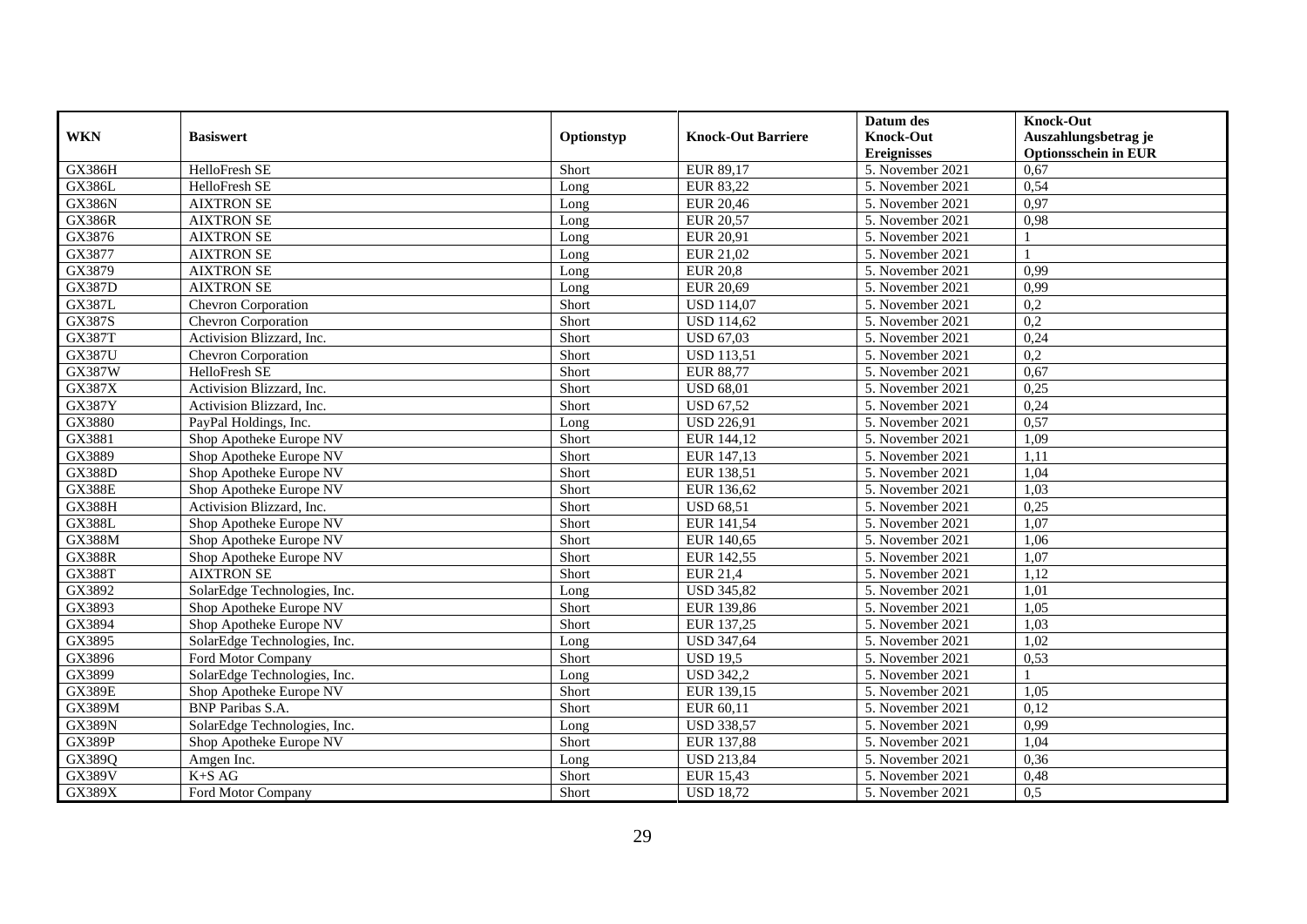|               |                                         |            |                           | Datum des          | <b>Knock-Out</b>            |
|---------------|-----------------------------------------|------------|---------------------------|--------------------|-----------------------------|
| <b>WKN</b>    | <b>Basiswert</b>                        | Optionstyp | <b>Knock-Out Barriere</b> | <b>Knock-Out</b>   | Auszahlungsbetrag je        |
|               |                                         |            |                           | <b>Ereignisses</b> | <b>Optionsschein in EUR</b> |
| GX38AB        | Amgen Inc.                              | Long       | <b>USD 214,99</b>         | 5. November 2021   | 0,36                        |
| GX38AF        | SolarEdge Technologies, Inc.            | Long       | <b>USD 344,01</b>         | 5. November 2021   | 1,01                        |
| GX38AG        | SolarEdge Technologies, Inc.            | Long       | <b>USD 340,39</b>         | 5. November 2021   |                             |
| GX38AH        | Plug Power Inc                          | Short      | <b>USD 40,03</b>          | 5. November 2021   | 3,84                        |
| GX38AK        | $K+SAG$                                 | Short      | <b>EUR 15,35</b>          | 5. November 2021   | 0,48                        |
| GX38AL        | Royal Dutch Shell plc                   | Short      | <b>EUR 19,85</b>          | 5. November 2021   | 0,04                        |
| GX38AM        | <b>LINDE PLC</b>                        | Short      | EUR 284,04                | 5. November 2021   | 0,58                        |
| GX38AN        | Deutsche Post AG                        | Short      | EUR 57,23                 | 5. November 2021   | 0,12                        |
| GX38AQ        | Deutsche Post AG                        | Short      | <b>EUR 56,41</b>          | 5. November 2021   | 0,12                        |
| GX38AU        | Evotec AG                               | Short      | <b>EUR 40,08</b>          | 5. November 2021   | 0,21                        |
| GX38AY        | Moderna Inc                             | Long       | <b>USD 324,62</b>         | 5. November 2021   | 2,55                        |
| GX38AZ        | <b>Bechtle AG</b>                       | Short      | EUR 67,22                 | 5. November 2021   | 0,21                        |
| <b>GX38B0</b> | Daimler AG                              | Short      | <b>EUR 87,77</b>          | 5. November 2021   | 0,27                        |
| GX38B1        | ASML Holding N.V.                       | Short      | EUR 721,16                | 5. November 2021   | 1,47                        |
| GX38B2        | Bechtle AG                              | Short      | EUR 66,58                 | 5. November 2021   | 0,21                        |
| GX38B6        | Gilead Sciences, Inc.                   | Long       | <b>USD 66,24</b>          | 5. November 2021   | 0,11                        |
| <b>GX38B7</b> | Hugo Boss AG                            | Short      | <b>EUR 54,4</b>           | 5. November 2021   | 0,17                        |
| GX38BA        | <b>OIAGEN N.V.</b>                      | Short      | <b>EUR 48.16</b>          | 5. November 2021   | 0.15                        |
| GX38BB        | Aurelius Equity Opportunities SE & KGaA | Short      | EUR 27,21                 | 5. November 2021   | 0,08                        |
| GX38BC        | Moderna Inc                             | Long       | <b>USD 336,64</b>         | 5. November 2021   | 2,65                        |
| GX38BH        | Moderna Inc                             | Long       | <b>USD 334,16</b>         | 5. November 2021   | 2,63                        |
| GX38BJ        | <b>LINDE PLC</b>                        | Short      | EUR 285,42                | 5. November 2021   | 0,58                        |
| GX38BK        | Royal Dutch Shell plc                   | Short      | <b>EUR 19,75</b>          | 5. November 2021   | 0,04                        |
| GX38BN        | Aurelius Equity Opportunities SE & KGaA | Short      | <b>EUR 26,82</b>          | 5. November 2021   | 0,08                        |
| GX38BQ        | Royal Dutch Shell plc                   | Short      | <b>EUR 19,56</b>          | 5. November 2021   | 0,04                        |
| GX38BR        | Evotec AG                               | Short      | <b>EUR 39,68</b>          | 5. November 2021   | 0,21                        |
| GX38BS        | <b>Bechtle AG</b>                       | Short      | EUR 66,9                  | 5. November 2021   | 0,21                        |
| GX38BU        | Hugo Boss AG                            | Short      | <b>EUR 54,66</b>          | 5. November 2021   | 0.17                        |
| GX38BV        | Novo Nordisk A/S                        | Short      | DKK 737,15                | 5. November 2021   | 2,02                        |
| GX38BY        | Gilead Sciences, Inc.                   | Long       | <b>USD 65,85</b>          | 5. November 2021   | 0,11                        |
| <b>GX38C0</b> | <b>Ballard Power Systems Inc</b>        | Long       | <b>USD 17,66</b>          | 5. November 2021   | 1,39                        |
| <b>GX38C5</b> | Bechtle AG                              | Short      | EUR 65,95                 | 5. November 2021   | 0,2                         |
| GX38C6        | OIAGEN N.V.                             | Short      | EUR 47,73                 | 5. November 2021   | 0,15                        |
| GX38C9        | <b>ASML Holding N.V.</b>                | Short      | EUR 714,18                | 5. November 2021   | 1,46                        |
| GX38CC        | Moderna Inc                             | Long       | <b>USD 331,38</b>         | 5. November 2021   | 2,61                        |
| GX38CE        | <b>OIAGEN N.V</b>                       | Short      | <b>EUR 48,59</b>          | 5. November 2021   | 0,15                        |
| GX38CH        | Aurelius Equity Opportunities SE & KGaA | Short      | EUR 26,95                 | 5. November 2021   | 0,08                        |
| GX38CL        | Hugo Boss AG                            | Short      | EUR 54,93                 | 5. November 2021   | 0,17                        |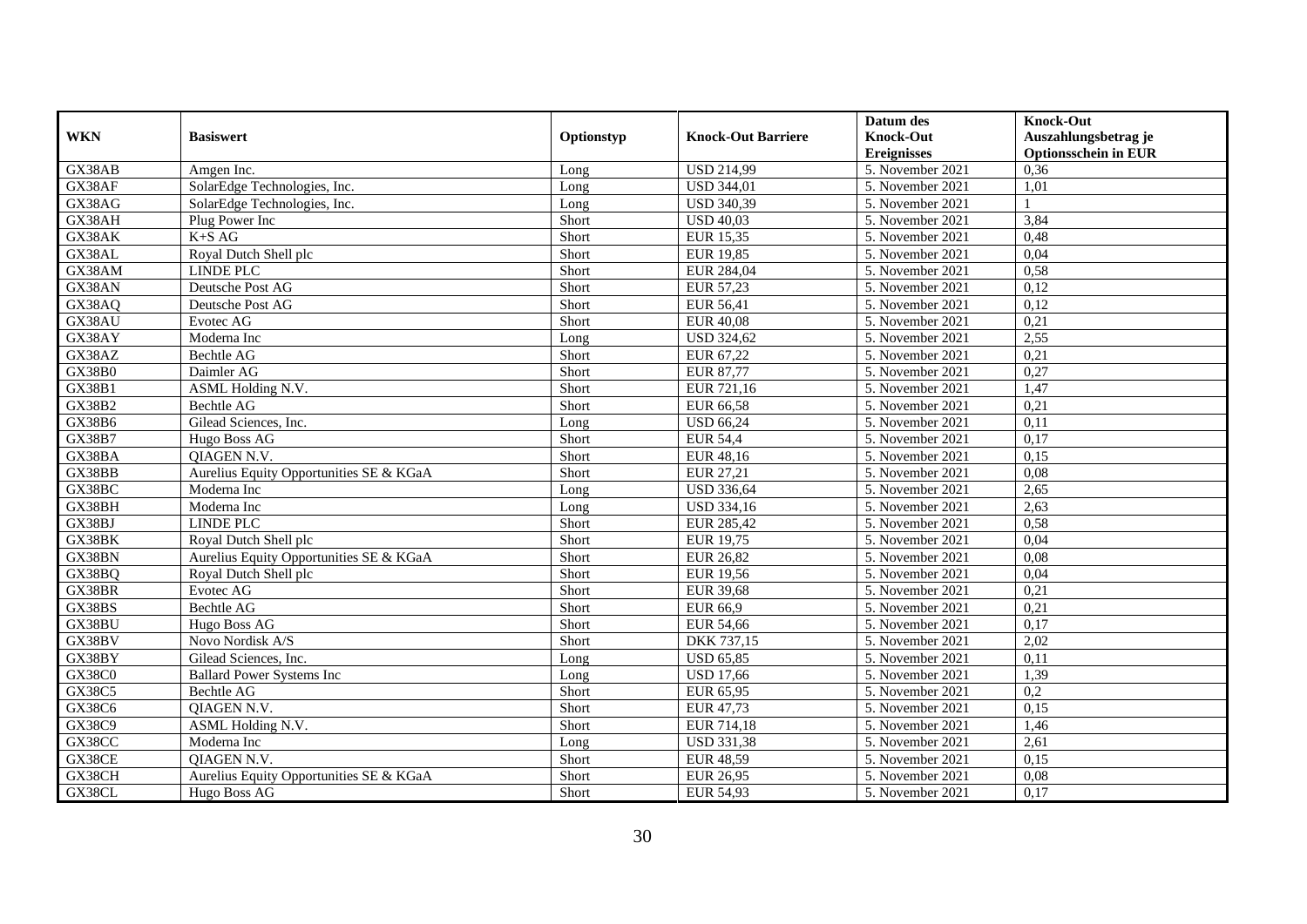|               |                                                   |            |                           | Datum des          | <b>Knock-Out</b>            |
|---------------|---------------------------------------------------|------------|---------------------------|--------------------|-----------------------------|
| <b>WKN</b>    | <b>Basiswert</b>                                  | Optionstyp | <b>Knock-Out Barriere</b> | <b>Knock-Out</b>   | Auszahlungsbetrag je        |
|               |                                                   |            |                           | <b>Ereignisses</b> | <b>Optionsschein in EUR</b> |
| GX38CQ        | Deutsche Post AG                                  | Short      | <b>EUR 56,68</b>          | 5. November 2021   | 0,12                        |
| GX38CS        | ASML Holding N.V.                                 | Short      | EUR 717,67                | 5. November 2021   | 1,47                        |
| GX38CT        | Deutsche Post AG                                  | Short      | EUR 56,95                 | 5. November 2021   | 0,12                        |
| GX38CW        | Bechtle AG                                        | Short      | EUR 66,26                 | 5. November 2021   | 0,21                        |
| GX38CX        | Royal Dutch Shell plc                             | Short      | <b>EUR 19,38</b>          | 5. November 2021   | 0,04                        |
| GX38CY        | Royal Dutch Shell plc                             | Short      | <b>EUR 19,47</b>          | 5. November 2021   | 0,04                        |
| GX38CZ        | <b>Ballard Power Systems Inc</b>                  | Long       | <b>USD 17,85</b>          | 5. November 2021   | 1,4                         |
| <b>GX38D0</b> | Evotec AG                                         | Short      | <b>EUR 39,88</b>          | 5. November 2021   | 0,21                        |
| GX38DA        | <b>LINDE PLC</b>                                  | Short      | EUR 282,66                | 5. November 2021   | 0,58                        |
| GX38DC        | <b>BNP</b> Paribas S.A.                           | Long       | <b>EUR 59,35</b>          | 5. November 2021   | 0,12                        |
| GX38DE        | <b>BNP</b> Paribas S.A.                           | Long       | <b>EUR 59,04</b>          | 5. November 2021   | 0,12                        |
| GX38DH        | Deutsche Post AG                                  | Short      | EUR 56,13                 | 5. November 2021   | 0,12                        |
| GX38DJ        | Aurelius Equity Opportunities SE & KGaA           | Short      | <b>EUR 27,08</b>          | 5. November 2021   | 0,08                        |
| GX38DL        | Daimler AG                                        | Short      | EUR 87,34                 | 5. November 2021   | 0,27                        |
| GX38DM        | Royal Dutch Shell plc                             | Short      | <b>EUR 19,66</b>          | 5. November 2021   | 0,04                        |
| GX38DP        | Moderna Inc                                       | Long       | <b>USD 328,22</b>         | 5. November 2021   | 2,58                        |
| GX38DW        | <b>BNP</b> Paribas S.A.                           | Long       | <b>EUR 59,65</b>          | 5. November 2021   | 0,12                        |
| GX38DY        | Symrise AG                                        | Short      | EUR 124,04                | 5. November 2021   | 0,25                        |
| <b>GX38E7</b> | Varta AG                                          | Long       | EUR 128,03                | 5. November 2021   | 0,61                        |
| GX38EC        | Varta AG                                          | Long       | EUR 126,67                | 5. November 2021   | 0,6                         |
| GX38EE        | Symrise AG                                        | Short      | EUR 123,44                | 5. November 2021   | 0,25                        |
| GX38EG        | Varta AG                                          | Long       | EUR 127,35                | 5. November 2021   | 0,61                        |
| GX3AAS        | Verizon Communications Inc.                       | Long       | USD 51,7649               | 4. November 2021   | 0,09                        |
| GX3ABL        | Verizon Communications Inc.                       | Long       | <b>USD 51,3666</b>        | 4. November 2021   | 0.09                        |
| GX3ABP        | Microchip Technology Incorporated                 | Short      | <b>USD 84,2184</b>        | 5. November 2021   | 0,22                        |
| GX3ASY        | CBOT Soybeans Future (Generic Front Month Future) | Long       | <b>USD 12,22375</b>       | 4. November 2021   | 0,69                        |
| GX3ASZ        | CBOT Soybeans Future (Generic Front Month Future) | Long       | <b>USD 12,12355</b>       | 5. November 2021   | 0,68                        |
| GX3BYX        | Taiwan Semiconductor Manufacturing Company Ltd.   | Long       | <b>USD 112,5138</b>       | 4. November 2021   | 0,33                        |
| GX404M        | <b>BioNTech SE - ADR</b>                          | Long       | <b>USD 253,0015</b>       | 5. November 2021   | 0,94                        |
| GX4051        | BioNTech SE - ADR                                 | Long       | <b>USD 250,301</b>        | 5. November 2021   | 0,93                        |
| GX4056        | Baidu, Inc.                                       | Long       | <b>USD 160,4171</b>       | 5. November 2021   | 0,34                        |
| <b>GX405A</b> | <b>BioNTech SE - ADR</b>                          | Long       | <b>USD 248,9507</b>       | 5. November 2021   | 0,92                        |
| <b>GX405N</b> | <b>BioNTech SE - ADR</b>                          | Long       | USD 254,3413              | 5. November 2021   | 0,94                        |
| GX405Z        | BioNTech SE - ADR                                 | Long       | <b>USD 246,2502</b>       | 5. November 2021   | 0,91                        |
| GX4061        | Baidu, Inc.                                       | Long       | USD 158,5322              | 5. November 2021   | 0,52                        |
| GX4062        | <b>BioNTech SE - ADR</b>                          | Long       | USD 251,6513              | 5. November 2021   | 0,93                        |
| GX406W        | Baidu, Inc.                                       | Long       | USD 159,5215              | 5. November 2021   | 0,42                        |
| <b>GX407E</b> | BioNTech SE - ADR                                 | Long       | <b>USD 247,59</b>         | 5. November 2021   | 0,92                        |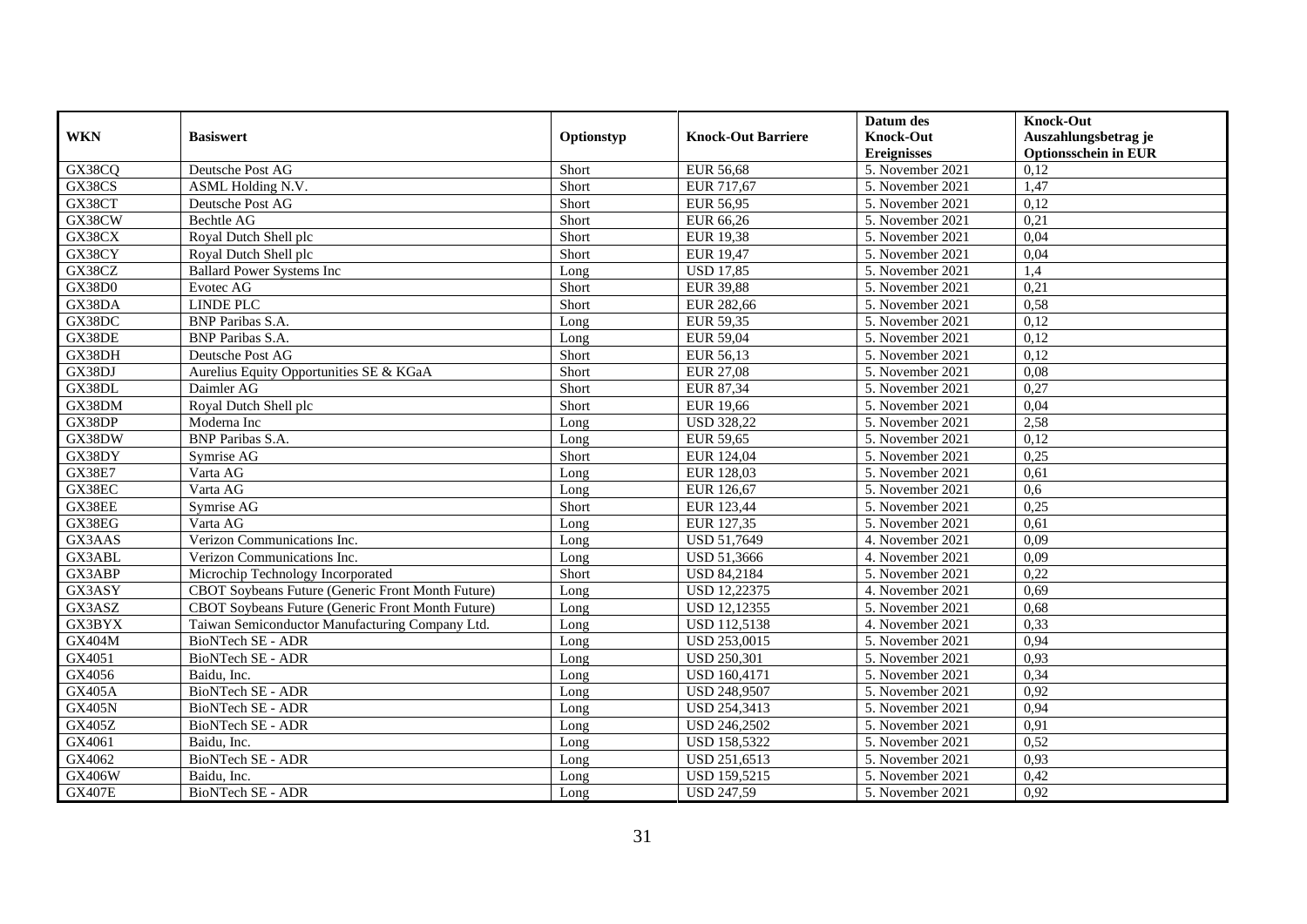|               |                                                  |            |                           | Datum des          | <b>Knock-Out</b>            |
|---------------|--------------------------------------------------|------------|---------------------------|--------------------|-----------------------------|
| <b>WKN</b>    | <b>Basiswert</b>                                 | Optionstyp | <b>Knock-Out Barriere</b> | <b>Knock-Out</b>   | Auszahlungsbetrag je        |
|               |                                                  |            |                           | <b>Ereignisses</b> | <b>Optionsschein in EUR</b> |
| <b>GX407L</b> | <b>BioNTech SE - ADR</b>                         | Long       | USD 255,6916              | 5. November 2021   | 0,95                        |
| <b>GX409R</b> | The Walt Disney Company                          | Short      | USD 173,5469              | 5. November 2021   | 0,3                         |
| <b>GX409U</b> | The Walt Disney Company                          | Short      | USD 176,8943              | 5. November 2021   | 0,31                        |
| <b>GX409V</b> | The Walt Disney Company                          | Short      | <b>USD 174,3788</b>       | 5. November 2021   | 0,3                         |
| GX40AY        | Evotec AG                                        | Long       | EUR 38,4107               | 4. November 2021   | 0,18                        |
| GX40BK        | Evotec AG                                        | Long       | EUR 38,7684               | 4. November 2021   | 0,18                        |
| GX40BZ        | The Walt Disney Company                          | Short      | USD 175,2206              | 5. November 2021   | 0,31                        |
| GX40C2        | Hugo Boss AG                                     | Short      | EUR 55,354                | 5. November 2021   | 0,17                        |
| <b>GX40C5</b> | Expedia Group, Inc.                              | Short      | USD 171,7624              | 5. November 2021   | 0,45                        |
| GX40C6        | Hugo Boss AG                                     | Short      | EUR 55,0731               | 4. November 2021   | 0,17                        |
| GX40C7        | Expedia Group, Inc.                              | Short      | <b>USD 172,5952</b>       | 5. November 2021   | 0,46                        |
| GX40C8        | Expedia Group, Inc.                              | Short      | <b>USD 174,2416</b>       | 5. November 2021   | 0,46                        |
| GX40CB        | The Walt Disney Company                          | Short      | USD 176,0525              | 5. November 2021   | 0,31                        |
| GX40CG        | Expedia Group, Inc.                              | Short      | <b>USD 170,9392</b>       | 5. November 2021   | 0,001                       |
| GX40CQ        | The Boeing Company                               | Short      | USD 219,2563              | 5. November 2021   | 0,06                        |
| GX40CR        | The Boeing Company                               | Short      | USD 220,2929              | 5. November 2021   | 0,06                        |
| GX40CV        | The Boeing Company                               | Short      | USD 221,3489              | 5. November 2021   | 0,06                        |
| GX40CW        | The Boeing Company                               | Short      | <b>USD 224.4975</b>       | 5. November 2021   | 0,06                        |
| GX40DB        | The Boeing Company                               | Short      | USD 223,4415              | 5. November 2021   | 0,06                        |
| GX40DT        | Freenet AG                                       | Short      | EUR 23,101                | 4. November 2021   | 0,05                        |
| GX40E0        | Expedia Group, Inc.                              | Short      | <b>USD 173,4184</b>       | 5. November 2021   | 0,46                        |
| GX40EG        | The Boeing Company                               | Short      | <b>USD 222,3952</b>       | 5. November 2021   | 0,06                        |
| GX41ZV        | GBP/USD (WM-Fixing)                              | Long       | <b>USD 1,35952</b>        | 4. November 2021   | 1,14                        |
| GX4208        | GBP/USD (WM-Fixing)                              | Long       | <b>USD 1,35603</b>        | 4. November 2021   | 1,14                        |
| GX4211        | GBP/USD (WM-Fixing)                              | Long       | <b>USD 1,35255</b>        | 4. November 2021   | 1,13                        |
| GX423D        | CME Group Inc.                                   | Short      | USD 223,6426              | 4. November 2021   | 0,39                        |
| GX4258        | Continental AG                                   | Short      | EUR 103,3876              | 4. November 2021   | 0,32                        |
| <b>GX425B</b> | Eckert & Ziegler Strahlen- und Medizintechnik AG | Long       | EUR 121,2575              | 5. November 2021   | 0,46                        |
| <b>GX425H</b> | Eckert & Ziegler Strahlen- und Medizintechnik AG | Long       | EUR 121,9029              | 5. November 2021   | 0,35                        |
| <b>GX425P</b> | BioNTech SE - ADR                                | Long       | USD 262,6611              | 5. November 2021   | 0.97                        |
| <b>GX425T</b> | BioNTech SE - ADR                                | Long       | USD 261,2691              | 5. November 2021   | 0,97                        |
| <b>GX425U</b> | BioNTech SE - ADR                                | Long       | USD 259,8876              | 5. November 2021   | 0,96                        |
| GX425X        | BioNTech SE - ADR                                | Long       | <b>USD 258,5061</b>       | 5. November 2021   | 0,96                        |
| GX4267        | <b>BioNTech SE - ADR</b>                         | Long       | USD 257,1142              | 5. November 2021   | 0,95                        |
| <b>GX426M</b> | Eckert & Ziegler Strahlen- und Medizintechnik AG | Long       | EUR 120,6225              | 5. November 2021   | 0,46                        |
| <b>GX426P</b> | Veolia Environnement S.A.                        | Short      | EUR 30,2115               | 4. November 2021   | 0,61                        |
| GX4292        | Airbus SE                                        | Short      | EUR 113,5257              | 5. November 2021   | 0,23                        |
| GX4294        | Airbus SE                                        | Short      | EUR 114,0738              | 5. November 2021   | 0,23                        |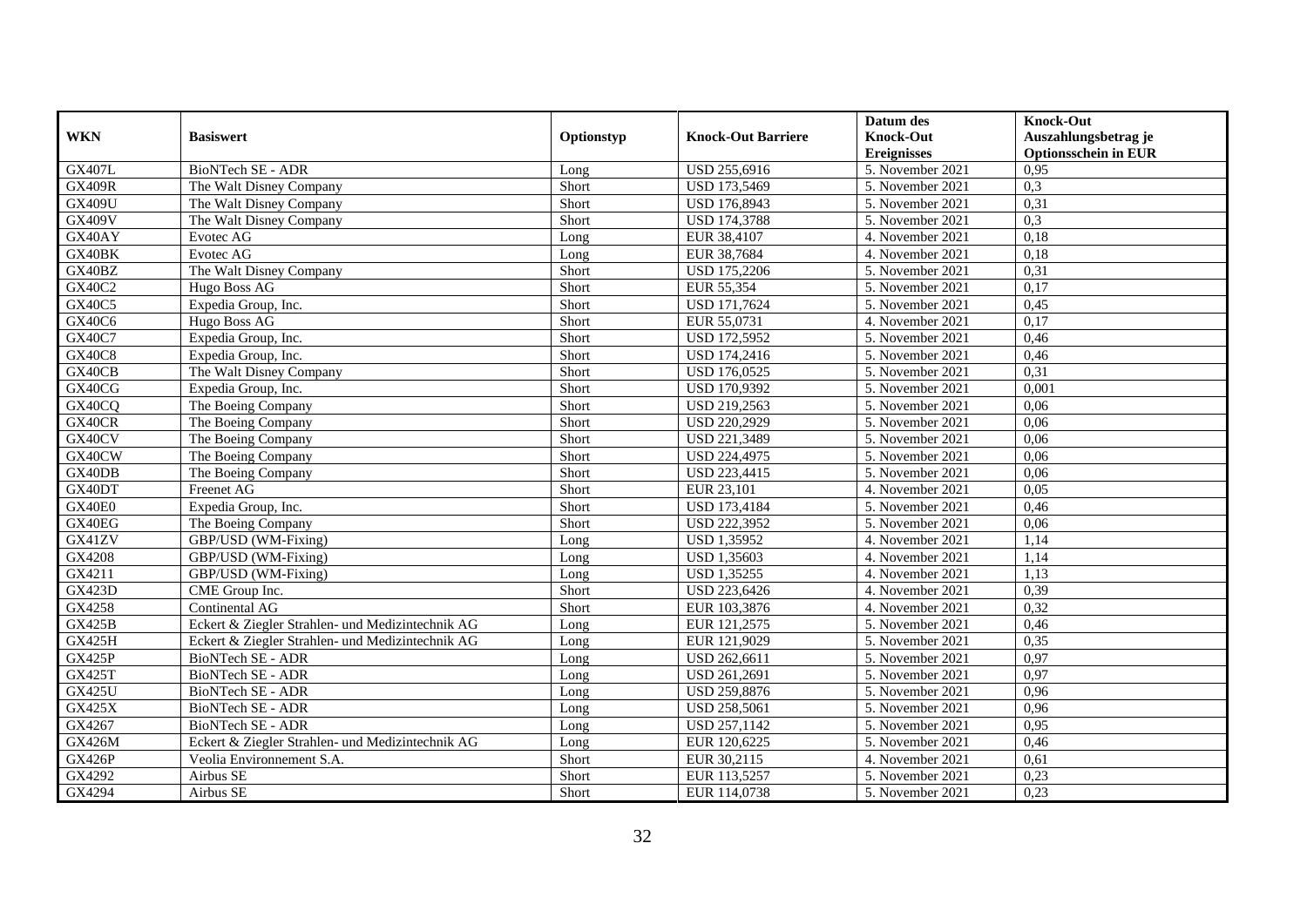|               |                                 |            |                           | Datum des                              | <b>Knock-Out</b>                                    |
|---------------|---------------------------------|------------|---------------------------|----------------------------------------|-----------------------------------------------------|
| <b>WKN</b>    | <b>Basiswert</b>                | Optionstyp | <b>Knock-Out Barriere</b> | <b>Knock-Out</b><br><b>Ereignisses</b> | Auszahlungsbetrag je<br><b>Optionsschein in EUR</b> |
| <b>GX429P</b> | <b>AIXTRON SE</b>               | Short      | EUR 21,8108               | 4. November 2021                       | 1,14                                                |
| <b>GX429X</b> | <b>AIXTRON SE</b>               | Short      | EUR 21,6875               | 4. November 2021                       | 1,14                                                |
| <b>GX429Y</b> | <b>AIXTRON SE</b>               | Short      | EUR 21,9342               | 4. November 2021                       | 1,15                                                |
| GX429Z        | <b>AIXTRON SE</b>               | Short      | EUR 22,067                | 4. November 2021                       | 1,16                                                |
| <b>GX42A9</b> | Booking Holdings Inc.           | Short      | USD 2511,5874             | 4. November 2021                       | 0,44                                                |
| GX42AG        | Zoom Video Communications, Inc. | Long       | USD 268,1179              | 5. November 2021                       | 1,51                                                |
| GX42AM        | Zoom Video Communications, Inc. | Long       | USD 269,5964              | 5. November 2021                       | 1,52                                                |
| GX42AQ        | Booking Holdings Inc.           | Short      | USD 2499,5081             | 4. November 2021                       | 0,44                                                |
| GX42AT        | Booking Holdings Inc.           | Short      | USD 2523,6667             | 4. November 2021                       | 0,44                                                |
| <b>GX42B7</b> | ING Groep N.V.                  | Short      | EUR 13,6818               | 4. November 2021                       | 0,28                                                |
| GX42BD        | ING Groep N.V.                  | Short      | EUR 13,5839               | 4. November 2021                       | 0,27                                                |
| GX42C4        | Danaher Corporation             | Long       | <b>USD 297,8666</b>       | 5. November 2021                       | 0,5                                                 |
| GX42CC        | Uber Technologies, Inc.         | Short      | USD 47,6117               | 5. November 2021                       | 0,26                                                |
| GX42CE        | Uber Technologies, Inc.         | Short      | <b>USD 48,5966</b>        | 5. November 2021                       | 0,27                                                |
| GX42CK        | Danaher Corporation             | Long       | USD 299,7657              | 5. November 2021                       | 0,5                                                 |
| GX42CL        | <b>BIOGEN INC.</b>              | Short      | USD 281,9532              | 5. November 2021                       | 0,1                                                 |
| GX42CM        | Uber Technologies, Inc.         | Short      | <b>USD 47,94</b>          | 5. November 2021                       | 0,26                                                |
| GX42DE        | <b>BIOGEN INC.</b>              | Short      | <b>USD 280,2559</b>       | 4. November 2021                       | 0,1                                                 |
| GX42DS        | Uber Technologies, Inc.         | Short      | <b>USD 48,2683</b>        | 5. November 2021                       | 0,26                                                |
| <b>GX42E2</b> | <b>BIOGEN INC.</b>              | Short      | <b>USD 283,6408</b>       | 5. November 2021                       | 0,1                                                 |
| <b>GX42E3</b> | Société Générale S.A.           | Short      | EUR 30,3779               | 4. November 2021                       | 0,09                                                |
| GX42EA        | Danaher Corporation             | Long       | <b>USD 301,675</b>        | 5. November 2021                       | 0,51                                                |
| GX42EJ        | Danaher Corporation             | Long       | USD 295,9776              | 5. November 2021                       | 0,5                                                 |
| <b>GX42G8</b> | Schneider Electric SE           | Short      | EUR 154,3852              | 4. November 2021                       | 0,31                                                |
| <b>GX44K7</b> | Rheinmetall AG                  | Short      | EUR 87,4239               | 5. November 2021                       | 0,27                                                |
| GX44KB        | Lanxess AG                      | Long       | EUR 56,9997               | 4. November 2021                       | 0,17                                                |
| GX44KK        | JPMorgan Chase & Co.            | Long       | <b>USD 167,063</b>        | 4. November 2021                       | 0,28                                                |
| GX44KS        | Lanxess AG                      | Long       | EUR 56,0513               | 4. November 2021                       | 0,16                                                |
| GX44KU        | Lanxess AG                      | Long       | EUR 55,7317               | 4. November 2021                       | 0,16                                                |
| GX44KY        | Rheinmetall AG                  | Short      | EUR 87,017                | 5. November 2021                       | 0,27                                                |
| GX44L6        | Rheinmetall AG                  | Short      | EUR 85,7963               | 4. November 2021                       | 0,26                                                |
| GX44LC        | Rheinmetall AG                  | Short      | EUR 86,2032               | 4. November 2021                       | 0,26                                                |
| GX44LF        | Lanxess AG                      | Long       | EUR 56,3708               | 4. November 2021                       | 0,16                                                |
| GX44LN        | Rheinmetall AG                  | Short      | EUR 86,6101               | 5. November 2021                       | 0,26                                                |
| GX44LQ        | Lanxess AG                      | Long       | EUR 56,6904               | 4. November 2021                       | 0,16                                                |
| GX44LS        | Lanxess AG                      | Long       | EUR 57,3193               | 4. November 2021                       | 0,17                                                |
| GX44SA        | Ørsted A/S                      | Long       | DKK 871,811               | 5. November 2021                       | 0,45                                                |
| GX44T4        | Salesforce.com, Inc.            | Short      | <b>USD 306,5064</b>       | 4. November 2021                       | 0,81                                                |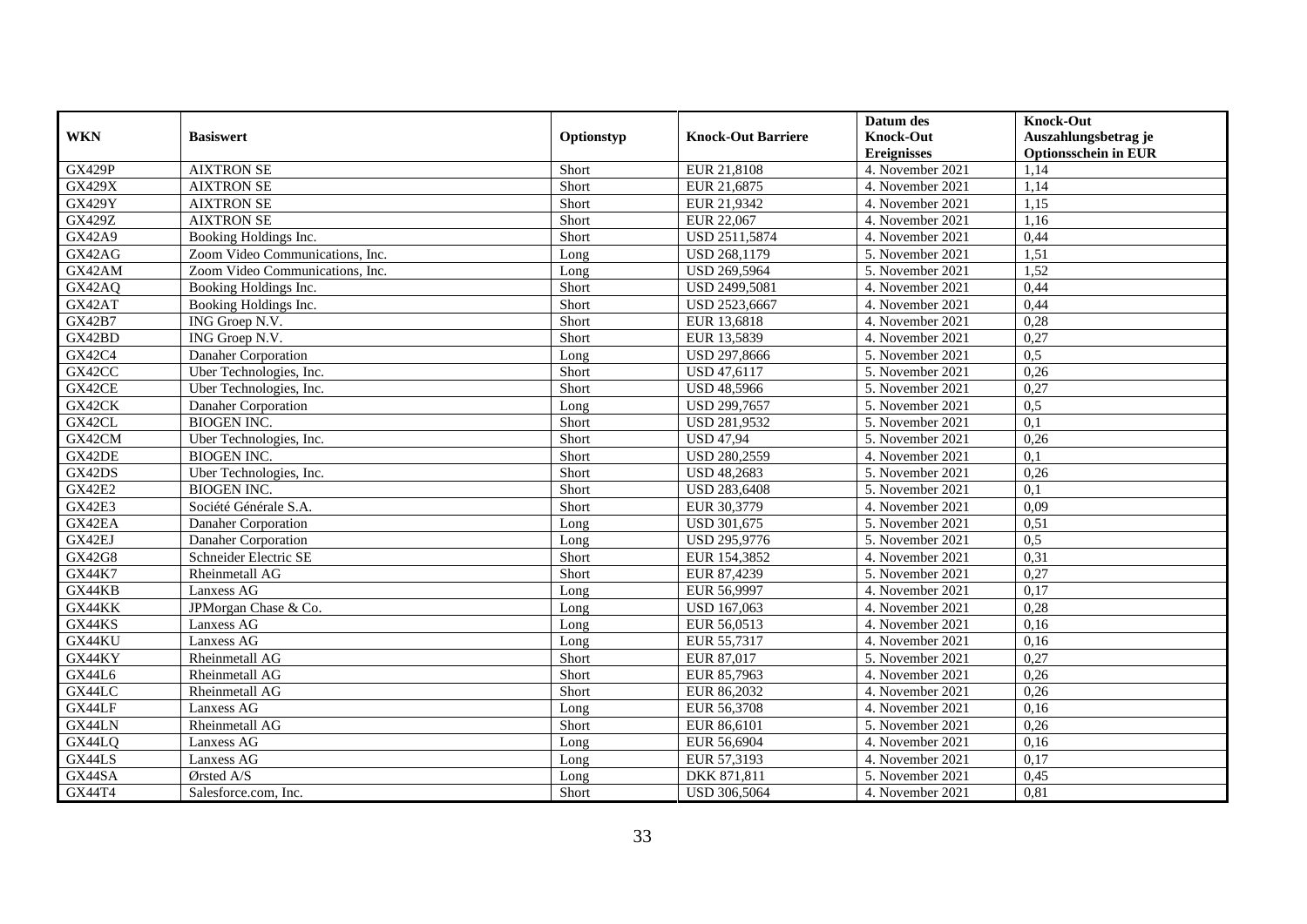|               |                                                 |            |                           | Datum des          | <b>Knock-Out</b>            |
|---------------|-------------------------------------------------|------------|---------------------------|--------------------|-----------------------------|
| <b>WKN</b>    | <b>Basiswert</b>                                | Optionstyp | <b>Knock-Out Barriere</b> | <b>Knock-Out</b>   | Auszahlungsbetrag je        |
|               |                                                 |            |                           | <b>Ereignisses</b> | <b>Optionsschein in EUR</b> |
| GX44TN        | Ørsted A/S                                      | Long       | DKK 867,0738              | 5. November 2021   | 0,45                        |
| GX44WP        | <b>Broadcom</b> Inc                             | Short      | USD 547,7912              | 4. November 2021   | 1,45                        |
| GX44WR        | <b>Broadcom</b> Inc                             | Short      | USD 557,7232              | 5. November 2021   | 1,48                        |
| GX44WY        | Peloton Interactive Inc.                        | Long       | <b>USD 86,9304</b>        | 4. November 2021   | 0,68                        |
| <b>GX44X0</b> | Peloton Interactive Inc.                        | Long       | <b>USD 87,7564</b>        | 4. November 2021   | 0,69                        |
| GX44X3        | Expedia Group, Inc.                             | Short      | <b>USD 169,7805</b>       | 5. November 2021   | 0,45                        |
| GX44X4        | Peloton Interactive Inc.                        | Long       | <b>USD 85,4105</b>        | 5. November 2021   | 0,67                        |
| GX44XB        | <b>Broadcom</b> Inc                             | Short      | <b>USD 545,1459</b>       | 4. November 2021   | 1,44                        |
| GX44XK        | Expedia Group, Inc.                             | Short      | USD 168,9862              | 5. November 2021   | 0,45                        |
| GX44Y9        | <b>RWE AG</b>                                   | Long       | EUR 32,4855               | 5. November 2021   | 0,06                        |
| GX44YN        | Nestlé S.A.                                     | Short      | CHF 123,9752              | 5. November 2021   | 0,24                        |
| GX44YV        | <b>BioNTech SE - ADR</b>                        | Long       | <b>USD 268,2893</b>       | 4. November 2021   | 0,66                        |
| GX44Z1        | <b>BioNTech SE - ADR</b>                        | Long       | USD 265,4534              | 4. November 2021   | 0,89                        |
| GX44ZF        | BioNTech SE - ADR                               | Long       | USD 266,8766              | 4. November 2021   | 0,98                        |
| GX4501        | Square Inc                                      | Long       | USD 245,9242              | 4. November 2021   |                             |
| GX4504        | Square Inc                                      | Long       | USD 247,2696              | 4. November 2021   | 1,01                        |
| GX46HW        | Deutsche Lufthansa AG                           | Short      | EUR 6,716                 | 5. November 2021   | 0,02                        |
| GX46KE        | Deutsche Lufthansa AG                           | Short      | EUR 6,4446                | 4. November 2021   | 0.02                        |
| GX46N9        | Sartorius AG                                    | Long       | EUR 541,844               | 5. November 2021   | 1,57                        |
| GX46P1        | Sartorius AG                                    | Long       | EUR 544,7299              | 5. November 2021   | 1,57                        |
| GX46QY        | Sartorius AG                                    | Short      | EUR 588,8969              | 4. November 2021   | 1,81                        |
| GX46RR        | Renault S.A.                                    | Short      | EUR 32,2911               | 4. November 2021   | 0,1                         |
| GX46RS        | Renault S.A.                                    | Short      | EUR 32,4946               | 4. November 2021   | 0,1                         |
| GX46RU        | Renault S.A.                                    | Short      | EUR 32,6981               | 5. November 2021   | 0,1                         |
| GX46U7        | Freenet AG                                      | Long       | EUR 21,6862               | 4. November 2021   | 0,04                        |
| GX46UH        | Freenet AG                                      | Long       | EUR 22,0231               | 4. November 2021   | 0,04                        |
| GX46UQ        | Freenet AG                                      | Long       | EUR 21,2267               | 4. November 2021   | 0,04                        |
| GX46UW        | Freenet AG                                      | Long       | EUR 22,1354               | 4. November 2021   | 0,04                        |
| GX46VK        | Freenet AG                                      | Long       | EUR 21,5637               | 4. November 2021   | 0,04                        |
| GX46VX        | Freenet AG                                      | Long       | EUR 21,9108               | 4. November 2021   | 0,04                        |
| GX46VZ        | Freenet AG                                      | Long       | EUR 21,1144               | 4. November 2021   | 0,04                        |
| GX46WD        | Freenet AG                                      | Long       | EUR 21,4513               | 4. November 2021   | 0,04                        |
| GX46WU        | Freenet AG                                      | Long       | EUR 21,339                | 4. November 2021   | 0,04                        |
| GX46XF        | Freenet AG                                      | Long       | EUR 21,7985               | 4. November 2021   | 0,04                        |
| GX46YA        | Taiwan Semiconductor Manufacturing Company Ltd. | Short      | <b>USD 119,2018</b>       | 5. November 2021   | 0,37                        |
| GX46YB        | Taiwan Semiconductor Manufacturing Company Ltd. | Short      | USD 118,6425              | 5. November 2021   | 0,37                        |
| GX46YC        | Shop Apotheke Europe NV                         | Short      | EUR 145,6387              | 4. November 2021   | 1,09                        |
| GX46YF        | Taiwan Semiconductor Manufacturing Company Ltd. | Short      | <b>USD 116,4151</b>       | 4. November 2021   | 0,36                        |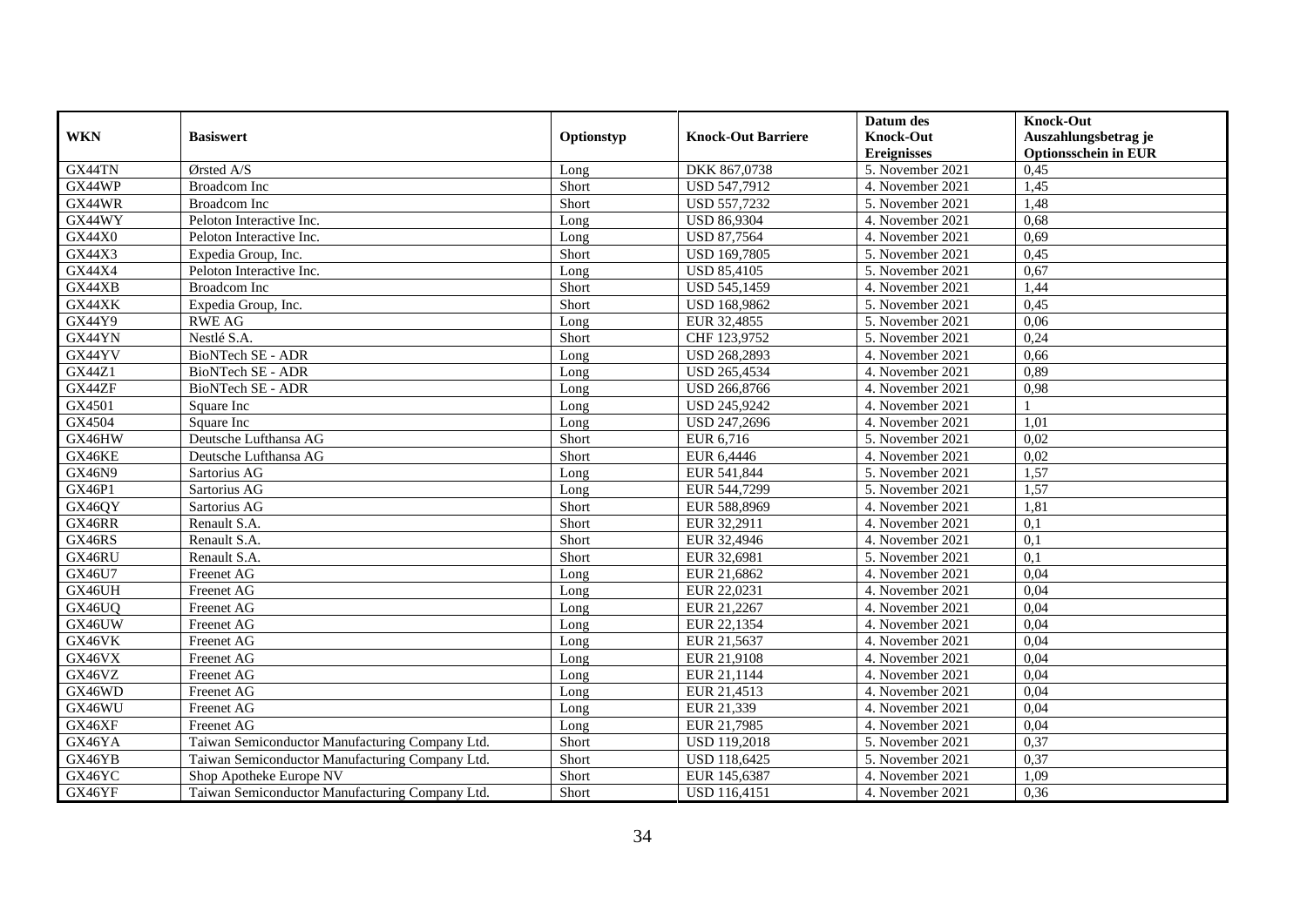|               |                                                 |            |                           | Datum des          | <b>Knock-Out</b>            |
|---------------|-------------------------------------------------|------------|---------------------------|--------------------|-----------------------------|
| <b>WKN</b>    | <b>Basiswert</b>                                | Optionstyp | <b>Knock-Out Barriere</b> | <b>Knock-Out</b>   | Auszahlungsbetrag je        |
|               |                                                 |            |                           | <b>Ereignisses</b> | <b>Optionsschein in EUR</b> |
| GX46YG        | Taiwan Semiconductor Manufacturing Company Ltd. | Short      | USD 116,9743              | 4. November 2021   | 0,36                        |
| GX46YH        | Taiwan Semiconductor Manufacturing Company Ltd. | Short      | USD 117,5336              | 4. November 2021   | 0,37                        |
| GX46YL        | Shop Apotheke Europe NV                         | Short      | EUR 146,5584              | 4. November 2021   | 1,1                         |
| GX46Z8        | Taiwan Semiconductor Manufacturing Company Ltd. | Short      | USD 118,0832              | 5. November 2021   | 0,37                        |
| <b>GX483Y</b> | Micron Technology, Inc.                         | Short      | <b>USD 72,5977</b>        | 5. November 2021   | 0,33                        |
| GX483Z        | Micron Technology, Inc.                         | Short      | <b>USD 72,0945</b>        | 4. November 2021   | 0,33                        |
| <b>GX484B</b> | <b>Intel Corporation</b>                        | Short      | USD 51,3774               | 5. November 2021   | 0,14                        |
| <b>GX484L</b> | Intel Corporation                               | Short      | <b>USD 50,8541</b>        | 5. November 2021   | 0,14                        |
| <b>GX484U</b> | Micron Technology, Inc.                         | Short      | <b>USD 73,4996</b>        | 5. November 2021   | 0,33                        |
| <b>GX484V</b> | Aurelius Equity Opportunities SE & KGaA         | Short      | EUR 27,9587               | 4. November 2021   | 0.08                        |
| <b>GX484W</b> | Intel Corporation                               | Short      | <b>USD 50,3404</b>        | 4. November 2021   | 0,13                        |
| <b>GX485F</b> | Micron Technology, Inc.                         | Short      | <b>USD 71,6578</b>        | 4. November 2021   | 0,32                        |
| <b>GX485U</b> | Intel Corporation                               | Short      | <b>USD 51,1158</b>        | 5. November 2021   | 0,14                        |
| GX4861        | Intel Corporation                               | Short      | <b>USD 50,6021</b>        | 5. November 2021   | 0,07                        |
| <b>GX488C</b> | NetEase Inc ADR                                 | Short      | USD 104,7328              | 4. November 2021   | 0,37                        |
| <b>GX489K</b> | Meta Platforms, Inc.                            | Short      | USD 335,0458              | 4. November 2021   | 0,89                        |
| <b>GX489N</b> | Meta Platforms, Inc.                            | Short      | USD 336,6161              | 4. November 2021   | 0,89                        |
| <b>GX48A0</b> | Meta Platforms, Inc.                            | Short      | <b>USD 338.1865</b>       | 5. November 2021   | 0,9                         |
| GX48AM        | AT&T Inc.                                       | Long       | <b>USD 24,9461</b>        | 4. November 2021   | 0,04                        |
| GX48AX        | Meta Platforms, Inc.                            | Short      | USD 339,7568              | 5. November 2021   | 0,9                         |
| <b>GX48B5</b> | Meta Platforms, Inc.                            | Short      | USD 341,3272              | 5. November 2021   | 0.91                        |
| <b>GX48B8</b> | <b>ABB</b> Ltd                                  | Short      | CHF 31,6441               | 4. November 2021   | 0,92                        |
| GX48BK        | Meta Platforms, Inc.                            | Short      | USD 342,9169              | 5. November 2021   | 0,91                        |
| GX48BV        | ABN AMRO Bank N.V.                              | Short      | EUR 13,1065               | 4. November 2021   | 0,4                         |
| <b>GX48F2</b> | Netflix, Inc.                                   | Long       | USD 653,9165              | 5. November 2021   | 0,22                        |
| <b>GX48F6</b> | Netflix, Inc.                                   | Long       | USD 660,8386              | 5. November 2021   | 0,22                        |
| <b>GX48F9</b> | Netflix, Inc.                                   | Long       | USD 657,3619              | 5. November 2021   | 0,22                        |
| GX48FA        | Intuit Inc.                                     | Short      | USD 630,8912              | 4. November 2021   | 1,67                        |
| GX48FG        | Netflix, Inc.                                   | Long       | USD 646,9735              | 5. November 2021   | 0,21                        |
| GX48FT        | Netflix, Inc.                                   | Long       | <b>USD 650,4398</b>       | 5. November 2021   | 0,21                        |
| GX48GL        | Porsche Automobil Holding SE                    | Long       | EUR 86,9314               | 4. November 2021   | 0,17                        |
| GX48JL        | <b>Union Pacific Corporation</b>                | Long       | USD 236,8238              | 4. November 2021   | 0,4                         |
| GX48KC        | Occidental Petroleum Corporation                | Long       | USD 32,9931               | 5. November 2021   | 0,08                        |
| GX49GN        | Lanxess AG                                      | Long       | EUR 54,0602               | 5. November 2021   | 0,16                        |
| GX49GY        | Lanxess AG                                      | Long       | EUR 55,1319               | 4. November 2021   | 0,16                        |
| GX49H4        | <b>Bilfinger SE</b>                             | Short      | EUR 32,6645               | 4. November 2021   | 0,13                        |
| <b>GX49H8</b> | ThyssenKrupp AG                                 | Long       | <b>EUR 8,6668</b>         | 5. November 2021   | 0,41                        |
| GX49HL        | Veolia Environnement S.A.                       | Short      | EUR 29,2723               | 4. November 2021   | 0,59                        |